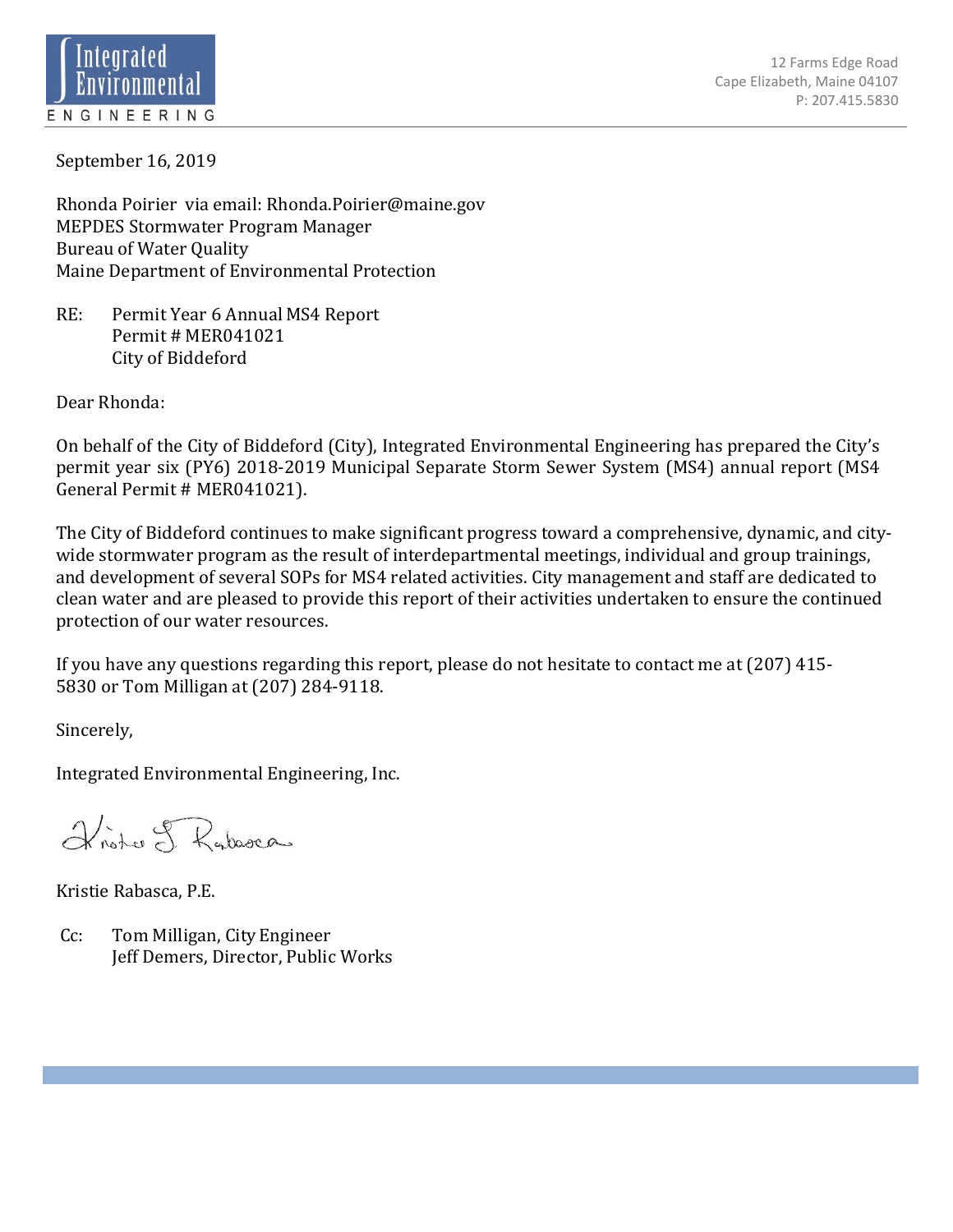#### **Required Signature**

"I certify under penalty of law that this document and all attachments were prepared under my direction or supervision in accordance with a system designed to assure that qualified personnel properly gathered and evaluated the information submitted. Based on my inquiry of the person or persons who manage the system, or those persons directly responsible for gathering the information, the information submitted is, to the best of my knowledge and belief, true, accurate, and complete. I am aware that there are significant penalties for submitting false information, including the possibility of fine and imprisonment for knowing violations."

Signature: Jan Whelly Date: <u>September 16, 2019</u>

Tom Milligan, P.E. City Engineer, City of Biddeford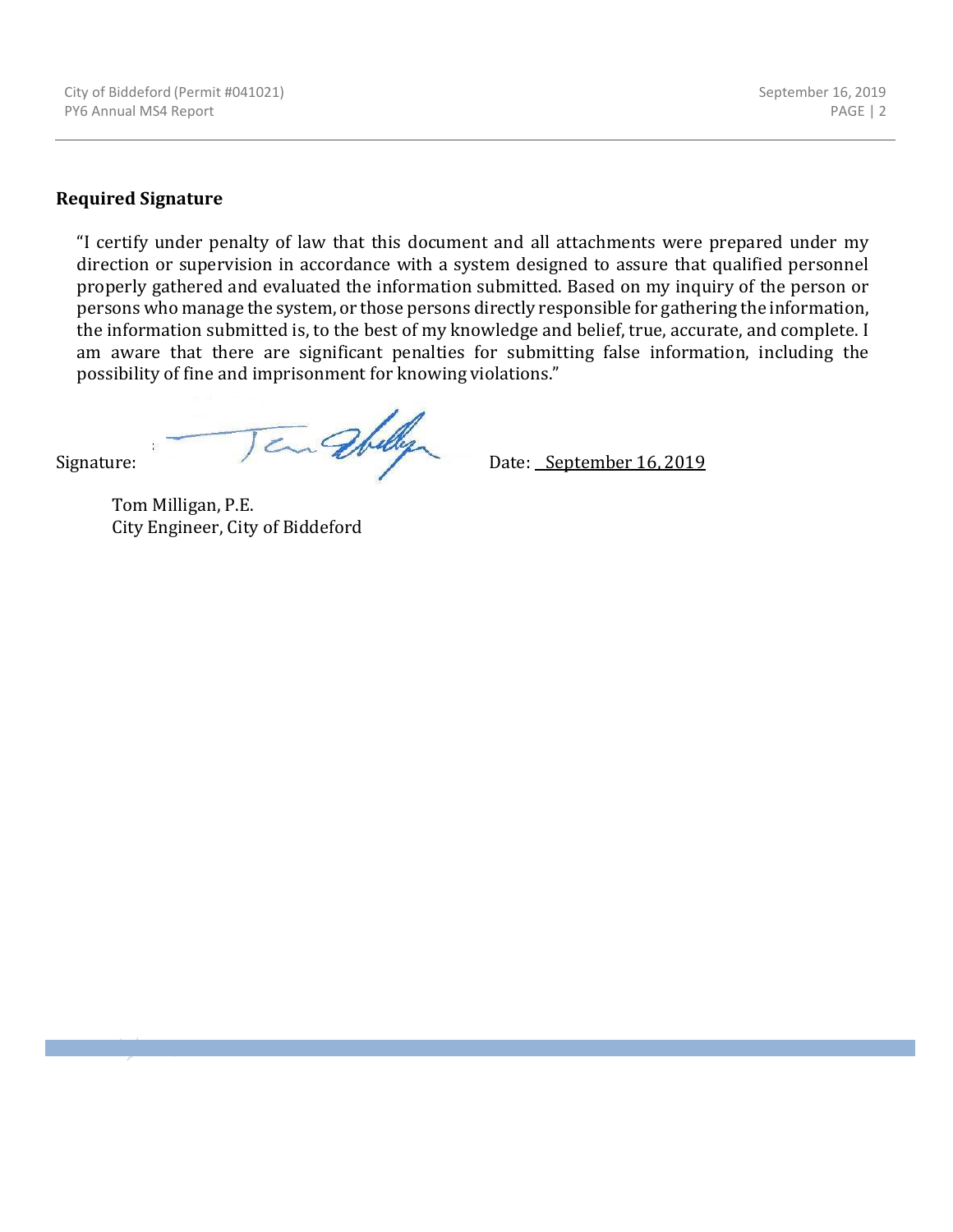## **NPDES STORMWATER PHASE II PERMIT CYCLE III ANNUAL REPORT FOR PERMIT YEAR 6 July 1, 2018 – June 30, 2019**

# **FOR THE**

## **CITY OF BIDDEFORD, MAINE**



**Date: September 16, 2019**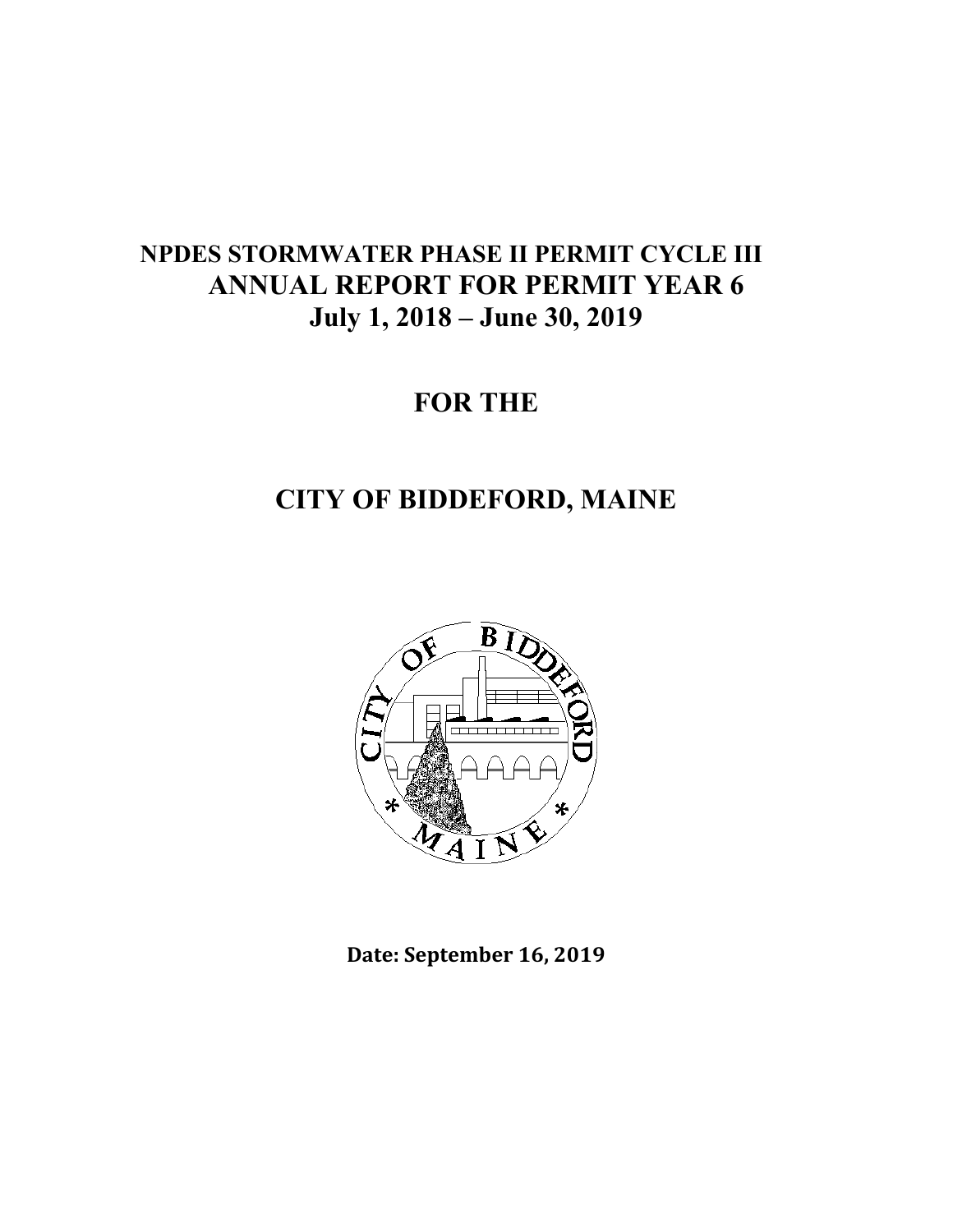## Table of Contents

| BMP 1.4 - Continue Targeted Best Management Practices Adoption efforts from previous                                                                                                                                                                           |  |
|----------------------------------------------------------------------------------------------------------------------------------------------------------------------------------------------------------------------------------------------------------------|--|
|                                                                                                                                                                                                                                                                |  |
| BMP 1.6 - Develop and implement Targeted Outreach in Priority Watershed Plan 9                                                                                                                                                                                 |  |
|                                                                                                                                                                                                                                                                |  |
|                                                                                                                                                                                                                                                                |  |
|                                                                                                                                                                                                                                                                |  |
|                                                                                                                                                                                                                                                                |  |
|                                                                                                                                                                                                                                                                |  |
|                                                                                                                                                                                                                                                                |  |
|                                                                                                                                                                                                                                                                |  |
| BMP 3.1 - Keep Current a watershed-based storm sewer system infrastructure map.  17                                                                                                                                                                            |  |
|                                                                                                                                                                                                                                                                |  |
|                                                                                                                                                                                                                                                                |  |
| MCM <sub>4</sub>                                                                                                                                                                                                                                               |  |
| BMP 4.1 - Notification to construction site developers and operators of the requirements<br>for registration under the Maine Construction General Permit or Chapter 500,<br>Stormwater Management for the discharge of stormwater associated with construction |  |
| BMP 4.2 - Develop and implement a mechanism to annually document every<br>construction activity that disturb one or more acres within the Urbanized Area26                                                                                                     |  |
| Post-Construction Stormwater Management in New Development and<br>MCM <sub>5</sub>                                                                                                                                                                             |  |
|                                                                                                                                                                                                                                                                |  |
| BMP 5.2 - Continued implementation of the inspection program for post-construction<br>BMPs for which the owner or operator has not hired a qualified third-party inspector,<br>and which are located in the direct watershed of a lake most at risk from new   |  |
| Pollution Prevention/Good Housekeeping for Municipal Operations33<br>MCM <sub>6</sub>                                                                                                                                                                          |  |
|                                                                                                                                                                                                                                                                |  |
|                                                                                                                                                                                                                                                                |  |
|                                                                                                                                                                                                                                                                |  |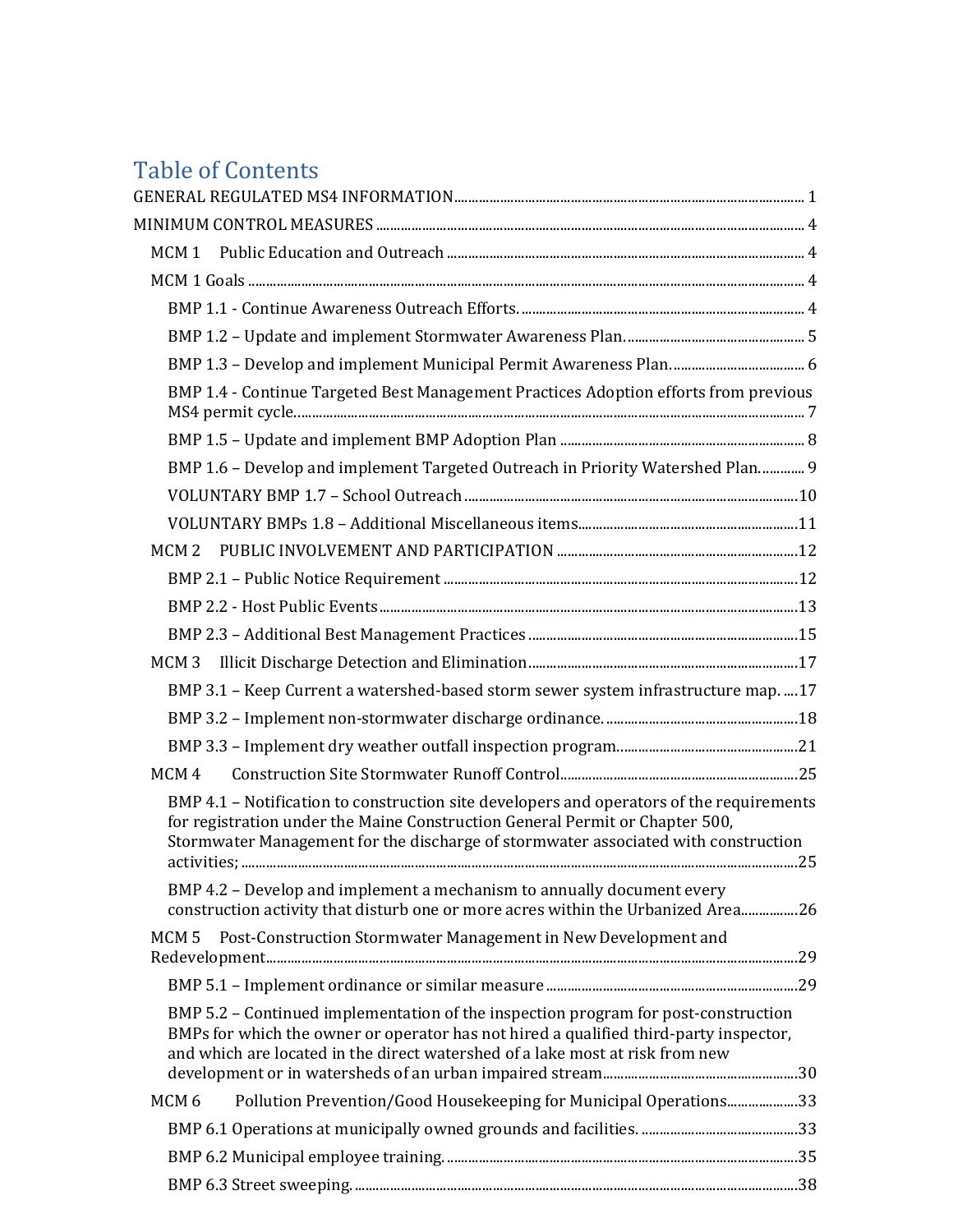| BMP 6.5 Maintenance and upgrading of stormwater conveyances and outfalls39 |  |
|----------------------------------------------------------------------------|--|

Appendix A Public Education Backup Information Appendix B ISWG Attendance PY6 Appendix C Hydrant Flushing Information Appendix D MCM 4 and 5 Information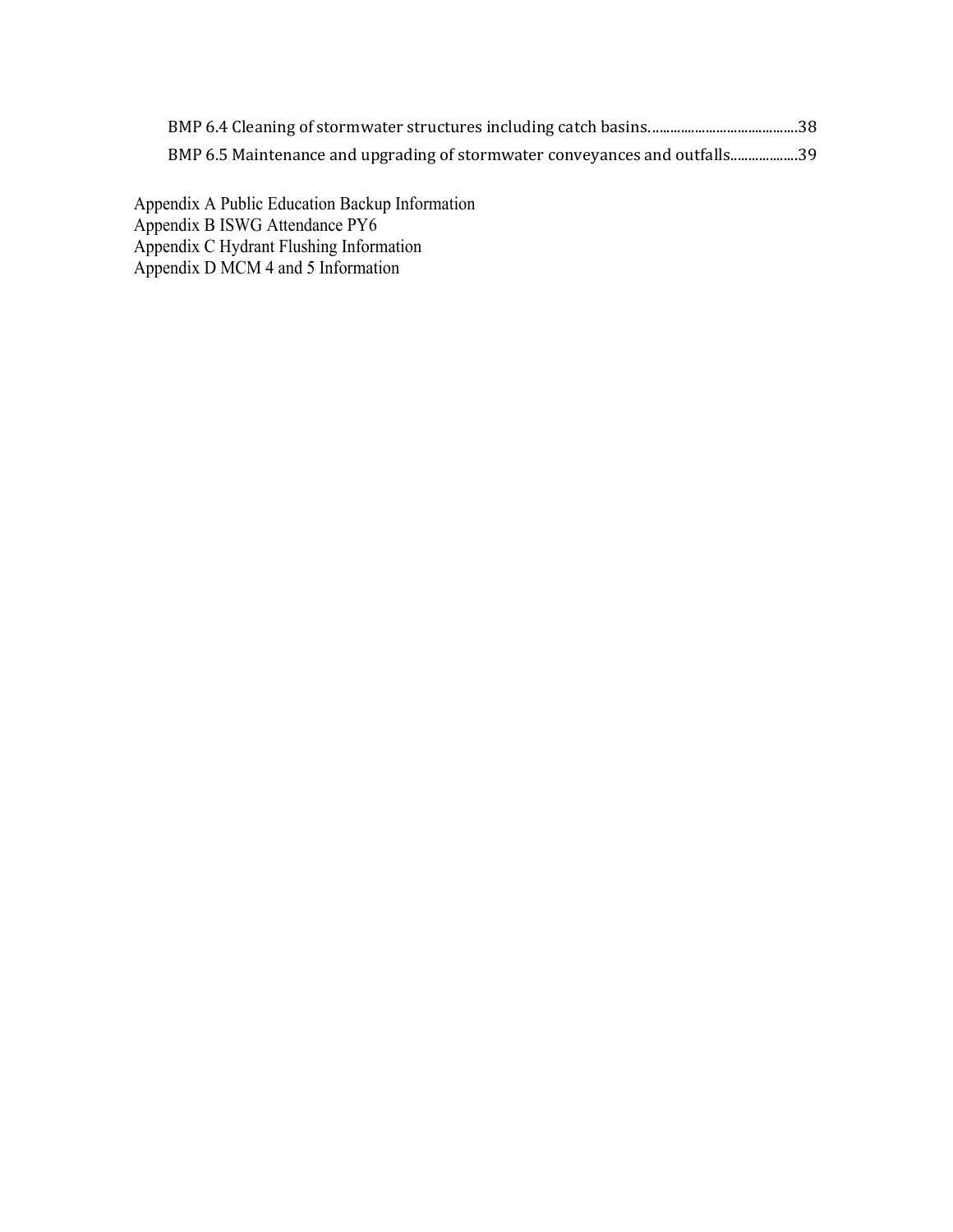## **GENERAL REGULATED MS4 INFORMATION Excerpted from: SECTION 2 of the City of Biddeford's Stormwater Management Plan 2013-2018 (City's SWMP 2013-2018)**

#### **Section 2.1 Location Maps**

The location map for the permittee is included as Figure 2.2.

#### **Section 2.2 Urbanized Area Map**

The urbanized area map was developed from the combined U.S. Census Bureau 2000 and 2010 Urbanized Areas and is included as Figure 2.3.

#### **Section 2.3 Priority Watersheds**

The City's highest priority watershed is the Thatcher Brook Watershed. The City has chosen to focus on this watershed, including but not limited to the following reasons:

- 1) The coverage area of the Thatcher Brook Watershed being a large portion of the urbanized area.
- 2) Land use mixed density (single family, business & industry)
- 3) Complexity of the watershed's hydrography and underground sewer & storm systems.
- 4) The City is conducting a majority of its CSO abatement work within this watershed.
- 5) The DEP has conducted initial watershed work/monitoring in portions of this area and has indicated that additional focus should be placed on this watershed.
- 6) We have partnered with EPA & DEP on a Thatcher Brook Watershed Management Plan to better understand the watershed and how to improve and protect it, and more recently a 319 grant for implementation, as well.

The City's second highest priority watershed is the West Brook Watershed. If time and resources permit, the City hopes to implement additional measures within West Brook, once the City reaches its goals pertaining to the Thatcher Brook Watershed.

#### **Permit Contact information**

- A. PRIMARY CONTACT: City Engineer and MS4 Coordinator Tom Milligan | office: 207-284-9118; cell: 207-590-2963 tmilligan@biddefordmaine.org
- B. SECONDARY CONTACT: Public Works Director Jeff Demers | office: 207-282-1597; jdemers@biddefordmaine.org

Address: City of Biddeford 205 Main Street Biddeford, ME 04005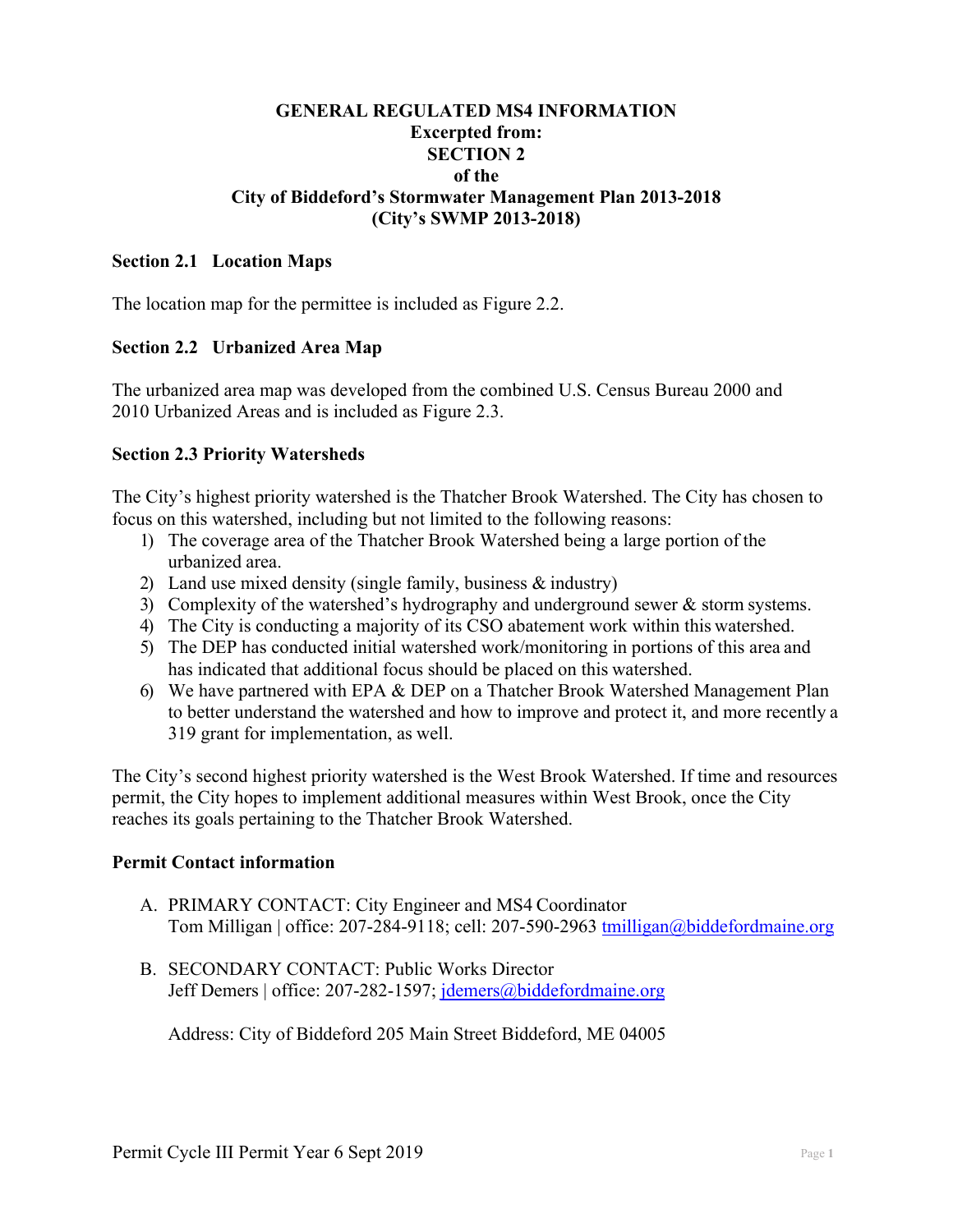

City of Biddeford Location Map – Figure 2.2 from City's SWMP 2013-2018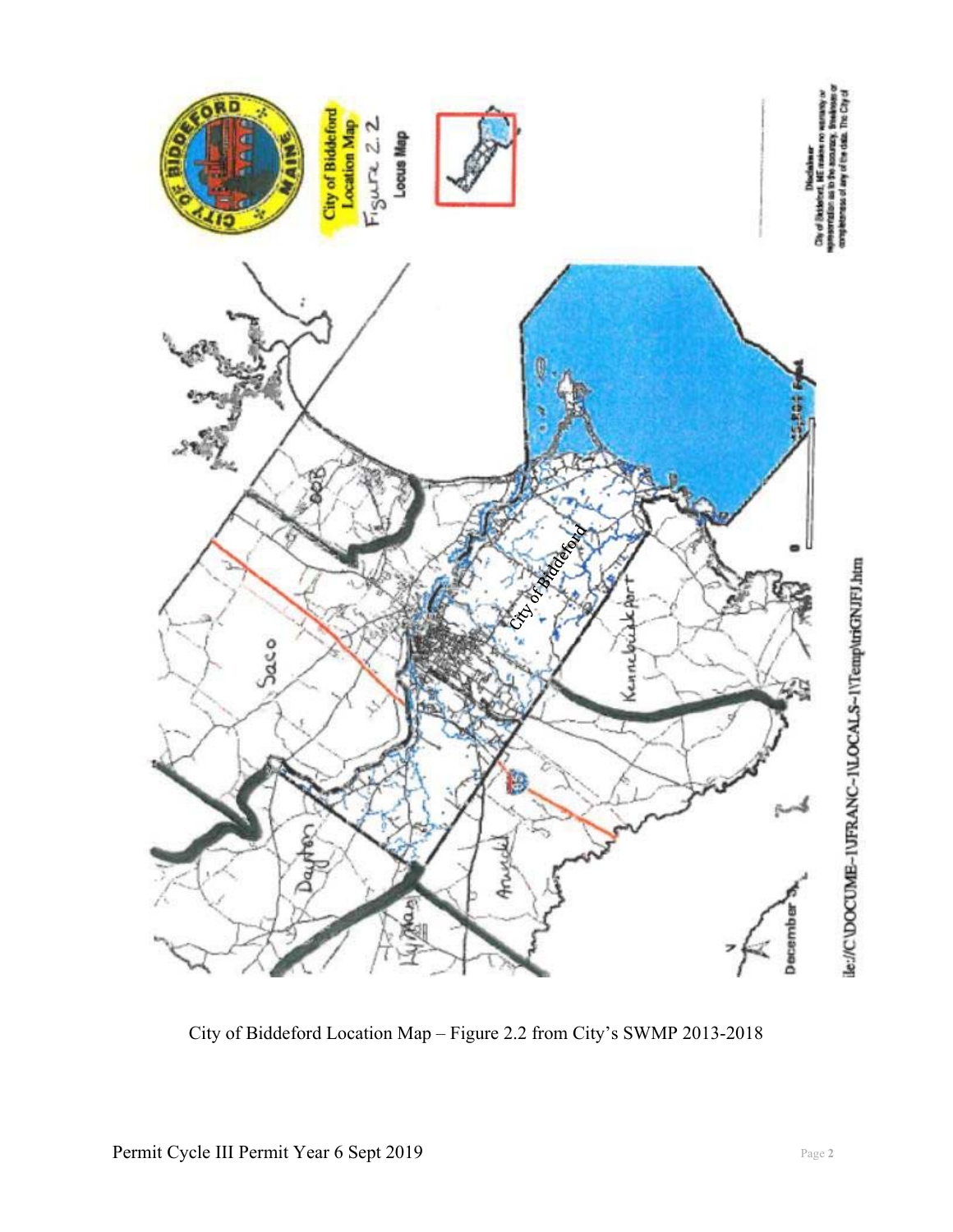

Biddeford Urbanized Area - Figure 2.3 from City's SWMP 2013-2018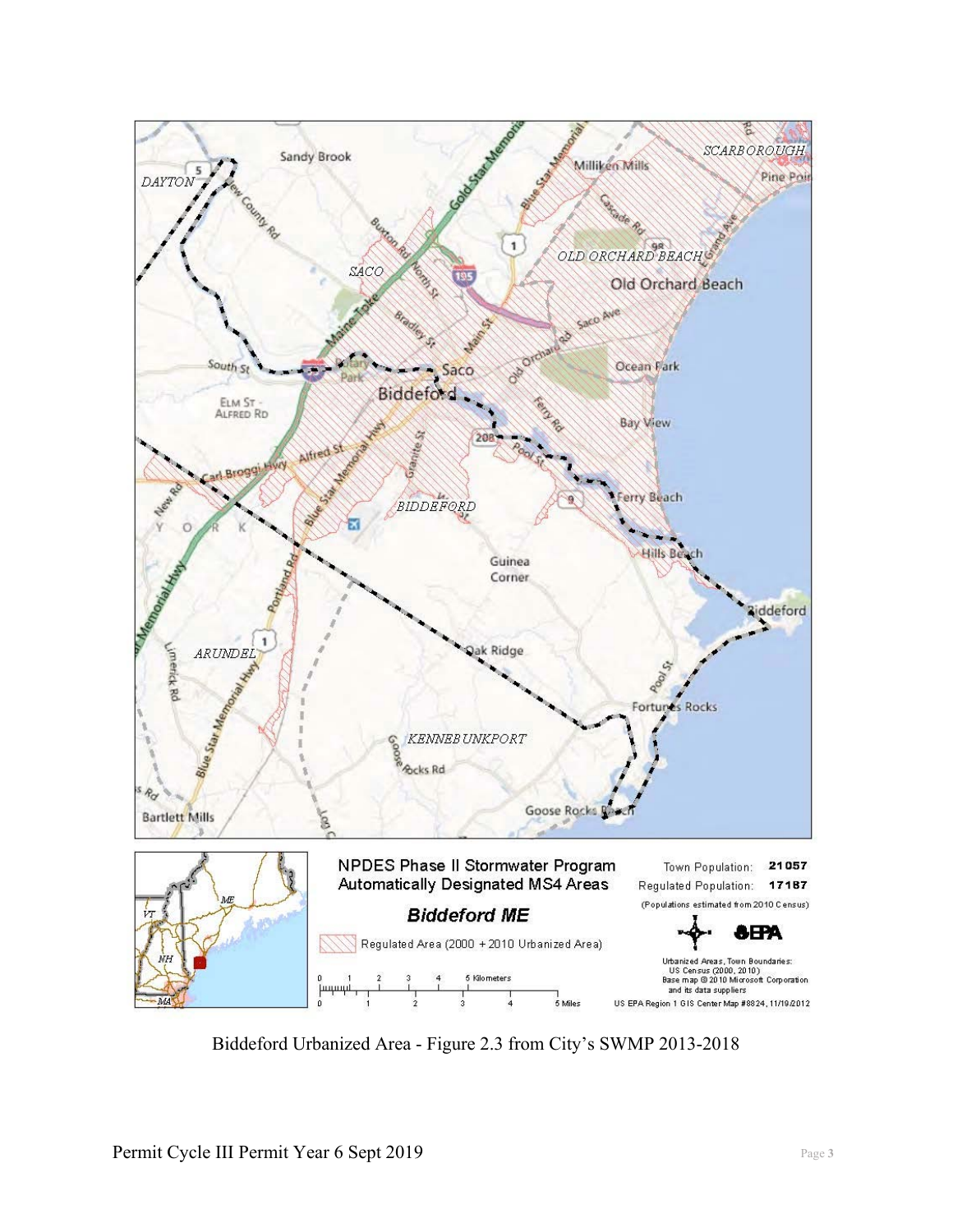## **MINIMUM CONTROL MEASURES Excerpted from: SECTION E of the City of Biddeford's Stormwater Management Plan 2013-2018 (City's SWMP 2013-2018)**

## **MCM 1 Public Education and Outreach**

The City of Biddeford continues to fulfill the requirements for Public Education and Outreach through participation in the Interlocal Stormwater Working Group (ISWG) and the permittee's funding to the ISWG for Public Education and Outreach services, as described in this section of the plan.

For a summary of public education and outreach activities achieved through ISWG, see **Appendix A:** Summary of Minimum Control Measures 1 & 2 for Permit Year 6.

## **MCM 1 Goals**

- 1. To raise awareness that polluted stormwater runoff is the most significant source of water quality problems for Maine's waters;
- 2. To motivate people to use Best Management Practices (BMPs) which reduce polluted stormwater runoff; and
- 3. To reduce polluted stormwater runoff as a result of increased awareness and utilization of BMPs.

#### **BMP 1.1 - Continue Awareness Outreach Efforts.**

Measurable Goal 1.1.1

In PY1, ISWG continued and revised the Statewide Awareness Plan implemented from 2008-2013 for implementation in the 2013-2018 Permit Cycle. Implementation of awareness activities continued in PY2 through PY 6, including these listed on the SWMP:

- a) Maintain a link to www.thinkbluemaine.org on municipal website;
- b) Participate in a statewide media campaign to include 12 months of television advertisements and 12 months of online advertisements that direct to www.thinkbluemaine.org; and
- c) Promote their approved public event.

In PY3 & PY4, these activities continued, including:

- a) A link on the City's website
- b) ISWG contributed to statewide awareness
- c) Volunteering and the promotion of approved public events

In PY5 and 6, the activities above continued.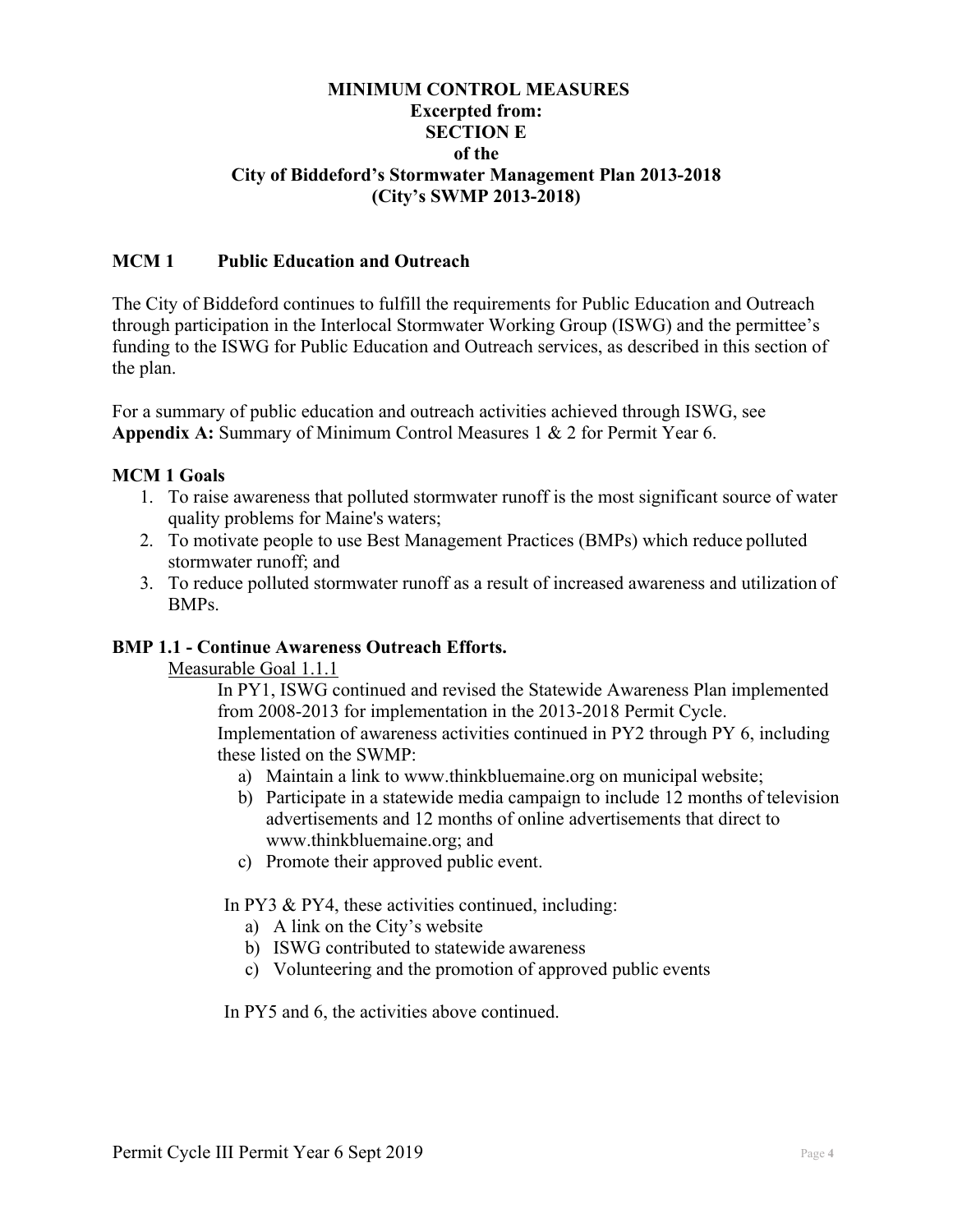#### **BMP 1.2 – Update and implement Stormwater Awareness Plan.**

#### Measurable Goal 1.2.1

In PY1, the Stormwater Awareness Plan was updated from the 2008 Plan, to continue raising awareness of stormwater issues, specifically the impact that polluted stormwater runoff has in the community(s).

The plan addressed the criteria and expectations listed in DEP's permit and the Plan itself, such as:

- a) **the target audience:** homeowners, aged 35 55, in the regulated MS4 municipalities
- b) **the outreach tool(s) to be used:** Television campaign, online campaign, public events with promotion
- c) **the message:** Water runs off their property, not all is absorbed, and carries with it pollutants, such as lawn chemicals, pet waste and oil drops. This polluted water enters the storm drain system and discharges, untreated, directly to water bodies used for drinking, fishing, and swimming.
- d) **the distribution system**: See Appendix A for details
- e) **the time line and implementation schedule:** See below and Appendix A
- f) **the person(s) responsible for implementation:** Cumberland County Soil & Water Conservation District (CCSWCD) as the staff for ISWG
- g) **an impact evaluation protocol:** completed each year with an in-depth assessment in PY5
- h) **a plan modification protocol:** completed in PY4 with DEP approval
- i) **the goals:** 50% of target audience will understand the message

The Plan submittal and approval for PY 1 through 5 was:

- a) Plan submittal 12/16/13 and 1/10/14
- b) Plan approval  $1/15/14$
- c) Revised plan approved 2/21/17

In PY6, The Maine DEP issued guidance to MS4s indicating they should follow their PY4 public education plans during PY6, and contact Maine DEP if they would be deviating from any PY4 activities.

On behalf of all MS4s, CCSWCD contacted the Maine DEP via email on 12/19/2018 and proposed the following adjusted activities for PY6:

Each MS4 cluster (AVSWG, ISWG, and SMSWG) will coordinate an online media campaign in their region through the placement of ads on Facebook. Each cluster (AVSWG, ISWG, and SMSWG) will provide DEP with at least one Facebook ad authorized contact (name and email). The ducky ads will run for six months, from January through June 2019. Ads will be targeted to the identified awareness audience (men and women, ages 25‐65+, who live in Maine). These ads will direct viewers via click‐throughs to the Think Blue Maine website. This will be done in lieu of television advertising.

On 12/21/2018 the DEP approved of the proposed activities for general public. awareness. In addition, CCSWCD clarified and DEP agreed that no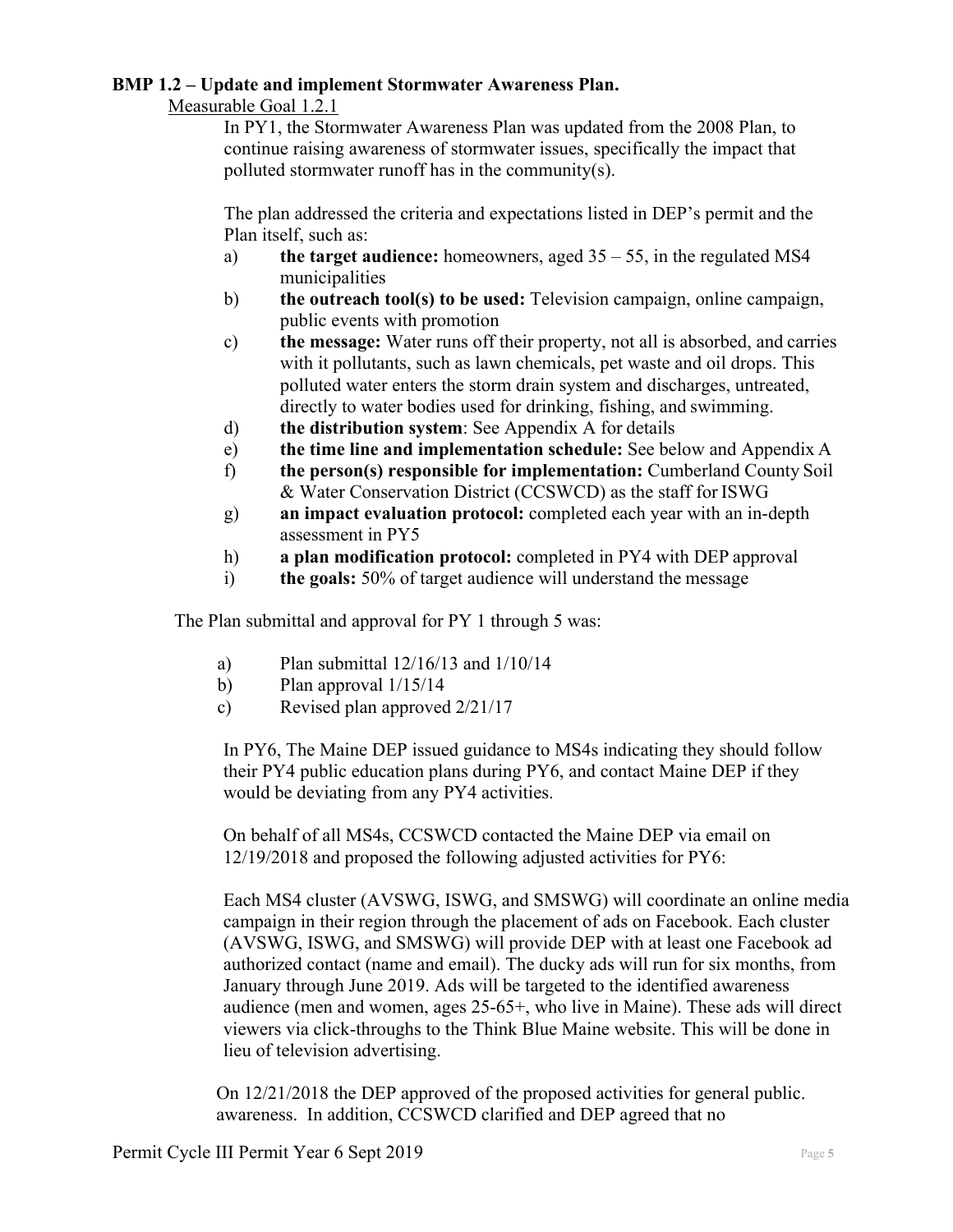survey/evaluation-related activities needed to be completed, but that one additional awareness activity needed to be completed as was required in PY 4.

## Measurable Goal 1.2.2

Unless DEP responds in writing or verbally otherwise, then as of February 1, 2014 the Stormwater Awareness Plan is considered approved and implementation of the Stormwater Awareness Plan will begin within one week of approval.

PY6 RESULTS OF STATEWIDE AWARENESS PLAN: Appendix A contains the details of implementation of the online media campaign, and promotion and participation in local events.

#### **BMP 1.3 – Develop and implement Municipal Permit Awareness Plan.**

Measurable Goal 1.3.1

PY1:

- A Permit Awareness Plan was developed to raise awareness of stormwater issues including MS4 permit requirements from municipal employees, elected officials and volunteers within municipal government. The plan fulfilled DEP's criteria:
	- a) **the target audience:** municipal employees and decision makers
	- b) **the outreach tool(s) to be used:** informational materials (fact sheets, PowerPoint presentations, posters), surveys, direct communication
	- c) **the message:** understand that the City has an MS4 permit and what the requirements are relative to their position
	- d) **the distribution system:** one-on-one meetings, Council presentations, conference(s), etc.
	- e) **the time line and implementation schedule:** PY1 materials development, PY2 delivery via meetings with CCSWCD, PY3-PY4, City Council presentations, PY5 meeting with City Manager
	- f) **the person(s) responsible for implementation**: CCSWCD through ISWG along with the City Engineer
	- g) **an impact evaluation protocol:** a survey of ISWG representative was conducted annually
	- h) **a plan modification protocol**: updated in PY5 to include City Managers
	- i) **the goals:** increased understanding of MS4 permit and requirements

PY2:

- Fact sheets on City's MS4 permit and requirements were distributed to City Councilors and Departments Heads by CCSWCD
- Permit-awareness presentation provided to City Council on 2/3/15 by CCSWCD
- Thatcher Brook Watershed presentation to City Council on 3/17/15 by consultant
- Several interdepartmental meetings were held in Spring 2015 with CCSWCD PY3:
	- Permit-awareness presentation provided to City Council on 6/7/16 by Tom Milligan, City Engineer/MS4 Coordinator
	- Thatcher Brook presentation at the Conservation Commission by UNE students
	- Attendance at 2015 Maine Stormwater Conference by 3 municipal employees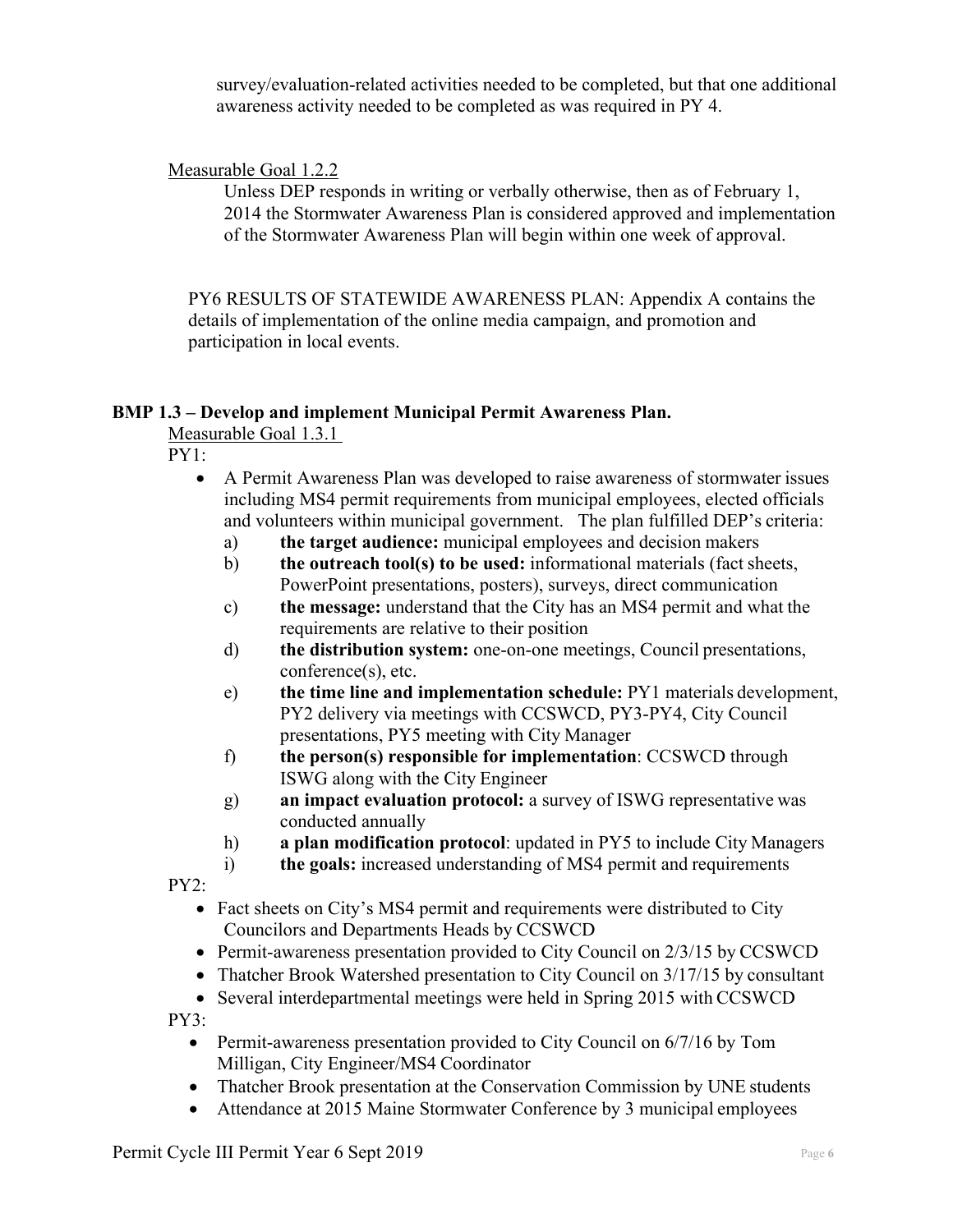• Attendance at LID Lunch & Learn on  $6/22/16$  by 2 municipal employees

PY4:

- Permit-awareness presentation provided to City's Finance Committee on  $2/21/17$
- Attendance at Regional Clean Water Collaborative meetings and a Green SnowPro training workshop by City Engineer/MS4 Coordinator/ISWG rep

PY5:

- Meeting with Assistant City Manager and Public Works Director to discuss existing and new/anticipated MS4 permit requirements on 3/29/18 (meeting led by CCSWCD and City Engineer/MS4 Coordinator/ISWG rep)
- Attendance at 2017 Maine Stormwater Conference by 2 municipal employees
- Steering Committee meeting of the Regional Clean Water Collaborative to discuss a possible regional approach to stormwater management on 9/25/17

PY6:

- CCSWCD met with the Biddeford City Manager and City Engineer on 2/15/2019 and provided updated information on MS4 compliance. This meeting focused on identifying ISWG member strengths and areas for improvement in MCMs 1-6. These conversations led to an increase in inter-community collaboration and sharing of ideas.
- CCSWCD updated the MS4 Fact Sheet for Biddeford.
- The City Engineer updated the City Council on the MS4 program on 6/18/2019.
- The Biddeford City Engineer participated in two meetings with ISWG partner organizations (New England Environmental Finance Center on 1/17/2019 and 5/16/2019)

## **BMP 1.4 - Continue Targeted Best Management Practices Adoption efforts from previous MS4 permit cycle.**

Measurable Goal 1.4.1

In PY1, ISWG continued BMP adoption activities carried out in the previous BMP Adoption Plan in the 2008 MS4 Permit. Activities include:

- a) Providing a minimum of six adult education classes throughout the ISWG region per year;
- b) Work with a minimum of 21 retail locations to provide healthy lawn care education to consumers;
- c) Maintain the YardScaping website hosted on CCSWCD's website; and
- d) Provide information to targeted neighborhoods via direct mail, neighborhood canvassing, socials or other means.

In PY3 & PY4, these activities continued, including:

- a) Home Depot in Biddeford participated in the Point of Sale Program
- b) YardScaping adult education, Home Depot staff training events, and Home Depot Community education events
- c) YardScaping information distributed within priority neighborhoods

In PY5, these activities continued, including:

- a) Home Depot in Biddeford continues participated in the Point of Sale Program
- b) Community Education events were held at:
	- Home Depot on  $8/26/17$  (18 interactions) and  $6/1/18$  (10 interactions)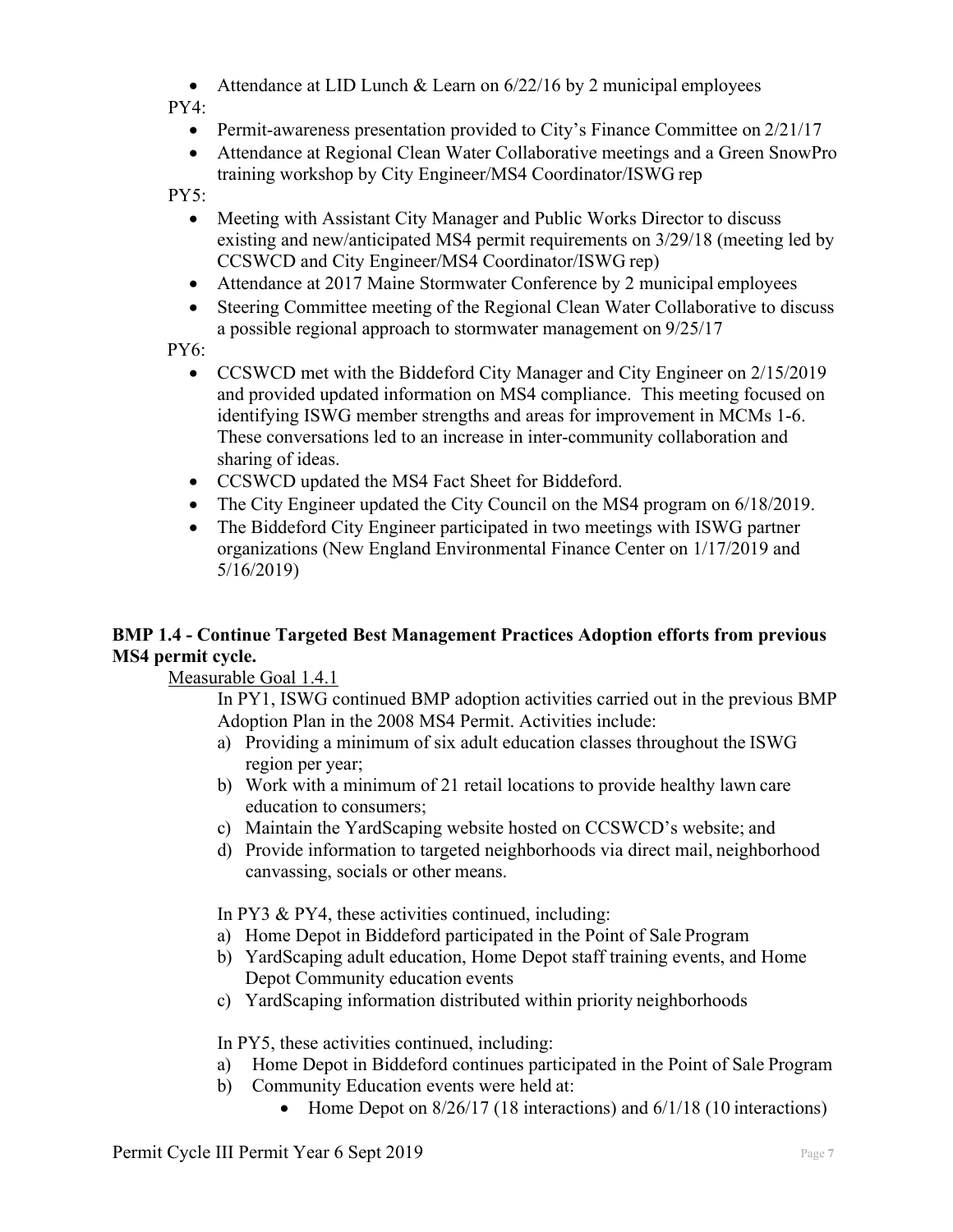• Elements Café on 8/29/17 (18 participants)

In PY6, these activities continued, including:

- a) Home Depot in Biddeford continues participated in the Point of Sale Program
- b) Community Education events were held at:
	- Home Depot on  $9/29/18$  (5 interactions)

## **BMP 1.5 – Update and implement BMP Adoption Plan**

Measurable Goal 1.5.1

In PY1, a Plan was developed to encourage targeted audience to adopt or practice specific BMPs that will reduce stormwater pollution. The Plan fulfilled DEP's criteria:

- a) **The BMP:** YardScaping practices
- b) **The target audience:** college-educated homeowners, aged 35-55, residing within UA within ISWG communities that currently apply fertilizers and pesticides
- c) **The outreach tool(s) to be used**: Informational brochures, fact sheets, websites, free media, etc.
- d) **The message:** reduce use of lawn chemicals
- e) **The distribution system:** Point-of-sale information where lawn chemicals are available, adult education and social/community events in stores and neighborhoods, etc.
- f) **The time line:** See Appendix A
- g) **The person(s) responsible for implementation:** CCSWCD as staff for ISWG
- h) **An impact evaluation protocol:** see Appendix A
- i) **A plan modification protocol:** none needed
- j) **The targeted level of change as a result of the outreach effort:** 15% of target audience will reduce lawn chemicals by adopting YardScaping practices instead

Measurable Goal 1.5.2

Unless DEP responds in writing or verbally otherwise, then as of January 15, 2014 the BMP Adoption Plan is considered approved and implementation of the Plan will begin.

As mentioned above, see **Appendix A** for details which include:

- a) Plan submittal 12/16/13 and 1/10/14
- b) Plan approval  $1/15/14$

PY6: See Measurable 1.4.1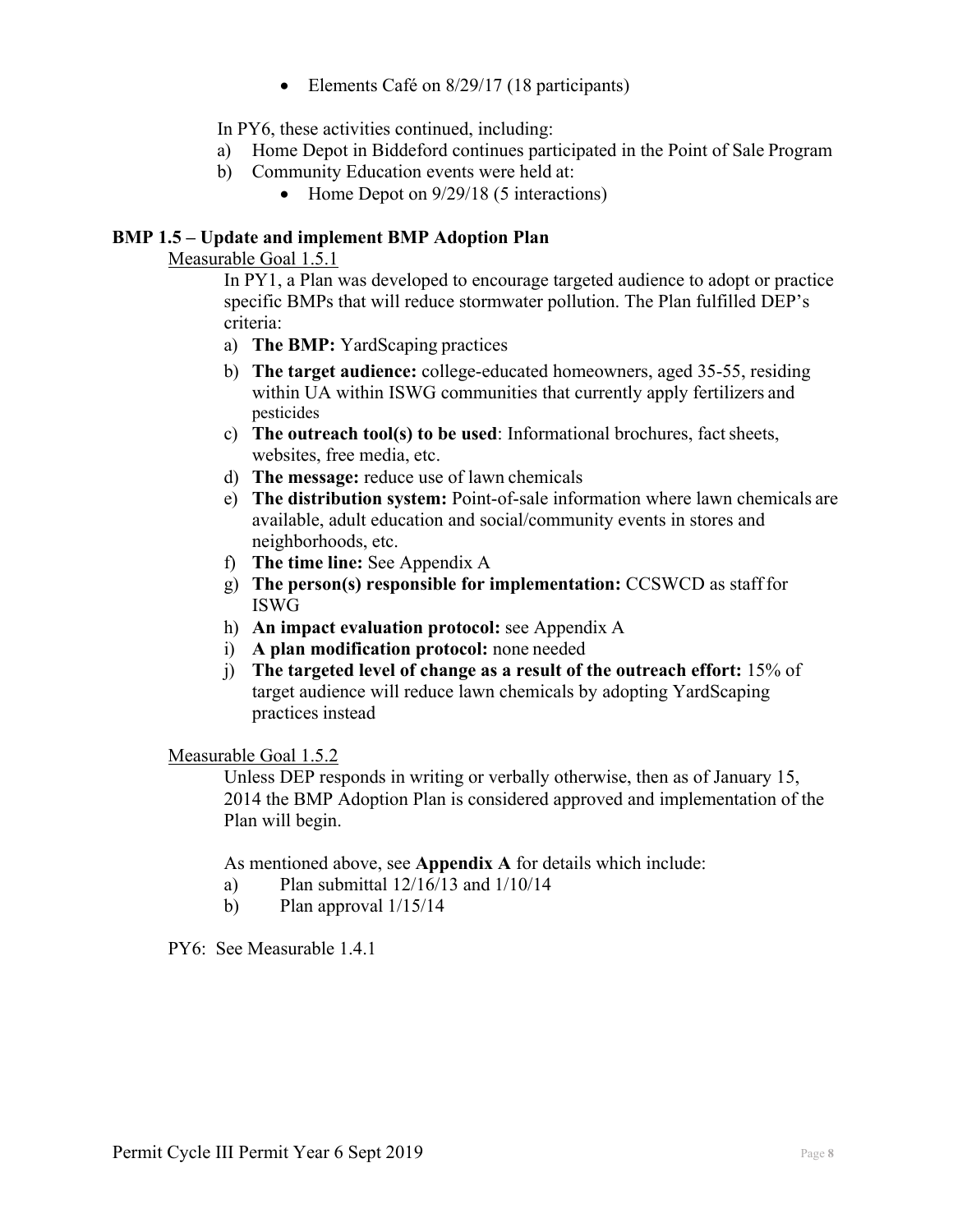#### **BMP 1.6 – Develop and implement Targeted Outreach in Priority Watershed Plan.**  Measurable Goal 1.6.1

In PY1, a Plan was required to be developed on how to meet either permit requirement H.1.a.iv.1 (target a specific activity in a priority or impaired waterbody) or H.1.a.iv.2 (on a common stormwater pollutant issue). In collaboration with the Southern Maine Stormwater Working Group (SMSWG), a Plan to inform legislators, specifically the Environment and Natural Resource Committee, on the impacts of coal tar sealants, and the viability of potential alternative products. The plan fulfilled DEP's criteria:

- **a) Identify the specific stormwater activity or pollutant to be addressed:**  application of coal tar sealants
- b) **the target audience:** legislators
- c) **the outreach tool(s) to be used:** fact sheets, studies, and other sciencebased information
- d) **the message and the BMPs to be encouraged:** coal tar sealants can have adverse impacts on watershed health, alternative products are suggested
- e) **the time line and implementation schedule:** see Appendix A
- f) **the person(s) responsible for implementation:** CCSWCD as staff for ISWG in collaboration with SMSWG members
- g) **the goal of the outreach effort:** provide information on coal tar sealant impacts and the viability of alternatives so legislators can make informed decisions about legislating the use of coal tar sealants
- h) **impact evaluation protocol:** legislation will be introduced to limit the use of coal tar sealants

PY6: On behalf of ISWG and SMSWG, the SMSWG consultant provided the DEP with two sets of proposed activities for PY6 via email on  $12/18/2018$ . One proposed set of actions would be implemented if the DEP opposed the proposed Coal Tar Ban, the other would be implemented if the DEP supported the Coal Tar Ban. The DEP accepted the proposed activities on  $12/21/2018$  and asked that the MS4s provide a check-in mid-March in the event no decision had been made on whether DEP would support or oppose the Bill.

DEP did support the bill. The MS4s notified the DEP stormwater contacts of this on 2/22/2019.

## Measurable Goal 1.6.2

In PY1, a final plan will be developed and submitted. Unless DEP responds in writing or verbally otherwise, then as of January 5, 2015 the Targeted Outreach in Priority Watershed Plan is considered approved and implementation will begin.

As mentioned above, see Appendix A for details which include:

- a) Plan submittal 12/16/13 and 1/10/14
- b) Plan approval  $1/15/14$

In PY3 & PY4, efforts included:

- o Plan revision approval received 4/8/16
- o Outreach to DEP & Legislators on 3/3/16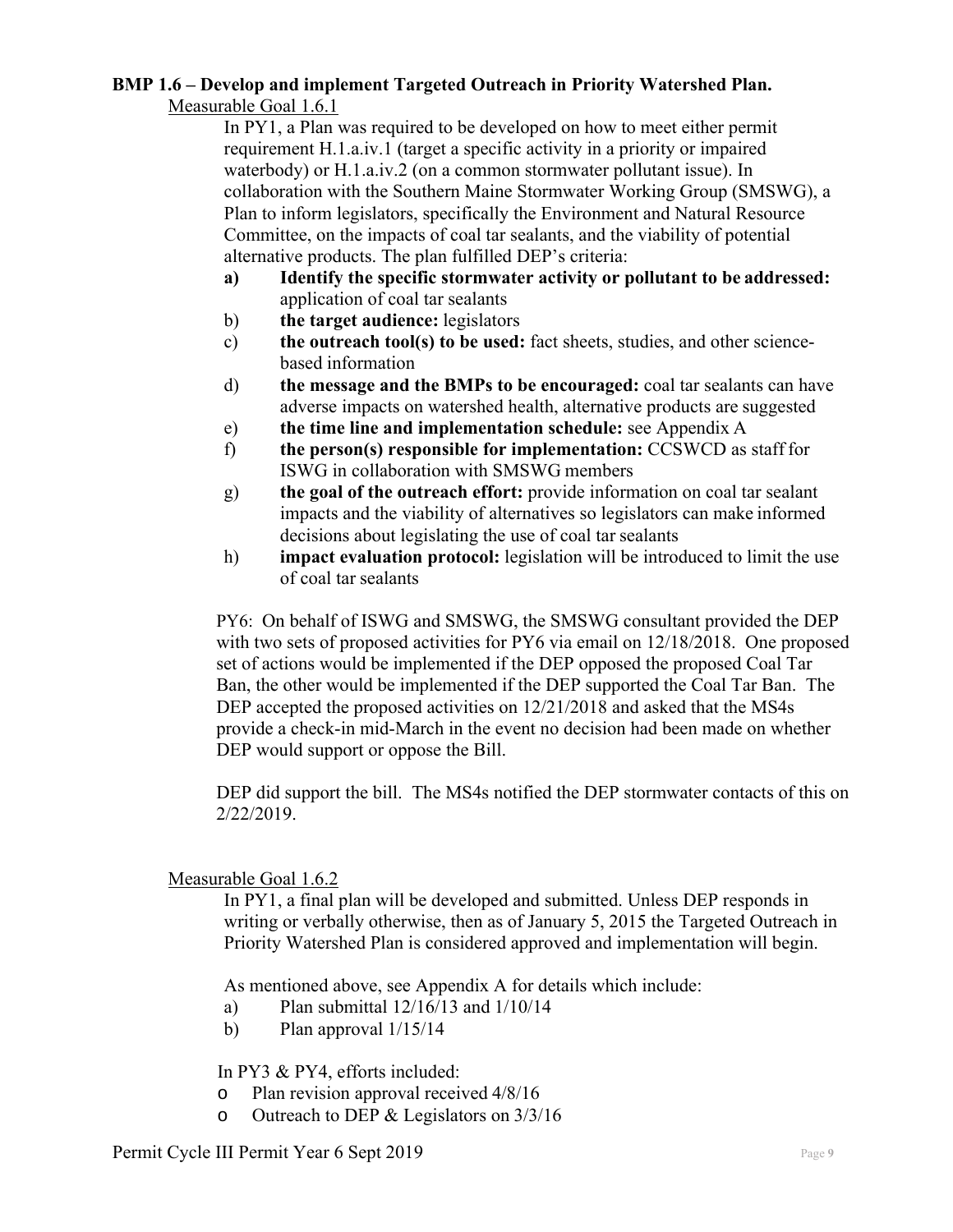o Outreach to Legislators on 11/29/16, 3/9/17, and 5/17/17

In PY5, because two previous legislative bills failed, an update to the Plan included outreach to local paving contractors to assess if they have access to, and offer, alternative products, like asphaltic or latex/acrylic sealants. On behalf of ISWG, CCSWCD attempted to reach 33 contractors in within the ISWG communities. Of the 33 contractors identified, 12 contractors provided the following information:

- 2 contractors do not apply seal coating
- 10 contractors do apply seal coating
	- o 5 of these were not interested in receiving information on alternative products
	- o 5 were interested in receiving (and received from CCSWCD) information on alternative products
		- 3 were already using alternative products exclusively
		- 1 only used coal tar sealant when requested by the customer
		- 1 was not sure if they were already using alternative products
- PY6: Because the DEP supported the Bill, the following actions were taken:
	- 1. The Municipalities offered to meet with the bill's sponsor Matthea Daughtry via email on 12/28/2018 and 3/4/2019. Ms. Daughtry could not meet, but did call on 3/5/2019 in preparation for testimony on 3/7/2019.
	- 2. The USGS study of runoff in Augusta from coal tar-coated parking lots and non-coal-tar coated parking lots was not published due to a lack of funding. The Municipalities coordinated with the USGS on several occasions between 11/30/2018 and 3/6/2019 to ensure their data tables and figures from the 2017 testimony were accurate. The communications included emails to the Maine DEP to inform them of the USGS study in Augusta.
	- 3. CCSWCD updated the Coal Tar Fact Sheet, and provided it to legislators at the MEWEA legislative breakfast 2/28/2019 along with a copy of the bill. The MS4s' consultant announced the bill to the attendees and referenced the handouts.
	- 4. Both CCSWCD (on behalf of ISWG) and the MS4's consultant testified neither for nor against the bill, but provided the ENR Committee members information about the environmental and health effects of Coal Tar Sealants. The MS4s's consultant reviewed the USGS data tables and figures in detail for the committee.
	- 5. The Coal Tar Bill passed the ENR Committee with a recommendation "Ought to Pass", and passed the House, but failed in the Senate.
	- 6. The Coal Tar Bill passed in the legislature and was signed into Law by the Governor.

## **VOLUNTARY BMP 1.7 – School Outreach**

Measurable Goal 1.7.1

In PY1, ISWG continued (as a voluntary BMP) the incorporation and

Permit Cycle III Permit Year 6 Sept 2019 **Page 10** Page 10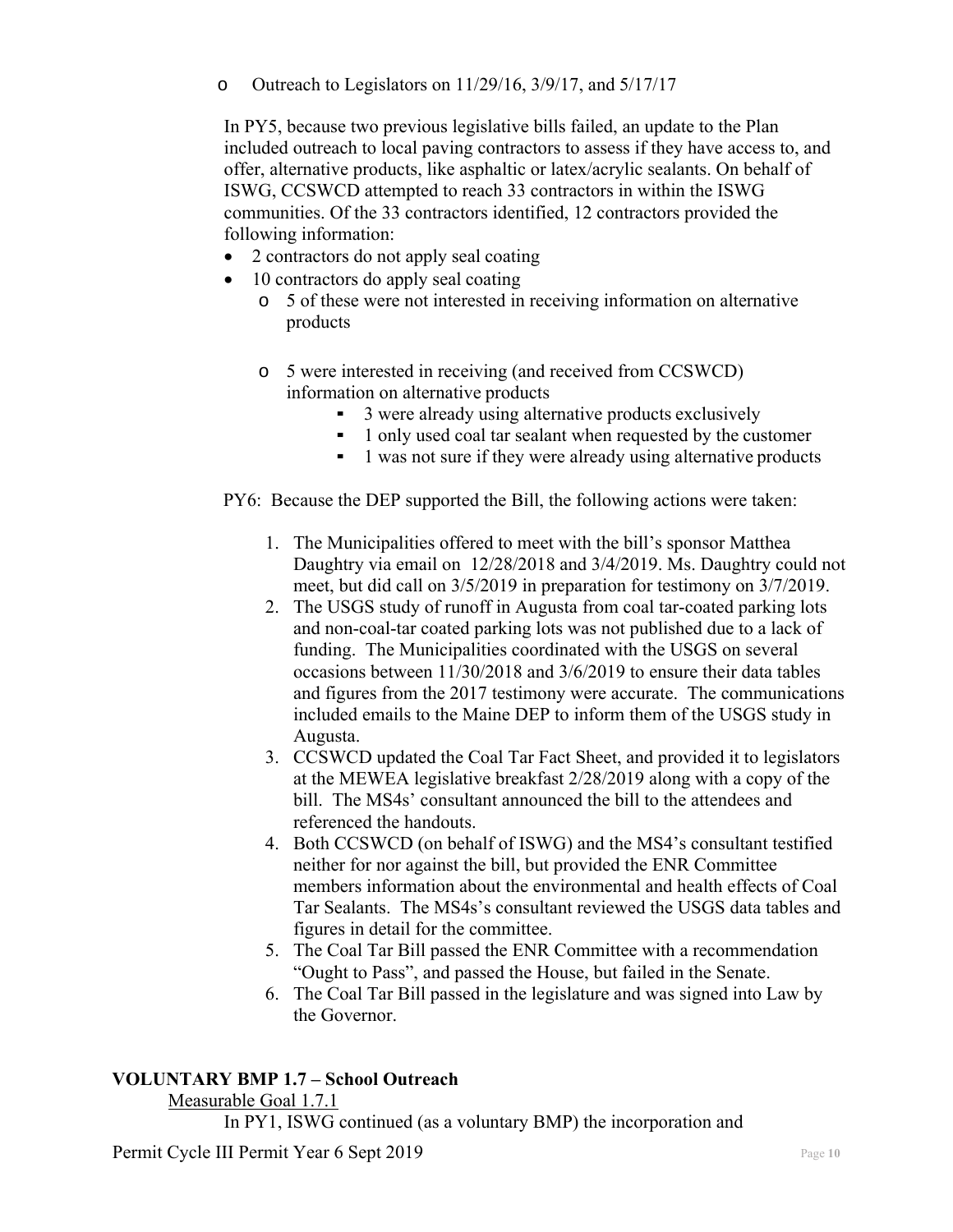implementation of "It's all CONNECTed" school curriculum in elementary and/or middle schools.

## Measurable Goal 1.7.2

PY6 RESULTS OF SCHOOL OUTREACH**:**  Total students: 18 (CCSWCD) Total contact hours: 90 (CCSWCD)

Lesson topics: Watershed ecology: Students evaluated the health of Thatcher Brook during a field trip to two Maine DEP monitoring sites where they conducted the following research: water quality parameters and testing; bioassessment using macro-invertebrate sampling; river characteristic observations; and compared data from the two sites to develop their ideas about human impact on the river ecosystem. School: Biddeford High School

#### **VOLUNTARY BMPs 1.8 – Additional Miscellaneous items**

Though no specific measurable goals were identified as part of the original Stormwater Management Plan, this BMP tracks unanticipated Public Awareness and Education items that were completed beginning in Permit Year 6.

#### PY6:

 On April 16, 2019, the City approved a ban on single-use plastic bas at all retailers. The ordinance takes effect July 15, 2019. Although the ban was passed primarily to prevent contamination of recycling loads, the ban has the added benefit of litter reduction. (Keep America Beautiful reports that plastic bags constitute 5% of all litter in America) .

The City also continued an education and water conservation program with area schools and organizations. The program includes information about wastewater collection, treatment and conservation as well as stormwater control Details regarding number of students trained are not maintained.

In PY6, an Eagle Scout worked with the City's Public Works Department and other volunteers to stencil 27 storm drains in the Biddeford Industrial Park to remind local business about the presence of two endangered and threatened turtle species (Thatcher Brook).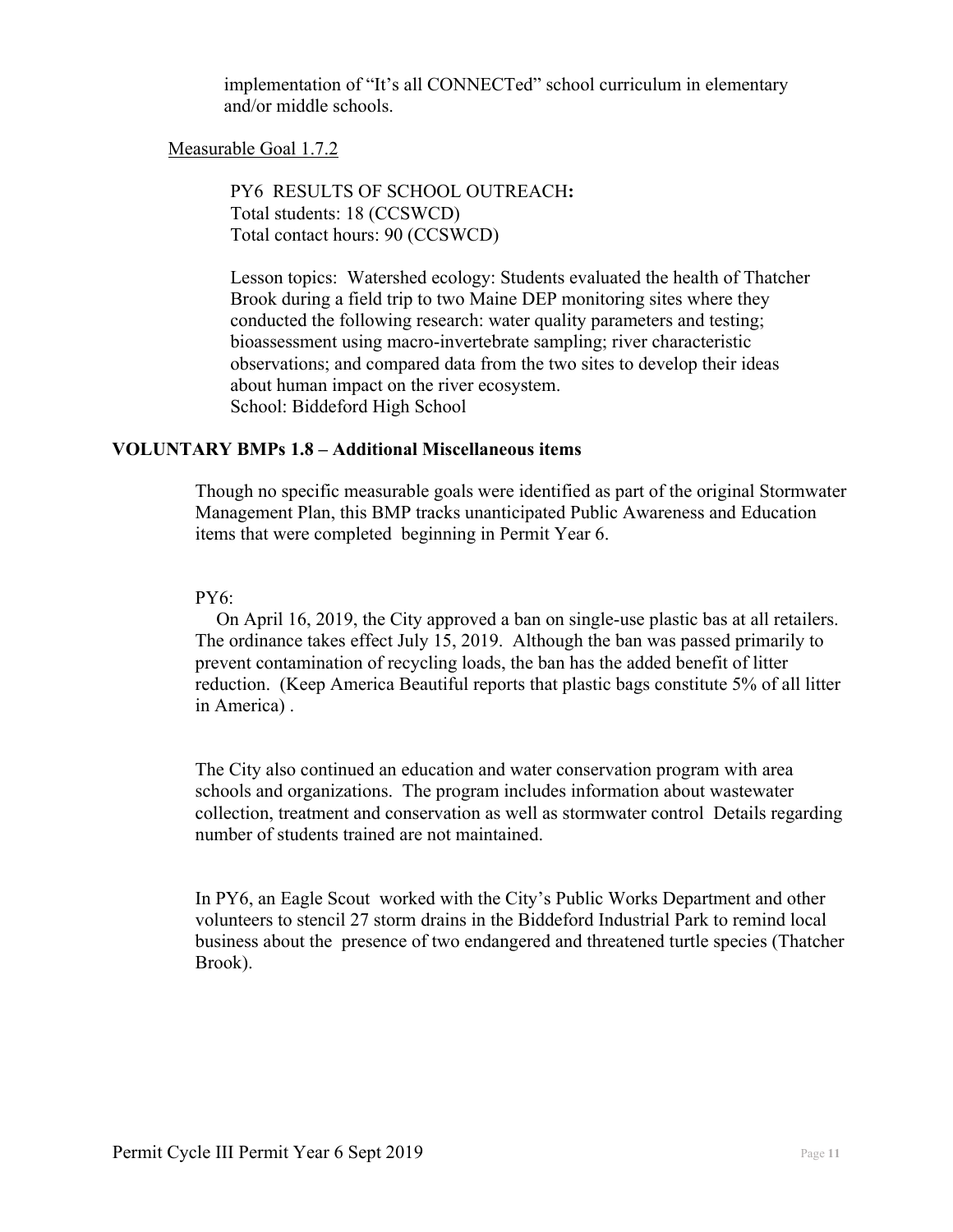## **MCM 2 PUBLIC INVOLVEMENT AND PARTICIPATION**

The City of Biddeford continues to fulfill the requirements for Public Involvement and Participation through participation in the Interlocal Stormwater Working Group (ISWG) and the permittee's funding to the ISWG for Public Involvement and Participation services, or through directly fulfilling the requirements, as described in this section of the plan.

## **MCM 2 Goals**

1. Involve the public in both the planning and implementation process of improving water quality and reducing quantity via the stormwater program.

## **BMP 2.1 – Public Notice Requirement**

Measurable Goal 2.1.1

ISWG and/or its members will follow state and local Public Notice requirements for both ISWG and individual Stormwater Management Plans. Copies of the plans are made available on DEP's web site.

## Measurable Goal 2.1.2

ISWG and/or its members will follow state and local Public Notice requirements when involving stakeholders in the implementation of the Small MS4 General Permit.

In PY1 & PY2, the activities to fulfill MG 2.1.1 & MG 2.1.2 included:

- o Tom Milligan submitted the Notice of Intent (NOI) to DEP on July 26, 2013
- o The City of Biddeford:
	- o Provides public notices for all City activities and projects, including the NOI/MS4 permit
	- o Follows all applicable public notice requirements
- o Tom Milligan attended all ISWG meetings on behalf of the City to fulfill our participation obligation. (6 Meetings PY1, 8 Meetings PY2)

In PY3 & PY4, the activities included:

- o Tom Milligan attended all six ISWG meetings in PY3 & PY4, and John Malloy (new Staff Engineer) attended one ISWG meeting
- o The City continues to:
	- o Maintain the SWMP available for public review, which also still posted on DEP website
	- o Follow public notice requirements

In PY5, the activities to accomplish these MGs included:

- Tom Milligan attended all six ISWG meeting
- The City continues to maintain the SWMP and follow public notice requirements, as detailed above.

In PY6, the activities to accomplish these MGs included:

- Tom Milligan attended all seven ISWG meeting (see **Appendix B**)
- The City continues to maintain the SWMP and follow public notice requirements, as detailed above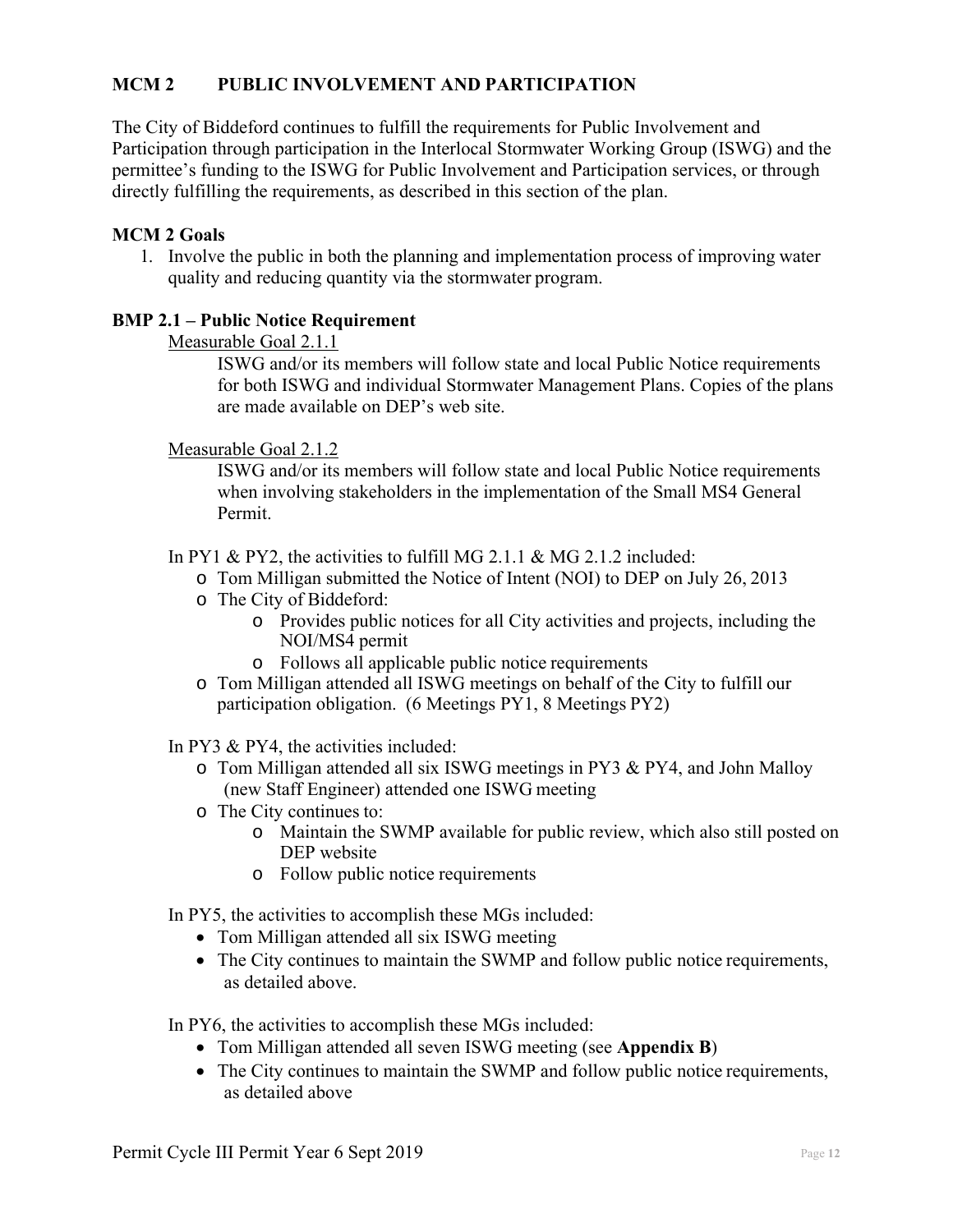## **BMP 2.2 - Host Public Events**

## Measurable Goal 2.2.1

ISWG and/or permittee will annually host/conduct or participate in at least one public event such as storm drain stenciling, stream clean-up, household hazardous waste collection day, volunteer monitoring, neighborhood educational events, conservation commission outreach program, Urban Impaired Stream outreach program, or adopt a storm drain or local stream program). The target audience will be adult residents living in the Urbanized Area of the City of Biddeford. The message will be tailored to best reach the target audience given the characteristics of the public event. The ISWG and/or permittee will consult with DEP to ensure the event will satisfy requirements.

#### PY1:

- o Tom Milligan, City Engineer, volunteered at the Urban Runoff event and Jennie Franceschi, Planning Engineer, participated in the Urban Runoff event.
- o Tom Milligan staffs the City's monthly Shellfish Committee and the Harbor Commission meetings. Both meetings provide the City with a venue to discuss stormwater related issues, and best management practices that pertain to coastal waters.

PY2:

- o Tom Milligan, City Engineer, volunteered at the Urban Runoff event and Jennie Franceschi, Planning Engineer, participated in the Urban Runoff event. Three event flyers were posted in City Buildings.
- o Tom Milligan staffs the City's monthly Shellfish Committee and the Harbor Commission meetings. Both meetings provide the City with a venue to discuss stormwater related issues, and best management practices that pertain to coastal waters
- o School Art Awareness Program The Middle School Art Teachers incorporated stormwater awareness into their curriculum by asking the students to create designs to raise public awareness which are proposed to be painted around stormwater catchbasins in the Biddeford Industrial Park on Morin St. The Art Teachers made it into a contest and they picked the best designs to be painted. The teachers are coordinating with volunteers to implement the paintings during PY3.

PY3:

- o Tom Milligan, City Engineer, volunteered at the Urban Runoff event. Nine Biddeford employees participated in the Urban Runoff Event. Twenty- five flyers were provided to the City to advertise the event.
- o Tom Milligan continues to staff the City's monthly Shellfish Committee and the Harbor Commission meetings. Both meetings provide the City with a venue to discuss stormwater related issues, and best management practices that pertain to coastal waters.
- o The Downtown Develop Commission sponsors clean-up activities that benefit the river and streams.

PY4:

- o Tom Milligan (City Engineer) and John Malloy (Staff Engineer) volunteered for the Urban Runoff event.
	- o Four Biddeford employees participated in the Urban Runoff event.
	- o Twenty-five posters were provided to the City to advertise the event, including within City buildings, the post office, two fitness clubs, a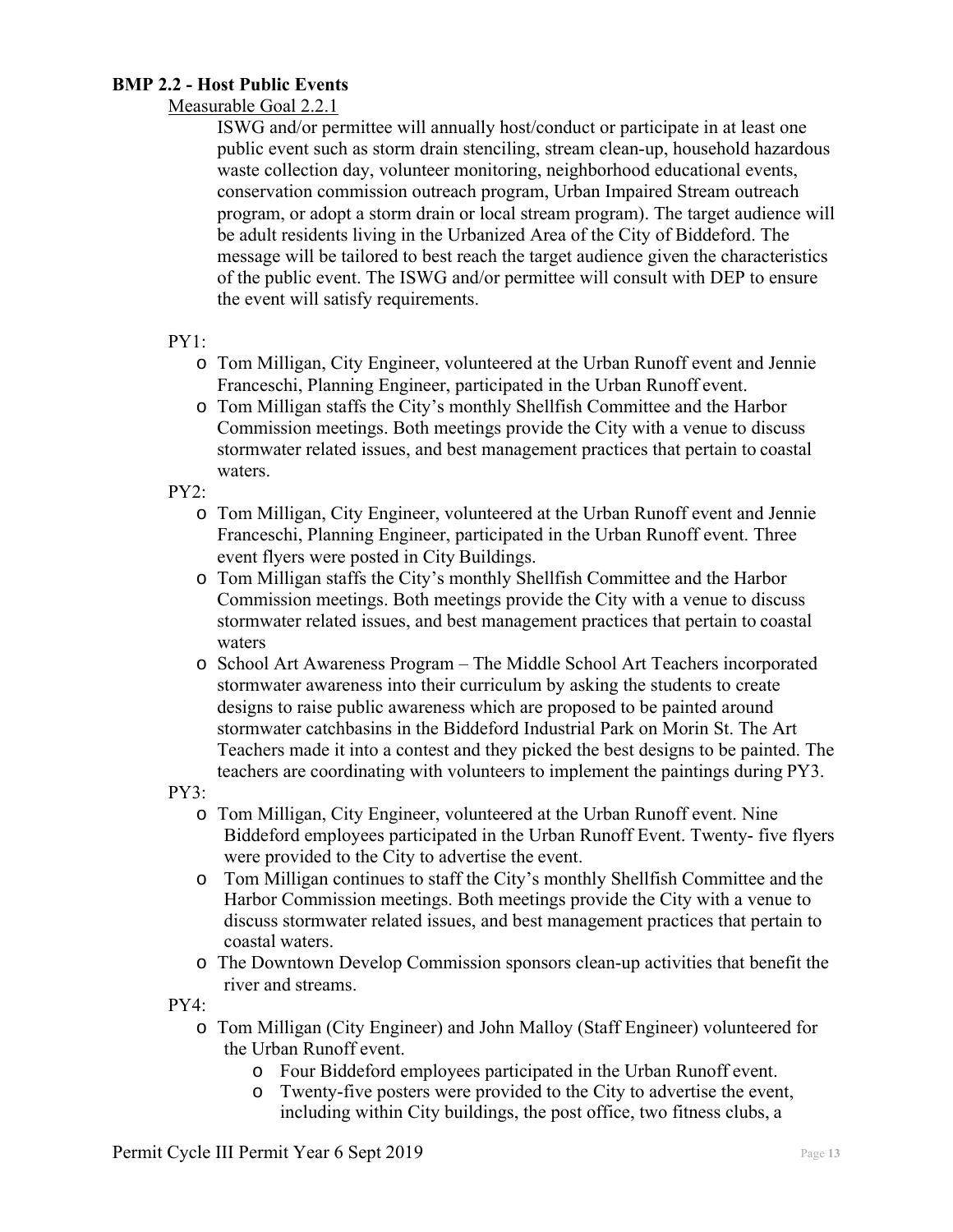tanning salon, and two health food/supplement stores.

- o Tom Milligan continues to staff the City's monthly Shellfish Committee and the Harbor Commission meetings.
- PY5:
	- Three municipal volunteers assist the day of the Urban Runoff event and have become integral members of the team;
		- o Tom Milligan has assisted at the runner food table for 5 years
		- o John Malloy and his wife oversee the kid's bounce house, so CCSWCD staff can discuss YardScaping and other programs with parents attending the event
	- Other Urban Runoff 5K assistance includes:
		- o Four Biddeford employees participating in the Urban Runoff event.
		- o Twenty-five posters posted throughout City buildings and facilities, as well as in other places throughout the City, similar to those areas detailed in PY4 above.
	- Tom Milligan continues to staff the City's monthly Shellfish Committee and Harbor Commission meetings, where stormwater related issues are discussed as means to preserve coastal water quality.
	- John Malloy monitors the Conservation Commission meetings by reviewing minutes and maintaining communications with the Chair to identify any projects of interest, such as Thatcher Brook Watershed projects and implementation of the Watershed Management Plan.
	- The Downtown Development Commission participated in a variety of environmental activities including:
		- o Earth Day Clean-up. A day where over a hundred volunteers over the course of Earth day weekend cleaned up the streets and parks of Biddeford by clearing litter, sweeping along the curb, and collecting cigarette butts.
		- o Youth Day of Caring. A day where 70 Middle School students cleaned up the streets of the downtown.
		- o Biddeford High School Day of Service. A day where 40 Athletes from Biddeford High School conduct an annual downtown litter clean-up.
	- On Earth Day (4/21/18), an e-waste and prescription disposal drop off event was promoted, where residents were able drop off these regulated wastes at the transfer station.

PY6:

- One municipal volunteer assisted the day of the Urban Runoff event and has become an integral member of the team;
	- o Tom Milligan has assisted at the runner food table for 5 years
- Other Urban Runoff 5K assistance includes:
	- o Five Biddeford employees participating in the Urban Runoff event.
	- o Approximately 10 posters were hung throughout City buildings and facilities, as well as in other places throughout the City, similar to those areas detailed in PY4 above.
- Tom Milligan continues to staff the City's monthly Shellfish Committee and Harbor Commission meetings, where stormwater related issues are discussed as means to preserve coastal water quality.
- Tom Milligan monitors the Conservation Commission meetings by reviewing minutes and maintaining communications with the Chair to identify any projects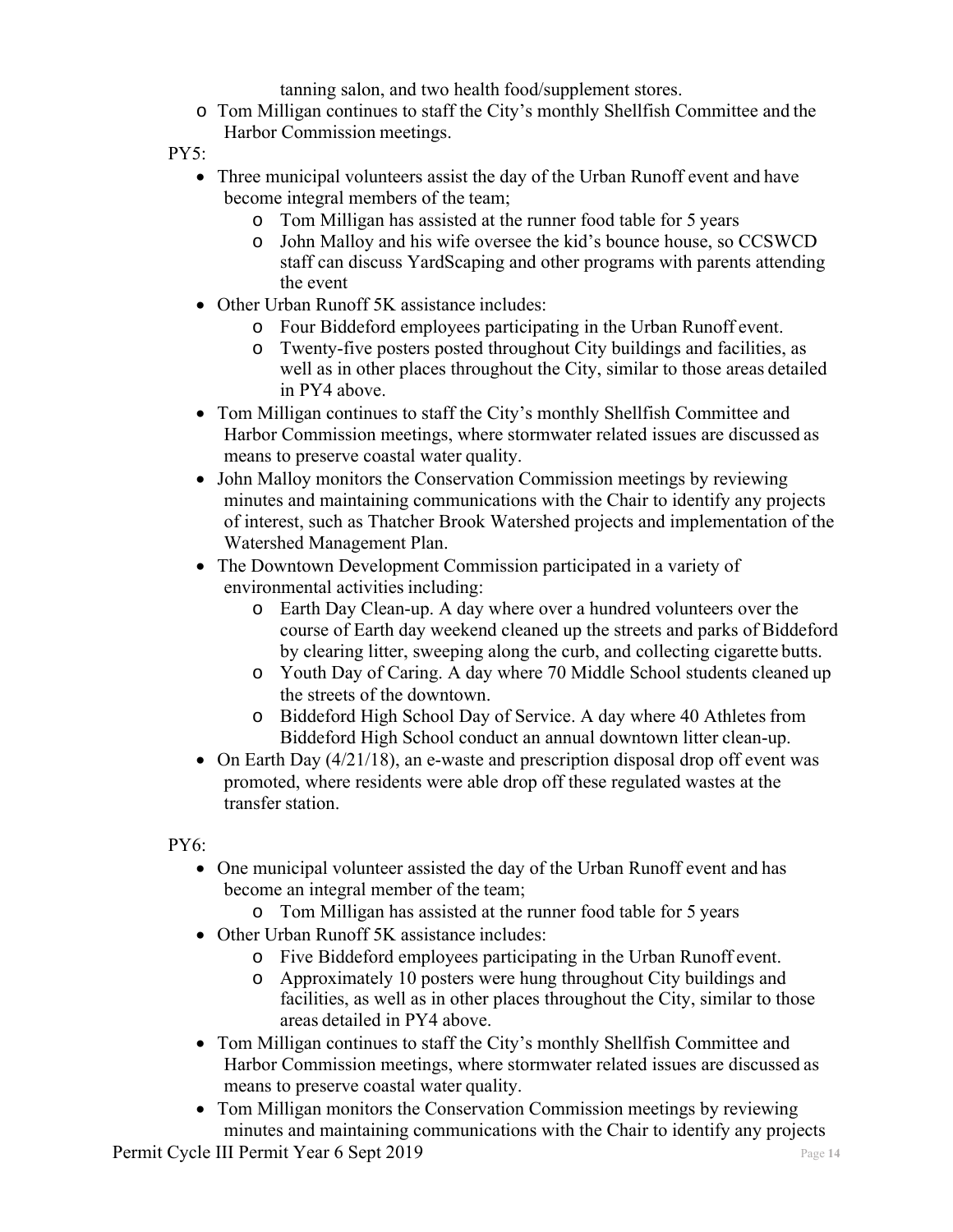of interest, such as Thatcher Brook Watershed projects and implementation of the Watershed Management Plan.

- The Heart of Biddeford Organization (a downtown revitalization organization) facilitated a variety of environmental activities including:
	- o Earth Day Clean-up 4/27/2019. A day where volunteers over the course of Earth day weekend cleaned up the streets and parks of Biddeford by clearing litter, sweeping along the curb, and collecting cigarette butts.
	- o Youth Day of Caring 5/24/2019. A day where three classes of Middle School students cleaned up the Mission Hill Community Garden.
	- o .
- $\bullet$  On Earth Day (4/27/18), an e-waste and prescription disposal drop off event was promoted, where residents were able drop off these regulated wastes at the transfer station.

## **BMP 2.3 – Additional Best Management Practices**

Measurable Goal 2.3.1: Household Hazardous Waste Collection

The City will continue to offer a minimum of 3 collection events a year for household hazardous wastes. Additionally, we accept Universal Waste seven days a week year-round at the City's Transfer Station located adjacent to Public Works on Hill Street. This includes CRTS, TVs, fluorescent bulbs, electronics and batteries. Annual data for PY is listed below. Please note that "1 Household" is approximately equivalent to 10 gallons of liquids or 20 pounds of solids.

- PY1: 361 Households participated
- PY2: 265 Households participated
- PY3: 238 Households participated
- PY4: 498 Households participated
- PY5: 334 Households participated
- PY6: 171 Households participated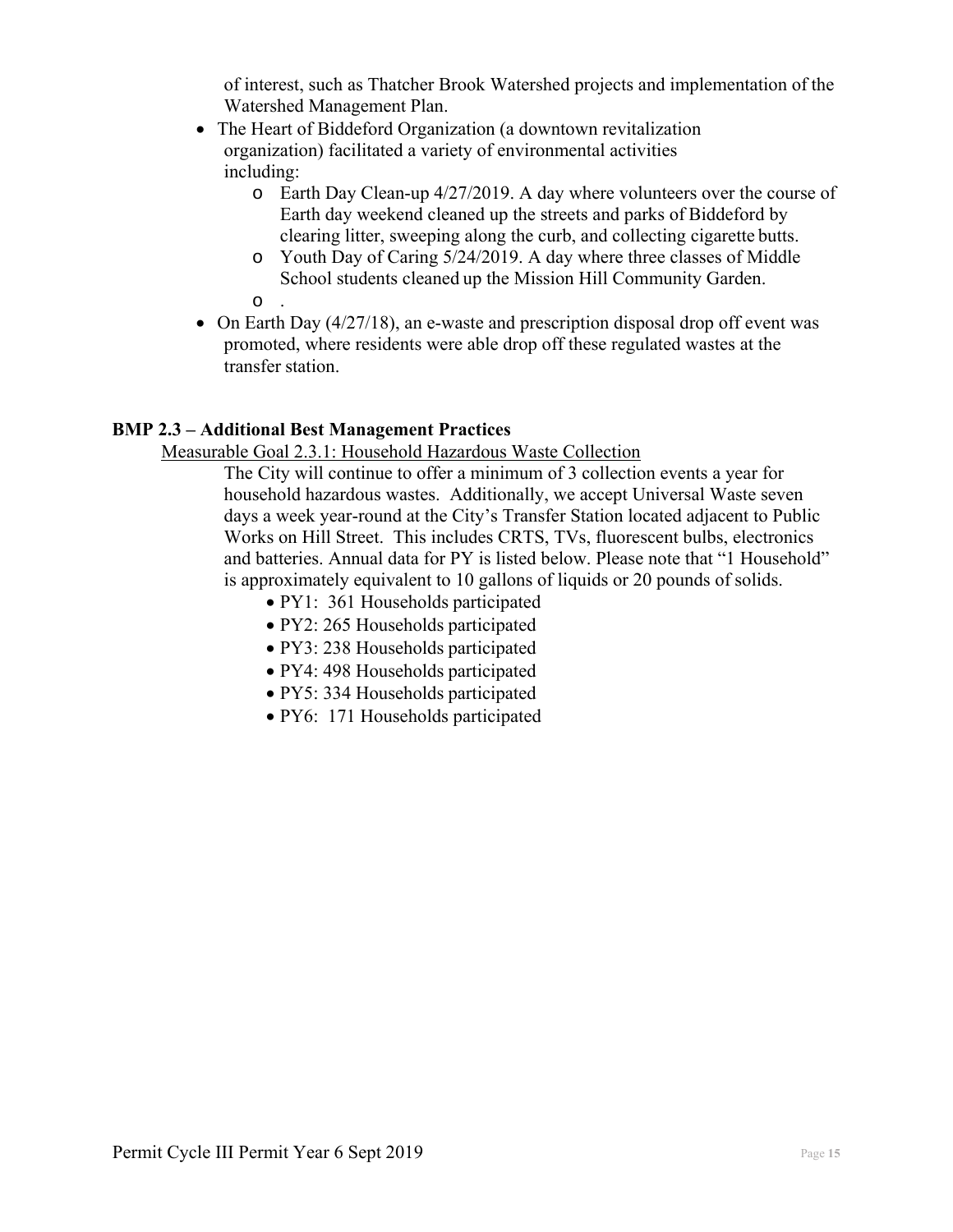## Measurable Goal 2.3.2: Leaf Collection

PY1 through PY6: The City continues to offer free curbside leaf collection to its residents in the fall annually. Residents may also drop off leaves and may dispose of yard waste and brush at the Public Work Facility at no charge.

## Measurable Goal 2.3.3: Biddeford Conservation Commission Earth Day Outreach

PY2:

• The Biddeford Conservation Commission (BCC) set up a table on Earth Day 2015 at the Household Hazard Waste drop off to provide citizens handouts on landscaping practices to reduce pollution and offer soil testing kits to homeowners, which are then sent to UMaine Soils Testing Lab. A report is provided back to the homeowner, however if the homeowner has questions on the report they can contact the UMaine lab for an explanation of the results. Approximately 10-15 kits were distributed.

PY3 through PY6:

 BCC's effort was continued with additional promotion from the City's and BCC's websites. Additional information on healthy landscaping practices were added in PY4 & PY5 and continue to be promoted in PY6.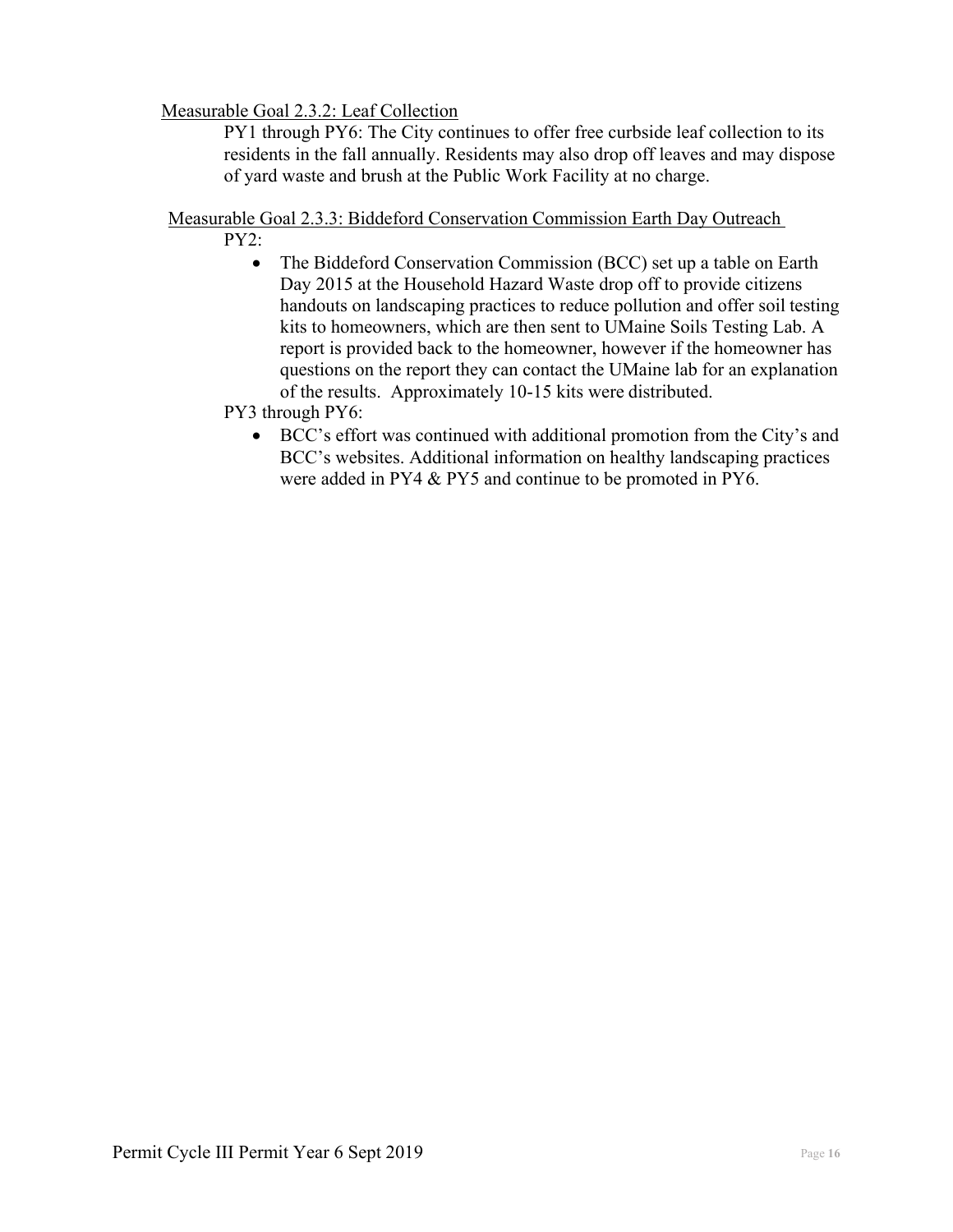## **MCM 3 Illicit Discharge Detection and Elimination**

## **MCM 3 Goals**

- 1. Keep current watershed-based storm sewer system infrastructure map;
- 2. Enforce a non-stormwater discharge ordinance;
- 3. Implement a prioritized dry weather outfall inspection plan; and
- 4. Develop and implement a strategy to detect any illicit discharges to the open ditch system within each MS4's highest priority watershed.

Implementation of this BMP includes coordination with the Maine Water Company regarding water line and hydrant flushing to determine if either is a significant contributor of pollutants to the MS4.

## **BMP 3.1 – Keep Current a watershed-based storm sewer system infrastructure map.**

#### Measurable Goal 3.1

The City continues to keep map(s) current and ensure that maps are reviewed for any updates at least annually. Outfalls are numbered and added to our database and System Map.

Reporting – Annual update of mapping efforts undertaken in the Permit Year.

PY3:

- o As in PY1 & PY2, the City is continually updating these maps, as a matter of common practice. Outfalls, as they are numbered, are added to our database and System Map.
- o The current map has the Sanitary and Storm System in the same layer to view, as directed by DEP during the 2015 MS4 audit.
- o In response to PY2 DEP's review comment Question 3A: As new infrastructure is added to the system, the as-builts are incorporated into the mapping system
	- As-builts are from private development projects for either commercial or residential with new roads. The drawings are provided to the City upon completion of project, prior to release of the performance guarantee.

PY4:

- o The City continues to update infrastructure maps annually in GIS to reflect changes infrastructure;
- o Updates to GIS maps include, but are not limited to: stormwater infrastructure, sanitary sewer, water lines, hydrants, ditches, outfalls and private development
- o 27 potential ditch outfalls were identified and are in the process of being verified and added to GIS mapping.

 $PY5:$ 

- o As in PY1 through PY4, updating the City's MS4 maps is a matter of common practice.
- o In response to PY4 DEP's review question 3B: GIS staff incorporated changes as needed with a map revision date of 9/27/17.
- o The date of the last map revision as of the date of this report is 7/31/18, which includes:
	- o Adding the 27 potential ditch outfalls identified in PY4
		- Signs were ordered to post the unique identifier at each of the newly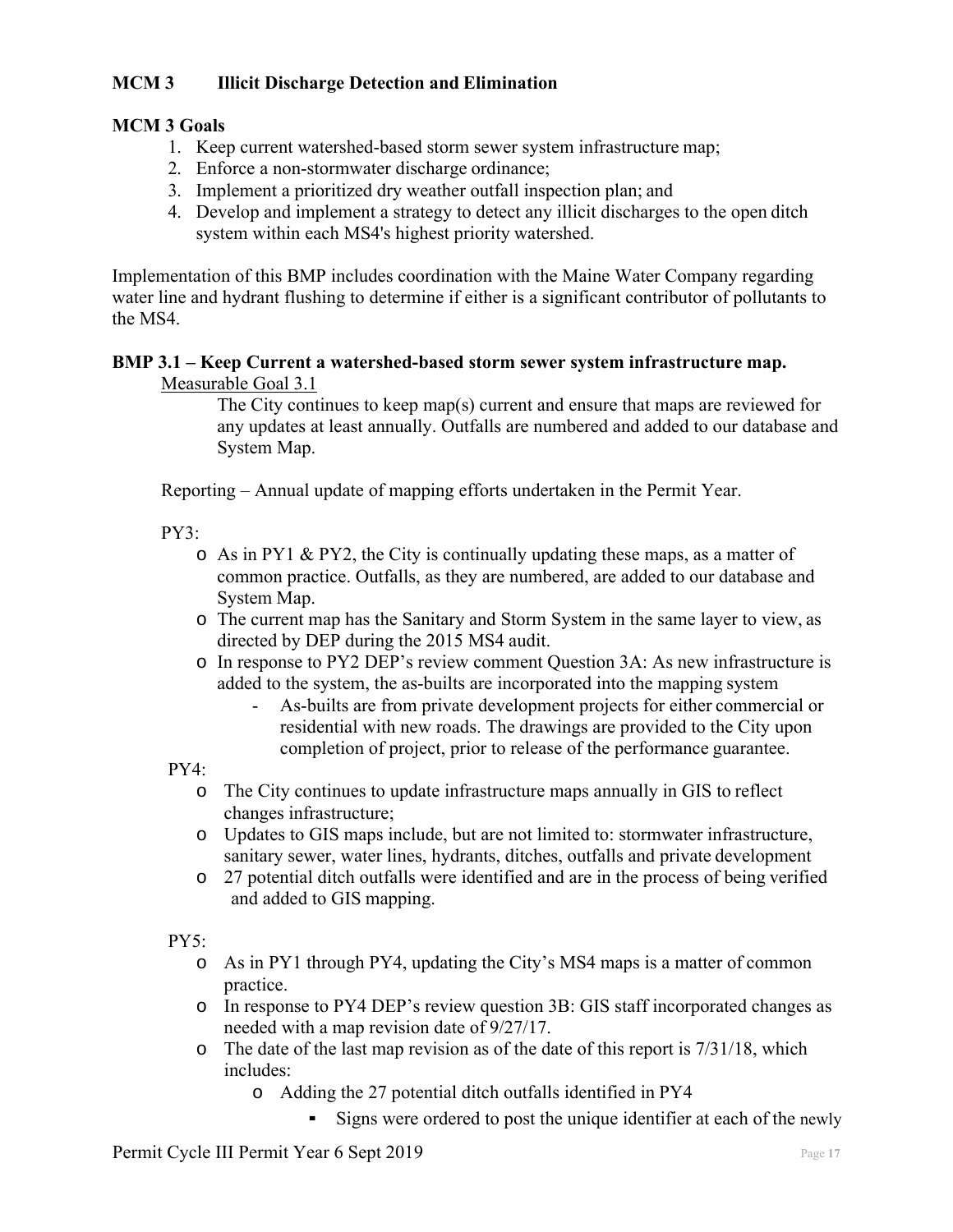identified stormwater outfalls, which will be installed in PY6/PY7.

- A ranking sheet to document the condition and severity of issues detected during inspections was developed and implemented in PY5. It was used to document 12 of the 27 ditch outfalls in PY5 that were subsequently maintained (e.g., remove excessive vegetation/cattails and sedimentation, rehabilitate velocity dissipation/riprap/check dams, etc.).
- o Including other infrastructure (hydrants, pipes, etc.) and/or connections with private development based on as-builts

#### PY6:

- o As in PY1 through PY5, updating the City's MS4 maps is a matter of common practice.
- o The City Engineer and Engineering Technician have access to the City's GIS to review infrastructure and request changes as needed.
- o Signs were installed at all outfalls except for 6 in Thatcher Brook, which are scheduled to be installed during PY7.
- o The ranking sheet continues to be used to document maintenance needed based on inspections.

## **BMP 3.2 – Implement non-stormwater discharge ordinance.**

#### Measurable Goal 3.2.1

Permittees subject to the 2008 MS4 General Permit shall to the extent allowable under State or local law, continue to implement, and provide annual reporting of the permittee's non-stormwater discharge ordinance that effectively prohibits, unauthorized non-stormwater discharges into the permittee's storm sewer system.

## PY1:

- o Procedures for if illicit discharges were discovered and documented were developed.
	- To determine the source dye testing, smoke testing and/or closedcircuit TV are used to investigate the storm system.
	- Once determined, the property owner is notified and is required to address the issue.
	- Property owners have been cooperative and compliant in this process and have not required the City to use legal action to address illicit discharges.

o In dry weather inspection process, we use the parameters of sheen, odor, color, suds or turbidity to detect potential illicit discharges.

- As per Chapter 70 of the Biddeford Code of Ordinances, the City regulates all discharges into its systems. If a prohibited discharge enters the City system, the City has the authority to notify the offender to cease discharging of the prohibited discharge into the City System.
	- If the discharge is from an industrial/commercial property, the Sewer Director will be the point of contact.
	- For discharges from residential properties, the Code Enforcement Officer is the point of contact.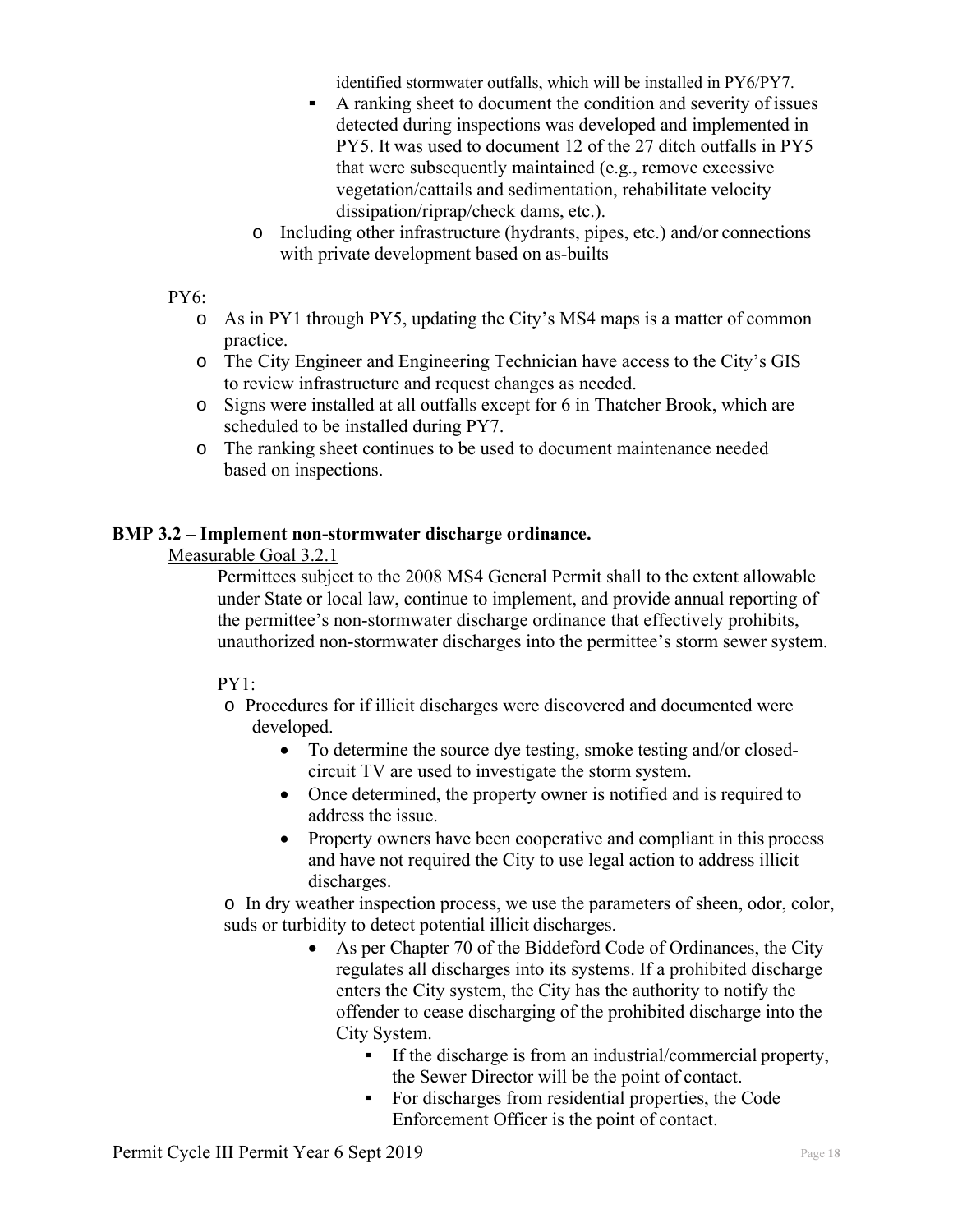If the discharger does not voluntarily comply after receiving notice of the Prohibited Discharge, the City has the authority to bring legal action against the discharger.

PY2: Several illicit discharges were found in PY2, as detailed below:

- One Illicit Discharge for a sanitary sewer into the downtown Separate Storm Sewer System was discovered. It was removed and then connected into the Sanitary System.
- Two Illicit discharges were noted in this reporting period for erosion issues into the MS4 system and were addressed.

PY3: No illicit discharges were found in PY3.

PY4: No illicit discharges were found or reported by the public in PY4. However, the City identified interconnected MS4s and sent letters notifying the municipalities of the City's non-stormwater discharge ordinance.

PY5: Although no illicit discharge complaints were received, the City discovered (and is proactively working to abate) one potential illicit discharge located near the headwall of where SWO-16 discharges to a tributary of the Saco River within a business park.

- The City used CCTV to investigate a sewer line proximate to SWO-16;
- No cross-connection was observed, but exfiltration from a sagging sewer line may be causing infiltration into the stormwater pipe or trench; and
- The City plans to replace 300' of sewer and line the remaining portion in PY6/PY1.

PY6: No illicit discharges were identified during catch basin cleaning or outfall inspections. Related to the sewer line near SWO-16, The City lined 600 feet of the sagging sewer line and plans to line the remainder during PY7. The 300 feet of line will not be replaced (televising showed lining was a better corrective measure).

## Measurable Goal 3.2.2

In PY1, coordinate with the Water District via mail or in person to evaluate whether or not water line or hydrant flushing from potable water sources is a significant contributor of pollutants to the MS4. Evaluation will include the following action:

- o Provide the Water District with a location map showing the extent of the municipal urbanized area, and the highest priority watershed(s).
- o Gather information from the Water District, specific to the urbanized area and priority watershed(s), including the number and location of hydrants and details on water line or hydrant flushing that outlines procedures, including how often flushing occurs, typical flow rates and duration, where the water is conveyed, what the target or actual chlorine concentrations are, and what best practices are employed to prevent erosion and address potential pollutants.

## PY1: Accomplished

o The City, in conjunction with surrounding communities (Biddeford, Saco, OOB, Scarborough and Freeport) served by Maine Water Company, submitted a joint letter with a questionnaire to use as a starting point to determine if water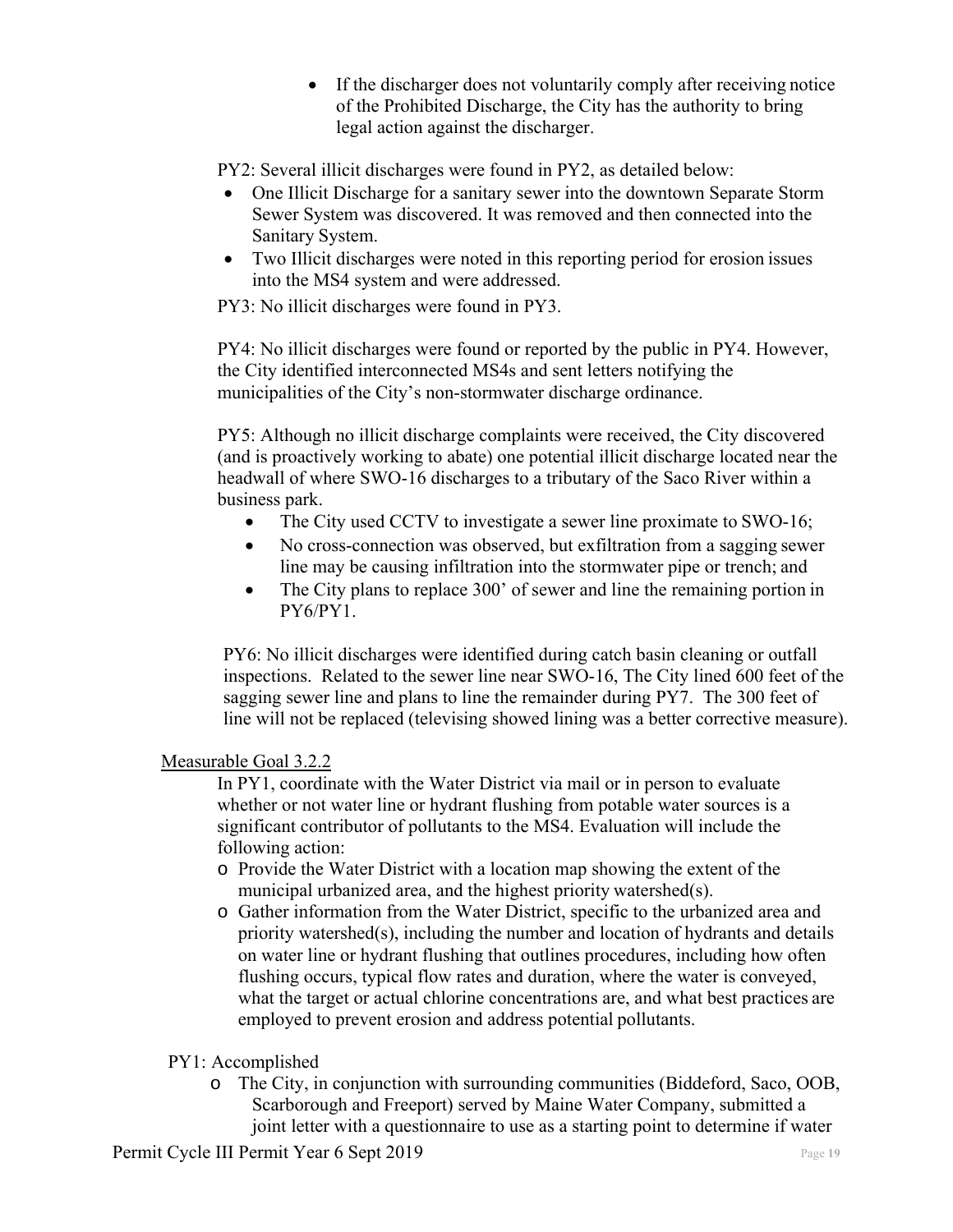line or hydrant flushing is a significant contributor of pollutants to the MS4**.** 

o The City has the locations of all hydrants in our GIS system and they are shown on our sewer system maps. As part of a multi-community effort, we received the requested information from the questionnaire on hydrant flushing from Maine Water Co.

## Measurable Goal 3.2.3

By no later than December 30, 2014, unless otherwise approved by the Department, using available GIS or other municipal mapping information, the location of hydrants will be added to the storm sewer system infrastructure map to aid in the evaluation; the City will work with the Water District to prioritize the hydrants or water lines that have the potential to cause exceedances of the ambient water quality criterion for chlorine when discharged through the MS4. The City will request a water quality progress report that documents what best management practices are being implemented for flushing activity at the prioritized hydrants as well as the Water District's testing results of the total residual chlorine for any such discharges.

#### PY2: Accomplished

- o The City has added the hydrants to the Stormwater/Sanitary Sewer Map. The City has on file all correspondence on these matters.
- o Hydrant flushing was discussed in detail at the March 19, 2015 ISWG meeting.
	- o A letter was sent to Maine Water Company asking for water quality data.
	- o The City of Biddeford continues to be part of the conversation with Maine Water Co. and PWD to ensure that no violation of water quality standards occurs as a result of hydrant flushing activity.

## Measurable Goal 3.2.4

Permit Years 3 – 6, the City will request an annual water quality progress report that documents what best management practices are being implemented for flushing activity at the prioritized hydrants as well as the Water District's testing results of the total residual chlorine for any such discharges.

#### PY3 through PY6: Accomplished

- o The City continues working with Maine Water Co. to ensure Best Management Practices are followed in their hydrant flushing practices so that they do not cause or contribute to exceedances of water quality standards.
- o In response to PY2 DEP review comment Question 3C: Hydrants flushed by Maine Water Company in each year are as follows:
	- o 458 hydrants flushed in PY3
	- o 594 hydrants flushed in PY4
	- o 391 hydrants flushed in PY5
	- o 234 hydrants flushed in PY6
- o In response to PY2 DEP comments Question 3D: Maine Water Company continues to use and record BMPs for all hydrants identified within 200 ft. of an impaired water body, per the SOP discussed above.
- o In PY3, the City received a letter from Steve Cox, Director of Engineering, Maine Water Co. that included their hydrant flushing SOP, and flushing log (included in PY3 Annual Report).

Permit Cycle III Permit Year 6 Sept 2019 **Page 20** Page 20 o In PY4, the SOP was updated to include all flushings within 1,000 feet (up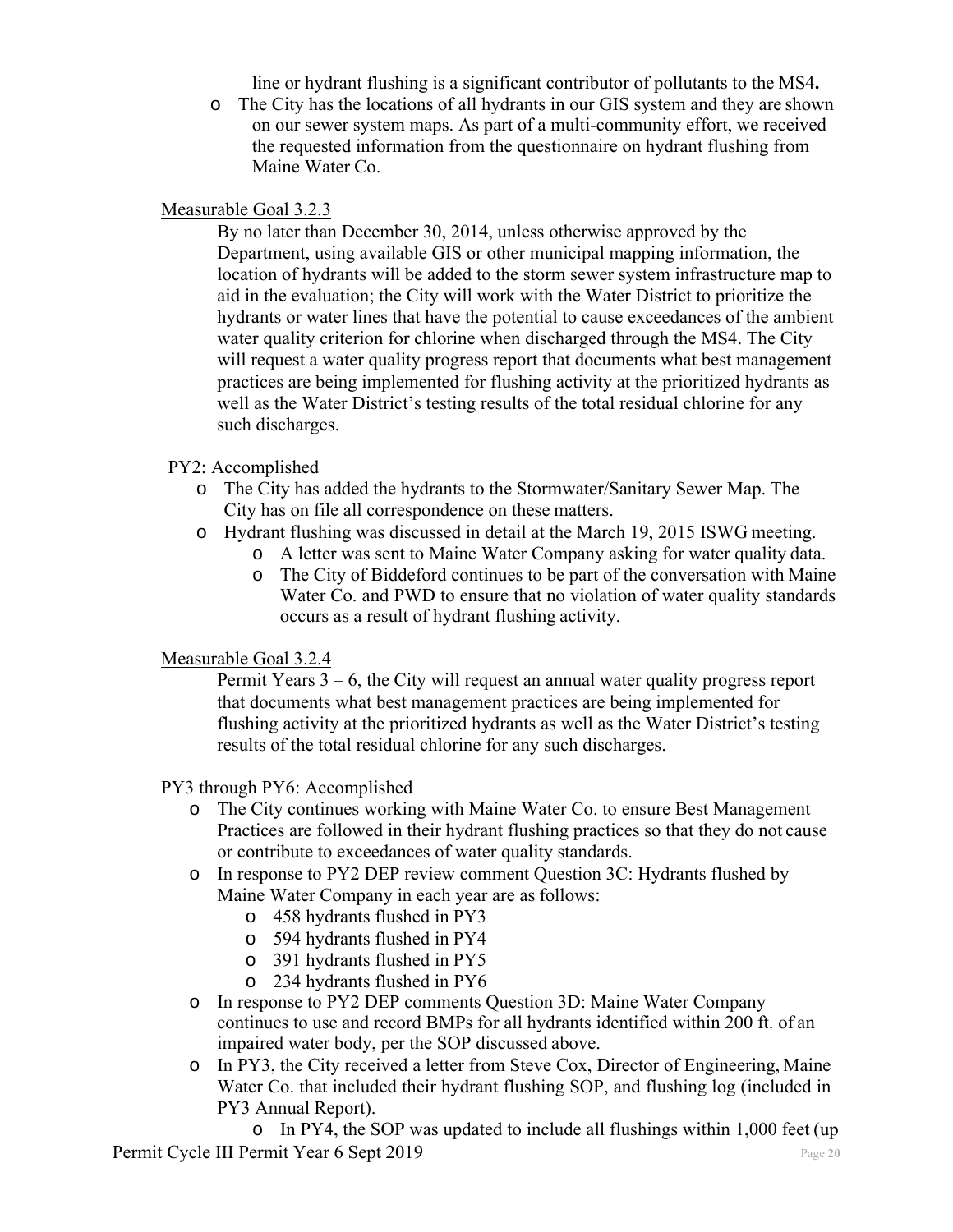from 200 feet) from targeted water bodies (like an urban impaired stream) where a de-chlorination BMP is needed.

- o In PY5 and PY6, the SOP was continued at hydrants within Thatcher Brook watershed, the City's highest priority watershed, where no residual chlorine was detected following dechlorination except at one hydrant in PY6. The operator at the hydrant stated they noted the dechlorination tablets were spent, and replaced them. The discharge was reported to be approximately 3,000 gallons across pavement and discharged into a private storm drain system, which in turn discharges to a private ½ acre detention pond. Because the discharge was to a private system and large detention pond, there was no impact to waters of the state or the MS4 system.
- o The PY5 report from Maine Water Company was included in the PY5 Annual report to DEP
- o The PY6 report from Maine Water Company is included as **Appendix C** of this Annual Report.

## Measurable Goal 3.2.5

If it is determined by the end of PY3, that water line or hydrant flushing is a significant contributor of pollutants to the MS4, and the Water District has demonstrated that it will not voluntarily implement BMPs in order to reach ambient water quality criteria for chlorine, the City will, as soon as practicable or by no later than the end of PY4, update their IDDE ordinance to allow enforcement of discharges that cause exceedances of water quality criteria.

## PY3 through PY6: Accomplished

Because Maine Water Company has demonstrated their willingness to voluntarily implement flushing BMPs and document chlorine results accordingly, water line or hydrant flushing is not considered a significant contributor of pollutants to the City's MS4 at this time.

## **BMP 3.3 – Implement dry weather outfall inspection program.**

#### Measurable Goal 3.3.1

The City continues to implement prioritized dry weather outfall inspection plan based on drainage areas within the highest priority watershed, Thatcher Brook.

#### PY1 through PY2: Accomplished

- $\bullet$  PY1 & PY2:
	- o 30 samples in Thatcher Brook watershed were collected each year.
	- o The parameters of sheen, odor, color, suds and turbidity were used to determine if illicit discharges were detected.
	- o All samples were clear with no evidence of illicit discharges detected.
- In response to PY2 DEP request 3A: The City participated in sampling of the Thatcher Brook for the State Department of Agriculture. The purpose of the sampling was to determine the presence and levels of pesticide run-off in the watershed. The State Department of Agriculture has the results.

## Measurable Goal 3.3.2

The City revised the dry weather inspection plan to conduct dry weather inspections in different watersheds to evaluate discharges for illicit connections.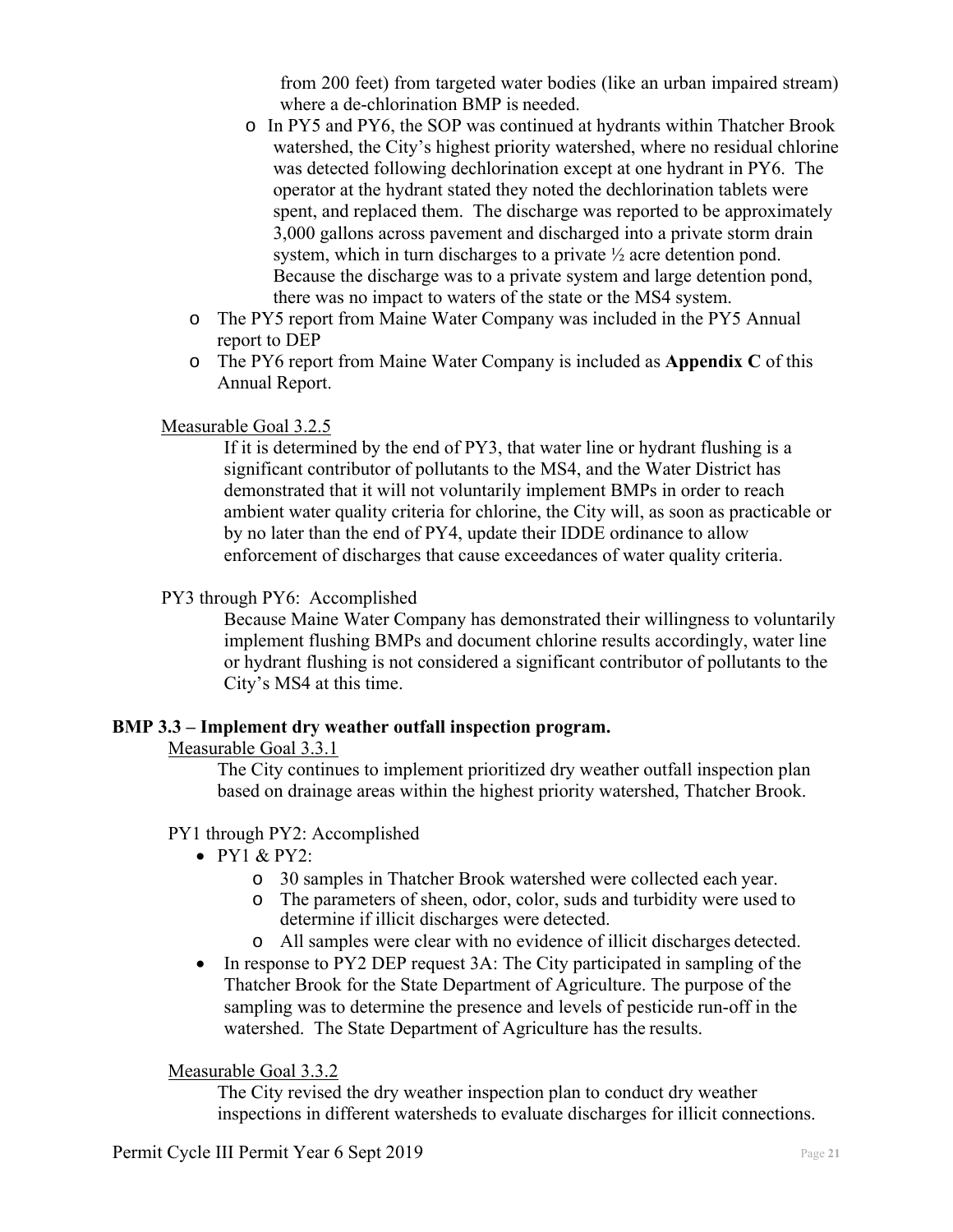PY3 through PY6: Accomplished

- There are 72 outfalls within UA in Biddeford:
	- $O$  PY3:
		- 39 dry weather outfall inspections were conducted in the priority watersheds.
		- 12 outfalls had dry weather flow present. These dry weather flows have been identified as groundwater flow from underdrains and pipe infiltration.
		- No illicit discharges were found.
	- o PY4:
		- 40 dry weather stormwater outfall (SWO) inspections were conducted;
			- 27 in Thatcher Brook
			- 6 in West Brook
			- 2 in Richardson Brook
			- 1 in Dungeon Brook
			- $\bullet$  4 in Saco River
		- 13 of the SWO had dry weather flow. Flow is likely ground water infiltration and flow from footing drains.
		- Based on visual and odor observations, no illicit discharges detected.
	- o PY5 (corrected based on DEP annual report comments):
		- 20 dry weather stormwater outfall (SWO) inspections were conducted;
			- 11 in Thatcher Brook
			- 2 in West Brook
			- 1 in Richardson Brook
			- 2 in Dungeon Brook
			- $\bullet$  4 in Saco River
		- 5 of the SWOs had dry weather flow. Flow is likely ground water infiltration and flow from footing drains.
		- Based on visual and odor observations, no illicit discharges detected.
	- o PY6: There are 96 outfalls within the UA in Biddeford
		- 55 dry weather stormwater outfall (SWO) inspections were conducted;
			- 37 in Thatcher Brook
			- 7 in West Brook
			- 2 in Richardson Brook
			- 3 in Dungeon Brook
			- $\bullet$  5 in Saco River
			- 1 that discharges to a wetland
		- 27 of the SWO had dry weather flow. Flow is likely ground water infiltration and flow from footing drains because of all the rain this spring. The outfall inspections were conducted in June 2019.
			- Based on visual and odor observations, no illicit discharges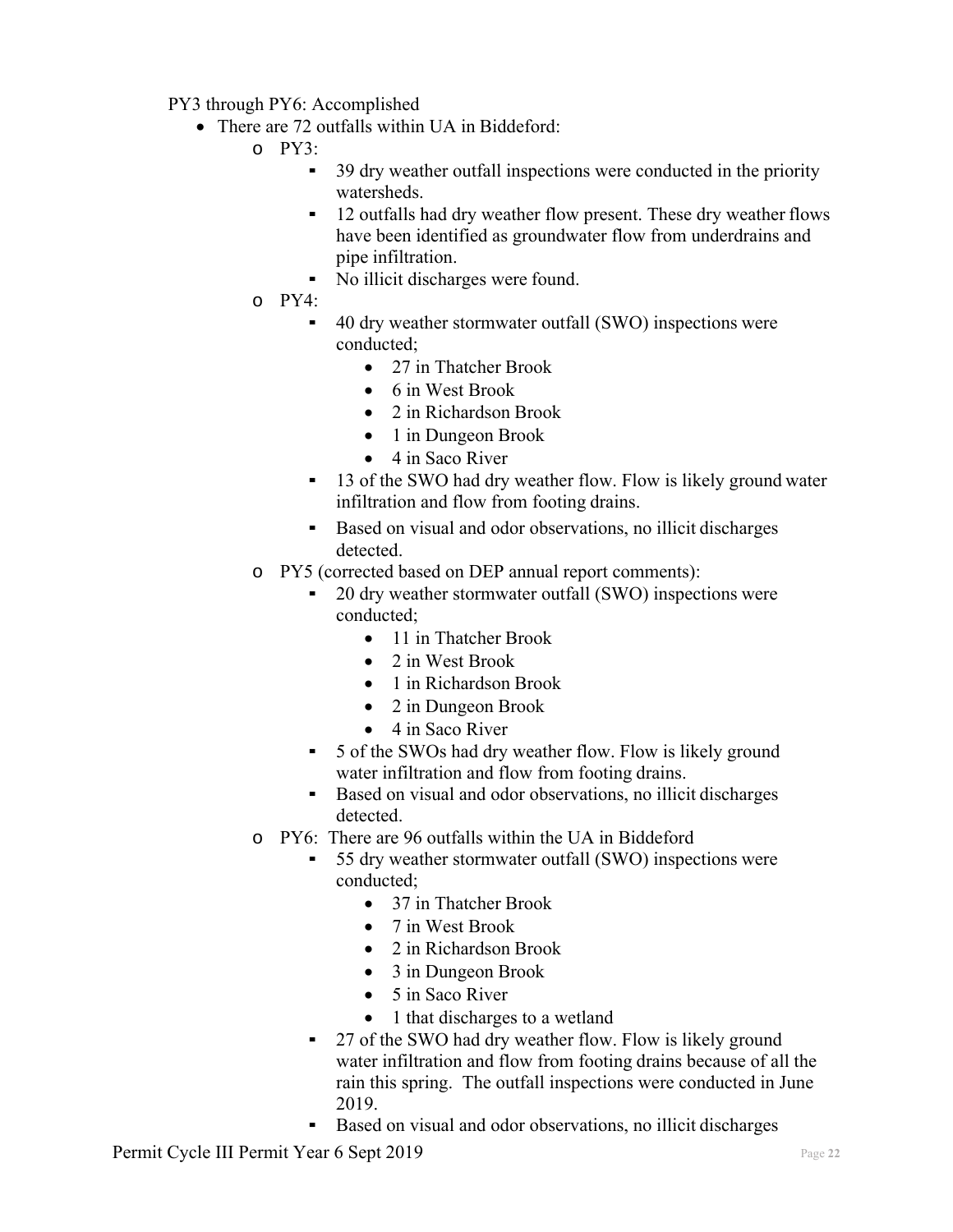detected.

- Protocols for illicit discharge detection and elimination are as follows:
	- o Our inspectors are to report any illicit discharges to either the City Engineer or the Planning Engineer.
	- o If flow is observed during a dry weather inspection, Dye Testing, Smoke testing, and/or Closed-Circuit TV are then used to investigate the storm system to determine the source of flow. Most instances find that the source is groundwater infiltrating the storm system through joints, pipe cracks, or underdrains from roads.
	- o If the City is notified of a potential illicit discharge, the same protocol above applies for these "Reported Discharges."
- Illicit discharges were identified as follows:
	- o PY1: A cross-connection with Sanitary System was "reported" in the downtown Separated Storm Sewer System, which was rectified.
	- o PY2: Two Illicit discharges were noted in this reporting period for erosion issues into the MS4 system and were addressed immediately.
- Additional milestones (extra credit) were accomplished:
	- $O$  PY1:
		- A CSO from Brook Street (stormwater drains to Thatcher Brook) was closed.
		- As part of the Thatcher Brook Watershed Management Plan, the City and DEP have been testing DO, temperature, phosphorus, bacteria and conductivity all throughout the Watershed.
	- $O$  PY2:
		- Surface water monitoring, as described above, continued as part of the Thatcher Brook Watershed Management Plan.
	- o PY3:
		- A CSO on Elm Street (Rt. 1) was closed.
		- Two catch basins flowing to CSO were removed from Adams Street.
	- $O$  PY4:
		- $\sim$  CSO #11 was closed.
	- o PY5: The City did not close any CSOs this year.
	- o PY6: The City did not close any CSOs this year, but they did remove 28 catch basins from the combined system, which are now considered separated storm drain system basins.

Measurable Goal 3.3.3

The City began to implement an open ditch illicit discharge/illicit connection detection program, which included field identification of ditch outfalls and inspecting for illicit discharges during routine mowing and maintenance.

PY1 through PY6: Accomplished

- In PY1, the City's Public Works Department began conducting routine inspections of the City's culverts as well as mowing of the ditch lines throughout the City.
	- o If any unusual discharges are seen during the mowing or culvert inspections, the protocol is to notify the shift superintendent who then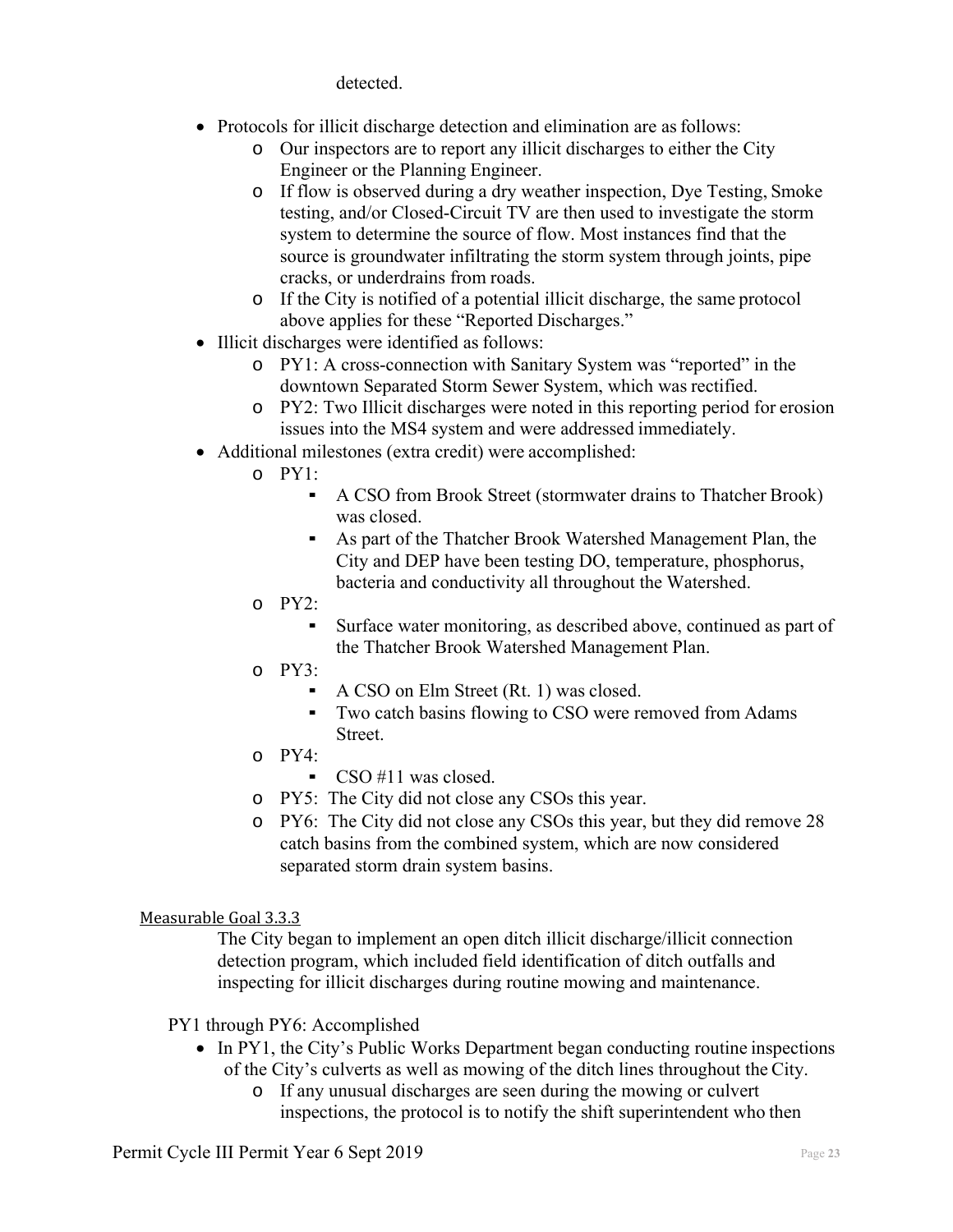forwards the information onto the appropriate department for further investigation.

- o Opportunistic ditch inspections have not yielded an illegal discharge.
- In PY2, approximately 3.32 miles of ditches were cleaned out and maintained.
	- o No pipe or discrete conveyance carrying anything other than stormwater or allowable non-stormwater discharges were identified.
	- o Trash and debris were found within the City's ditch system, which was removed and properly disposed of, and not of any concentration to suggest someone had dumped trash.
- In PY3, the City's Public Works Department continued conducting routine inspections of culverts and ditch lines during mowing. No reports of illicit discharges in ditch lines were reported to the superintendent.
- $\bullet$  In PY4:
	- o 27 potential ditch outfalls were identified and were in the process of being verified for inclusion in the GIS MS4 mapping.
	- o 61.5 miles of ditches were inspected during routine mowing and maintenance. No reports of illicit discharges were reported to the supervisor.
- $\bullet$  In PY5:
	- o The City continues to inspect ditches opportunistically during mowing and ditching operations. No reports of illicit discharges were reported to the supervisor.
	- o Of the 27 potential ditch outfalls identified in PY4:
		- Several outfalls are located outside of the City's right-of-way (i.e., discharge on private property). As a proactive/voluntary BMP, the City is maintaining these outfalls on maps and records.
		- 12 of the ditch outfalls were rebuilt to reduce sedimentation and velocity/energy to prevent erosion.
		- As mentioned above in <u>Measurable Goal 3.1</u>:
			- Signs were ordered to post the unique identifier at each of the newly identified stormwater outfalls, which will be installed on public property in PY6/PY7.
			- A ranking sheet to document the condition and severity of issues detected during inspections was developed and implemented in PY5. It was used to document 12 of the 27 ditch outfalls in PY5 that were subsequently maintained/rebuilt.
- $\bullet$  In PY6:
	- o The City continues to inspect ditches opportunistically during mowing and ditching operations. No potential illicit discharges were reported to the supervisor.
	- o As reported in Measurable Goal 3.1, the signs were all installed except for the 6 that are being installed in PY7.
	- o The maintenance items on the ranking sheet from PY5 inspections were addressed during PY6.

Measurable Goal 3.3.4

Permit Cycle III Permit Year 6 Sept 2019 Page 24 The City developed a list of septic systems in its highest priority watershed that are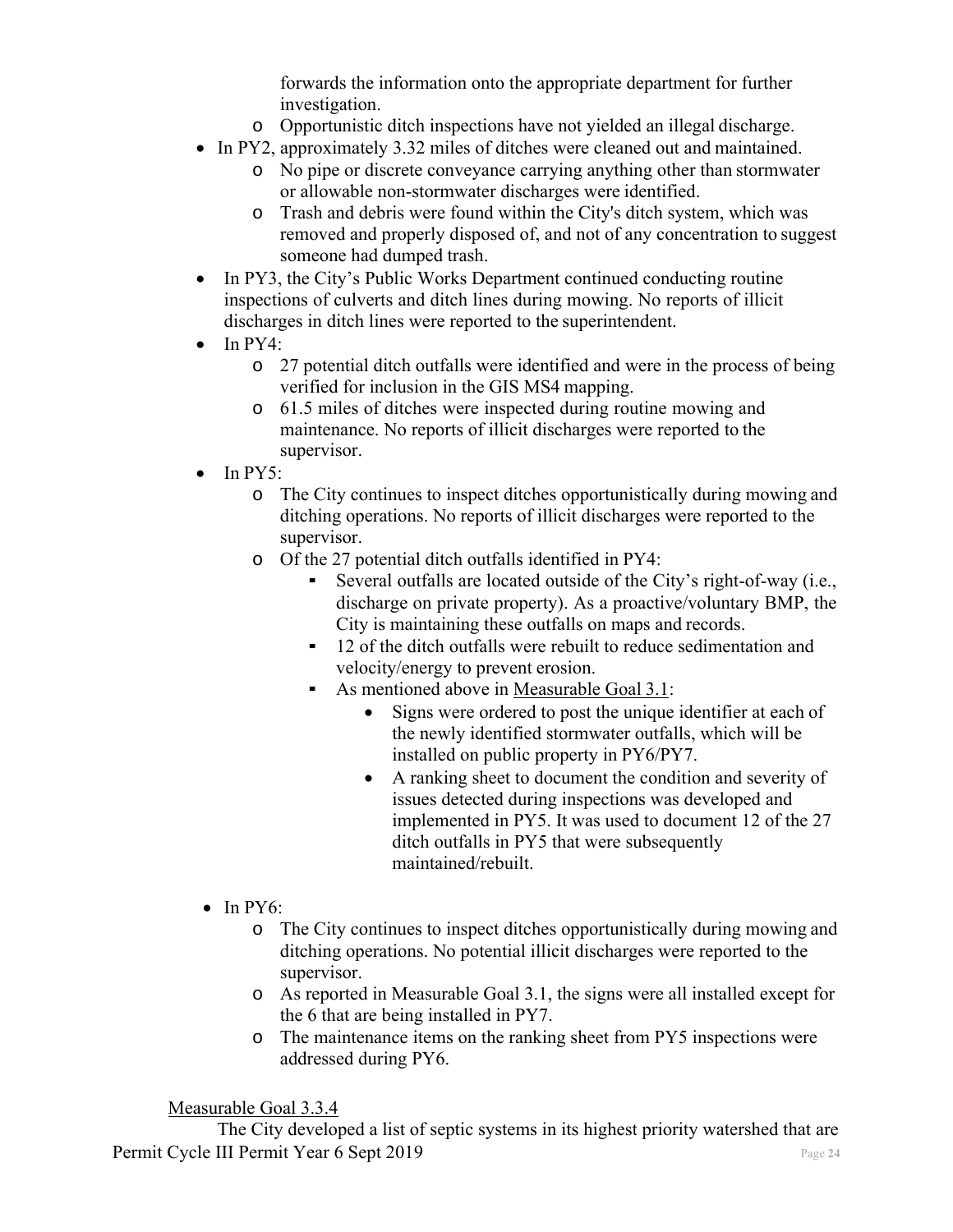20 years old or greater and which may discharge to the MS4 if the system fails.

## PY3: **Accomplished**

• The City has begun mapping the locations of all these septic systems in the City and will refine the map by age and priority watershed.

## Measurable Goal 3.3.5

The City implemented a drive-by evaluation and documentation program of septic systems in its highest priority watershed that are 20 years old or greater and which have the potential to discharge into the MS4. This septic system inspection and documentation program included a mechanism for addressing any discharges to the MS4 from malfunctioning septic systems.

## PY4: **Accomplished**

- The City has identified 38 properties in the priority watershed with septic systems 20+ years old.
- Drive by inspections are conducted during commercial and residential site work.
- The assessing department conducts general property overview and assessment.
	- o Based on visual and odor observation no illicit discharges were identified;
	- o No complaints from public or abutters were received; and
	- o Each property is rated on a scale from poor, fair, average and above average. Three of the 38 were graded as fair. The remaining 35 were graded average and higher.
- Septic systems suspected of failing, or if complaints were received, would be turned over to Code Enforcement for follow up and resolution.

PY5: No complaints were received on the aging septic systems. No additional aging septic systems were added to the system. One septic system (likely 20+ years old) was replaced.

PY6: No work required this permit year.

## **MCM 4 Construction Site Stormwater Runoff Control**

## **MCM 4 Goals**

1. Develop, implement, and enforce a program, to reduce pollutants in any stormwater runoff to the regulated small MS4 from construction activities that result in a land disturbance of greater than or equal to one acre. For specific permit requirements and suggestions, refer to MDEP's General Permit for the Discharge of Stormwater from Small Municipal Separate Storm Sewer Systems Part IV(H)(4).

Per General Permit Part IV(H)(4a.), the permittee will rely on the Maine Construction General Permit or Chapter 500, Stormwater Management.

#### **BMP 4.1 – Notification to construction site developers and operators of the requirements for registration under the Maine Construction General Permit or Chapter 500, Stormwater Management for the discharge of stormwater associated with construction activities;**  Measurable Goal 4.1.1

The City continues the notification procedures currently in place using the Code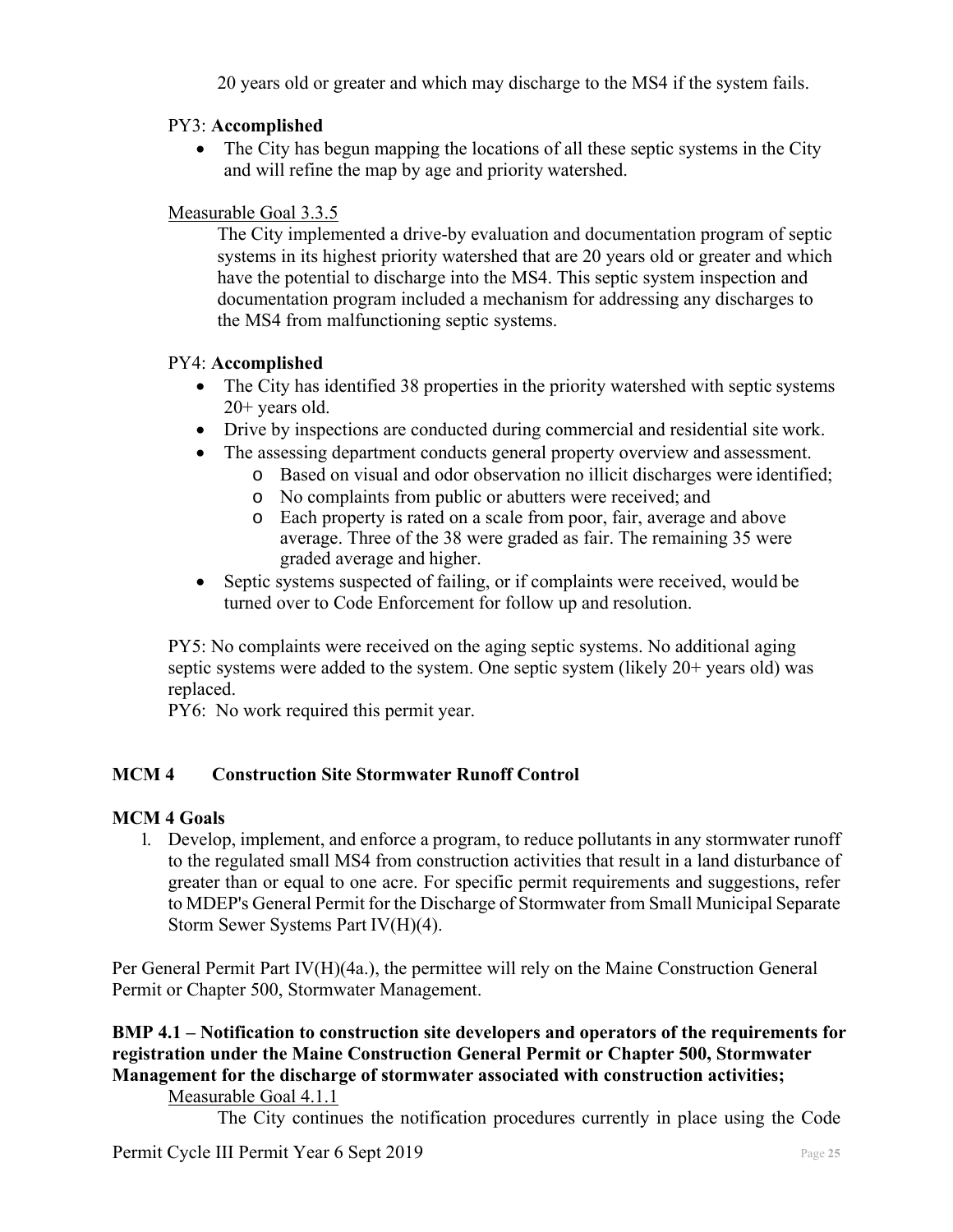Enforcement/Planning Board Permit process to notify of the MCGP/Ch500 requirements for projects disturbing one acre or more.

#### PY1 through PY6: **Accomplished**

- See **Appendix D** for the list of inspections with the specific watershed noted
- See PY1 through PY6 accomplishments on the next page

## **BMP 4.2 – Develop and implement a mechanism to annually document every construction activity that disturb one or more acres within the Urbanized Area.**

Measurable Goal 4.2.1

The City continues updating the tracking system to record every project or construction activity that disturbs one or more acres. This system also tracks and differentiates the construction activities within Thatcher Brook watershed, the City's highest priority watershed, as well as other watersheds. The system is used to summarize data to be included in annual reports submitted to the DEP. See **Appendix D** for the tracking summary.

## PY1 through PY6 **Accomplished**

- See **Appendix D** for the list of inspections with the specific watershed noted
- See PY1 through PY6 accomplishments on the next page

## **BMP 4.3 – Develop and implement a construction site inspection program.**

Measurable Goal 4.3.1

In Thatcher Brook watershed (the City's highest priority watershed), inspection of construction activity occurs at least three times with one inspection at project completion to ensure that all post construction BMPs were properly installed, and that final stabilization of the site has been completed. All construction inspections are properly documented.

For other watersheds, the construction activity is inspection twice, with one inspection at project completion to ensure that all post construction BMPs were properly installed, and that final stabilization of the site has been completed.

#### PY1 through PY6: **Accomplished**

- See **Appendix D** for the list of inspections with the specific watershed noted.
- For MG 4.1.1: The current notification system is operating well and the City's informing the construction developers and operators of the required regulations. A checkbox for MCGP notification is included on the Building Permit Checklist, which is distributed by Code Enforcement to all building permit applicants. There is a check box on our Planning Board applications to make applicants aware of the MCGP and Ch. 500. Additionally, as part of a sewer permit, erosion and sediment control details are provided to the permit holder for their information to educate the public in BMPs.
- For MG 4.2.1: As a requirement of all of our Planning Board approvals, a preconstruction meeting is held at City Hall with the applicant and their site contractor to go over the City's inspection process in which we heavily emphasize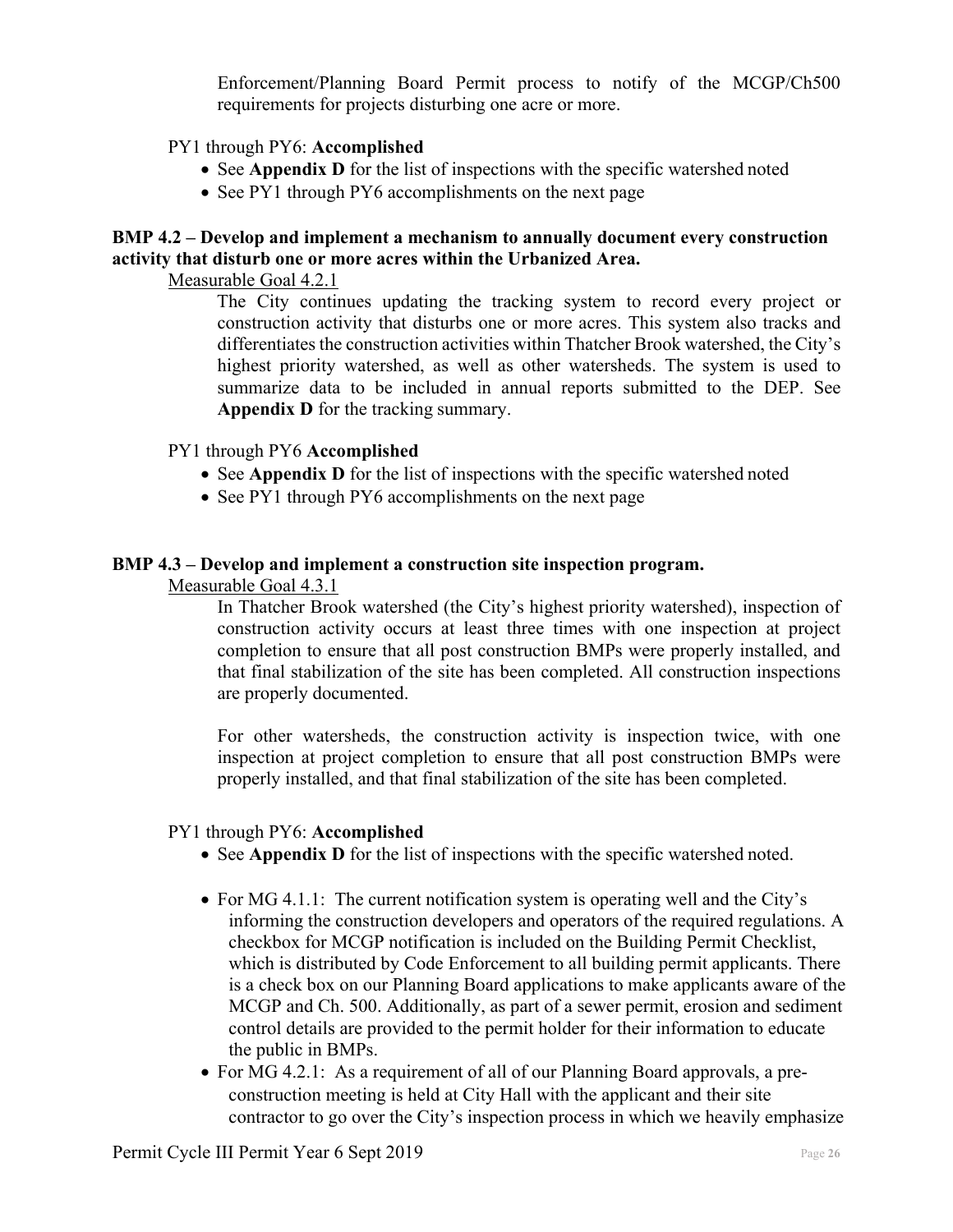the need for installation and maintenance of BMPs. We require a call prior to grubbing to inspect all BMPs and then we periodically inspect the sites to make sure that the BMPs are maintained or are operating properly.

- For MG 4.2.1 (updated based on DEP annual reports, and based on review of PY5 spreadsheet): The City Planning/Engineering Offices have two data bases that they maintain on projects within the City. There is a spreadsheet for all projects that require any level of permitting through the Planning Board which tracks projects that have been approved and are under construction, since 2003. The second list tracks the completed projects that may require post construction maintenance under MCM 5. Maintenance logs are to be submitted to the City on an annual basis and they are checked off on a yearly basis.
- The following is a summary of sites that triggered inspections required by the MS4 General Permit:
	- PY1 3 Projects were more than 1 acre, but not in a watershed of a UIS.
	- PY2 1 Project was active that was more than 1 acre, but not in a watershed of a UIS.
	- PY3 6 Projects were active that were more than 1 acre, but not in a watershed of a UIS. One project was in the city's highest priority watershed.
	- PY4 9 Projects were active that were more than 1 acre. Two of the nine were completed in PY4. Five were in the priority watershed.
	- PY5 12 Projects were active that were more than 1 acre, although only 4 of these were located in the Urbanized Area. 3 of the 4 UA sites were completed in PY5 and these 3 were located in the watershed of an UIS (Thatcher Brook, the City's priority watershed).
	- PY6 8 Projects were active that disturbed one or more acres of land, although only 1 of these was located in the Urbanized Area. This one project is ongoing in PY 7 (and is not in Thatcher Brook).
- For MG 4.3.1: Multiple inspections occur for each construction project. The City conducts at least 3 inspections per projects but on road project many more inspections are conducted. As a proactive/voluntary BMP, the City's staff engineer conducts a cursory visual inspection of each regulated site on a monthly basis, which often includes a site walk. Often times this voluntary BMP is also extended to active construction sites that are either: (1) outside the priority watershed and/or UA; or (2) less than 1 acre of disturbed area. The following is a summary of inspections that were completed – including the voluntary inspections and the sites in the UA that had one or more acres of disturbance.
	- In PY1, approximately 10 projects were in various stages of development. We conducted at approximately 30 inspections over the course of the reporting year.
	- In PY2, approximately 10 projects were in various stages of development. Approximately 20 inspections were conducted.
	- In PY3, approximately 6 projects were in various stages of development, in which 24 inspections were conducted.
	- In PY4, approximately 9 projects were in various stages of development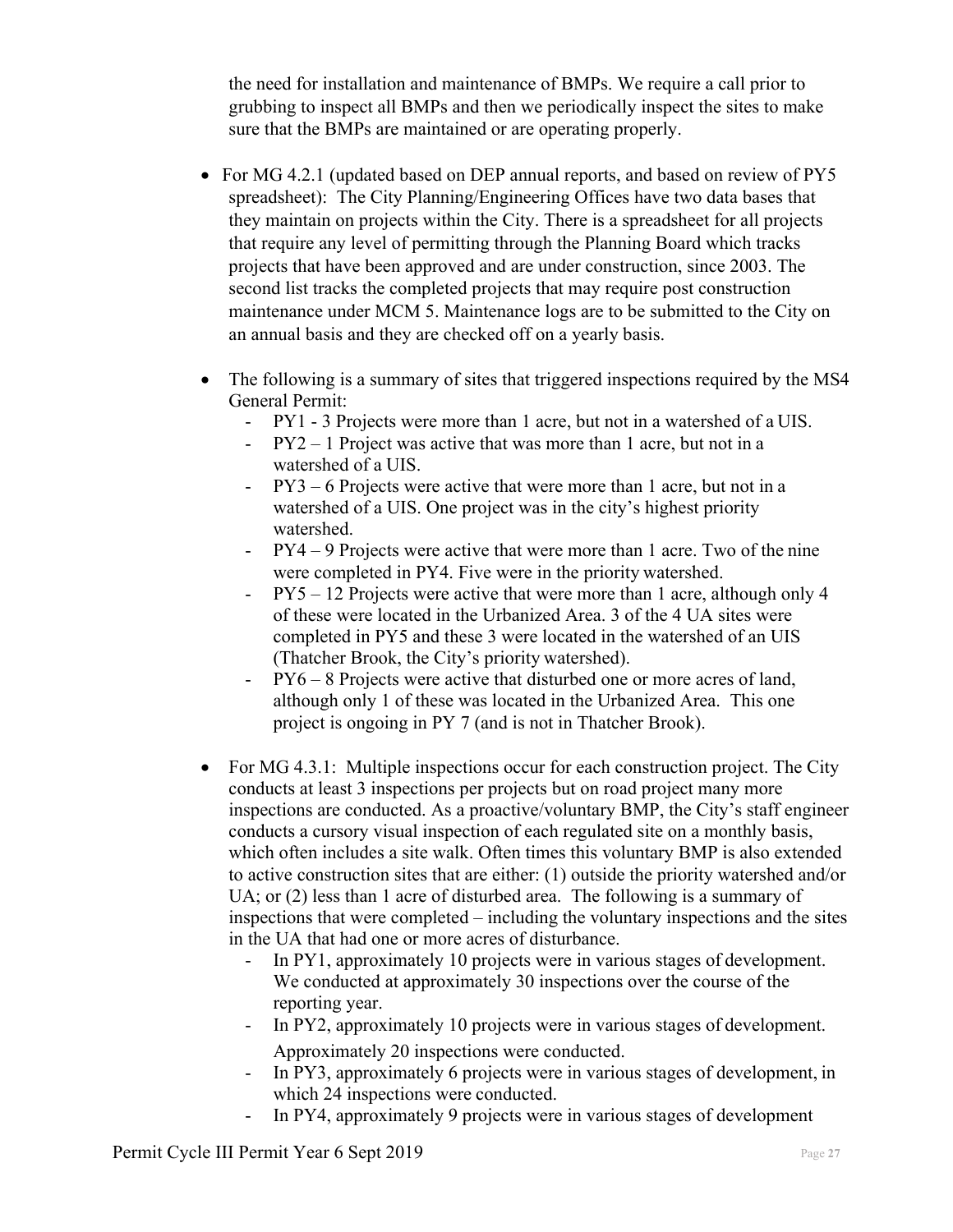We conducted 35 inspections total.

- In PY5, in addition to the 12 sites reported under MG 4.2.1 there were 8 sites that disturbed less than one acre of land, making a total of 20 sites that were under construction in all of Biddeford (inside and outside the UA). The City conducted 46 inspections in total for all of these sites (See Appendix D).
- In PY6, in addition to the 8 sites reported under MG 4.2.1, there were three (3) sites that disturbed less than one acre of land, making a total of 11 sites that were under construction in all of Biddeford (inside and outside the UA). The City conducted 21 inspections in total for all of these sites (See Appendix D).
- For MG 4.3.1: We have a form that we use in conducting our inspections which are filed in a binder in the Engineering/Planning Office for our records. In PY4 we started maintaining electronic copies of inspection reports, with records retained in the Engineering office, which continued in PY5 and PY6.
- For MG 4.3.1: Any issues that are discovered on our inspections are immediately reported to the contractor on the site and recommended solutions are provided and follow up inspections are conducted to verify that the solutions are implemented. If a construction site solution should not be implemented as requested, after both a verbal request and then a follow up letter, the construction site would have a stop work order placed upon the building construction by the Code Enforcement office until the site issue was addressed.
	- No stop work orders or letters were issued in PY4, although inspectors identified a need for sweeping at construction entrances at one project. Photos were taken and forwarded to the contractor with the request, which was resolved without further consequences.
	- No stop work orders or letters were issued in PY5.
	- No stop work orders or letters were issued in PY6.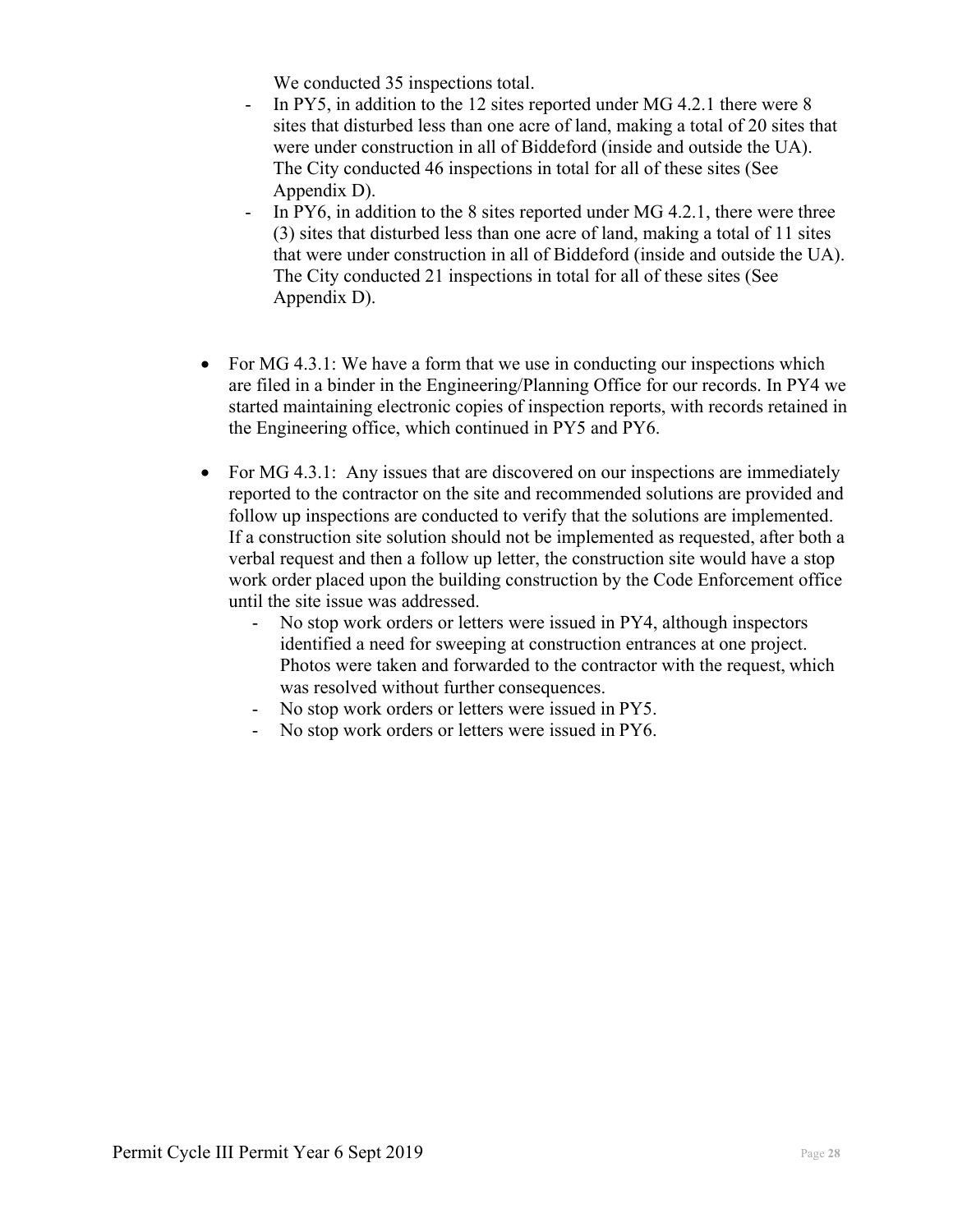## **MCM 5 Post-Construction Stormwater Management in New Development and Redevelopment**

#### **MCM 5 Goals** (within the Urbanized Area)

- 1. Continue implementing and enforcing our program to address stormwater runoff from new development and redevelopment projects that disturb greater than or equal to one acre, including projects less than one acre that are part of a larger common plan of development or sale, that discharge into the permittee's MS4;
- 2. Enforce the ordinance to ensure adequate long-term operation and maintenance of post construction BMPs;
- 3. Ensure post construction BMPs are functioning as intended; and
- 4. Document and report annually to the DEP all applicable post-construction related information.

For specific permit requirements and suggestions, refer to DEP's General Permit for the Discharge of Stormwater from Small Municipal or State or Federally Owned Municipal Separate Storm Sewer Systems Part IV(H)(5).

#### **BMP 5.1 – Implement ordinance or similar measure**

Measurable Goal 5.1.1

The City has effectively implemented our post construction ordinance since 2009.

#### PY1 through PY6: **Accomplished**

- o The ordinance was approved in the summer of 2009.
- o As stated in other goals, the City has a list of projects it tracks for annual post construction reporting on the status of their stormwater devices. For instance, UNE, SMMC & Biddeford Crossing retail complex provide the City with these types of reports (See **Appendix D**). It is important to note that as a proactive/voluntary BMP, the City's staff engineer tracks post-construction inspection and maintenance of BMPs for most projects within the City, including those that are outside the priority watershed and/or UA, as well as some that are less than 1 acre of disturbed area.
	- PY1 Eight sites were reported upon. As deficiencies are identified, maintenance is conducted. No notices of violation were issued.
	- PY2 11 sites were reported upon. As deficiencies are identified, maintenance is conducted. One site was determined to have illicit discharge leaving the site and it was reported to the owner. The owner promptly addressed the issue. Two other sites were noted to need maintenance which was reported to the owners' representatives and were addressed in a timely manner. No notices of violation were issued.
	- PY3 6 sites were reported upon. One deficiency was identified, and maintenance was conducted. No violations were issued.
	- PY4 19 sites were reported on. No violations were issued.
	- $PY5$  (corrected to address Comments from Maine DEP) 22 of 23 sites were reported on. No violations were issued. Note that these sites include those Post construction sites that are outside the urbanized area as well as some that disturbed less than one acre of land.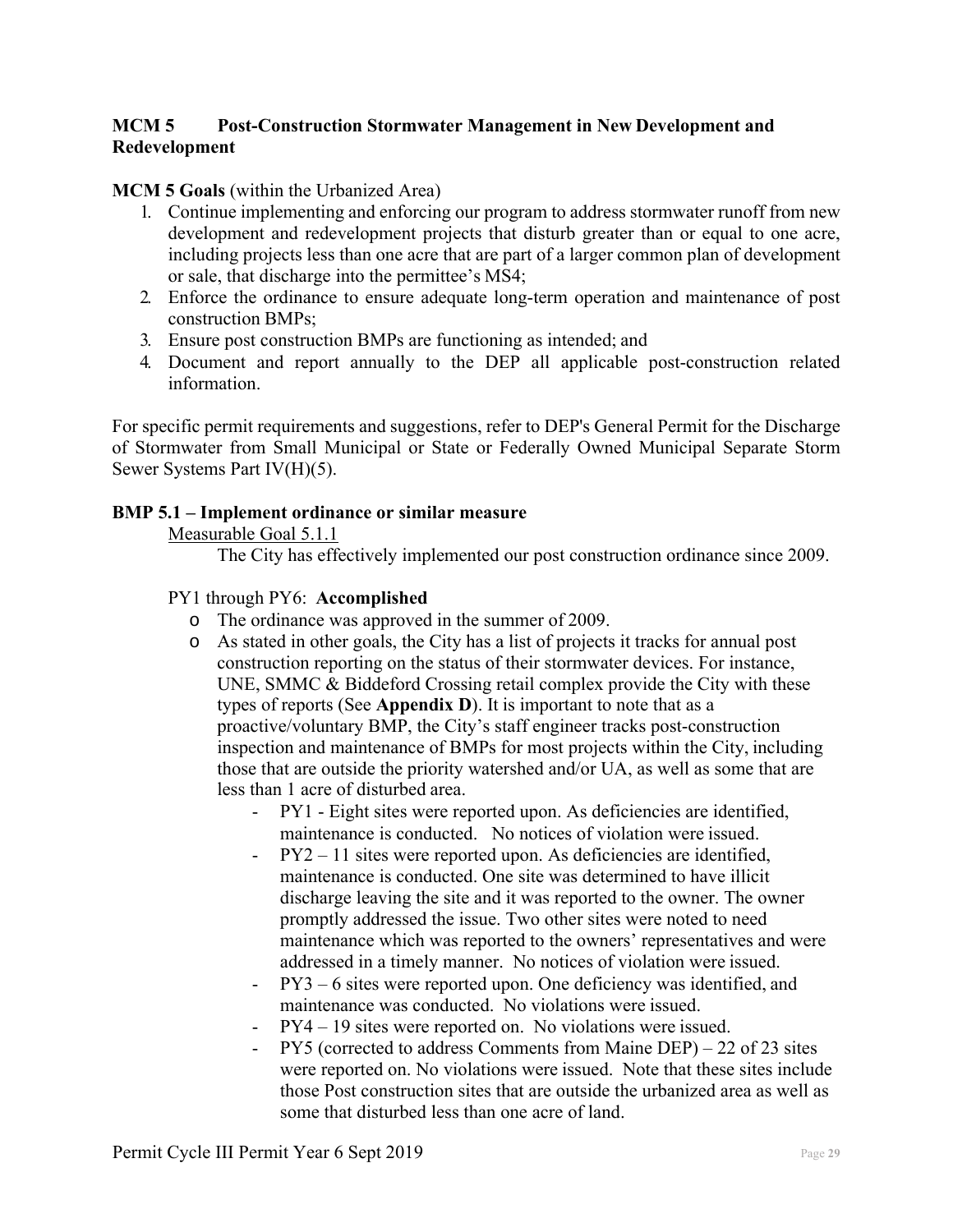PY6 – This year due to a staffing shortage, only three sites were reported on. Note that the City has historically reported on sites that are outside the UA as well as below the 1 acre threshold. The City reviewed its sites in detail and determined they have 7 sites that in the UA which disturbed one or more acres of land. Of these sites, only 1 reported this year. The City Engineer is contacting the sites that have not yet reported in order to obtain Post Construction reports on maintenance.

**BMP 5.2 – Continued implementation of the inspection program for post-construction BMPs for which the owner or operator has not hired a qualified third-party inspector, and which are located in the direct watershed of a lake most at risk from new development or in watersheds of an urban impaired stream.** 

## Measurable Goal 5.2.1

The City has continued implementation of the inspection program.

## Measurable Goal 5.2.2

The City would be required to annually inspect a percentage of post construction BMPs located in the lake watershed most at risk or within urban impaired streams in accordance with the requirements listed below (whichever is greater):

- o 1-10 post construction sites: inspect at least one site, or 40%
- o 11-30 post construction sites: inspect at least four sites, or 30%
- o 31-60 post construction sites: inspect at least nine sites, or 25%
- o 61-100 post construction sites: inspect at least fifteen sites, or 20%
- o 101-160 post construction sites: inspect at least twenty sites, or 17%
- o Over 160 post construction sites: inspect at least twenty-seven sites, or 11%

#### Measurable Goal 5.2.3

The City has also developed and implemented a procedure for notifying site developers to consider incorporating low impact development techniques.

Reporting – Documentation of all inspections is entered into a spreadsheet (see **Appendix D**) for tracking and annual reporting to DEP. Information collected includes:

- The cumulative number of sites that have post construction BMPs discharging into the permittee's MS4;
- A summary of the number of sites that have post construction BMPs discharging into the permittee's MS4 that were reported to the municipality;
- The number of sites with documented functioning post construction BMPs; and
- The number of sites that required routine maintenance or remedial action to ensure that the post construction BMP is functioning as intended.

#### PY 1 through PY6: **Accomplished**

- o In PY1 through PY4, the City did not have a project in a watershed of an Urban Impaired Stream, as there are no UIS watersheds in Biddeford.
- o In PY5, the City's highest priority watershed, Thatcher Brook, was reclassified as an urban impaired stream circa May 2018.
- o 2 City Staffers attended post-construction training seminar and passed the online exam, so the City is prepared in the future for conducting the necessary inspections if a project is located near or in the watershed of an urban impaired stream.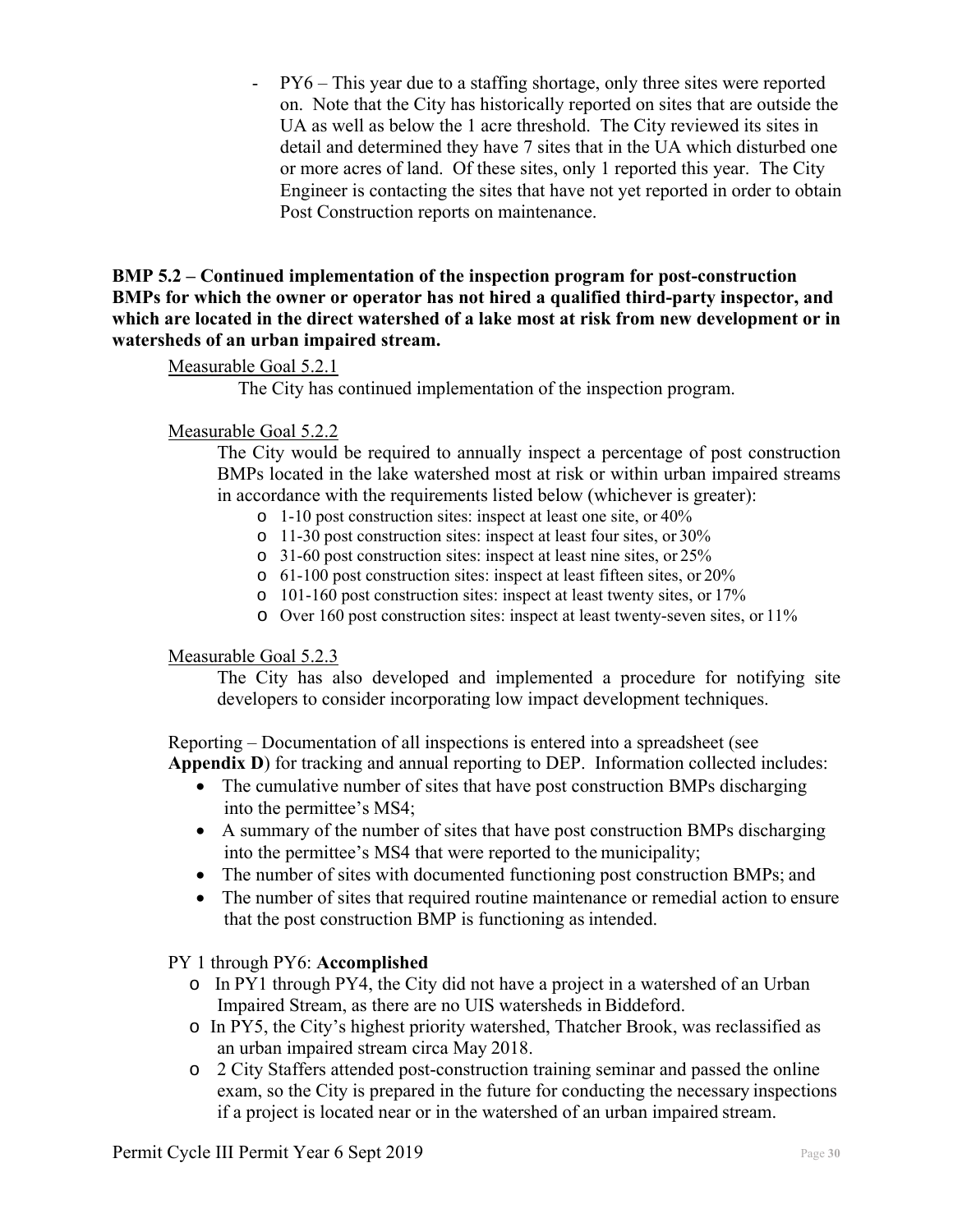- o The City has a spreadsheet of Post Construction BMPs that are inspected annually, and maintenance reports are provided to the City.
	- For example, UNE, SMMC & Biddeford Crossing retail complex provide the City with annual reports. Not all of these projects are within the priority watershed and/or UA, or disturb one acre or more of land; but because they have a permanent BMP, the City tracks these sites with requests annual reports, as a proactive/voluntary BMP.
	- PY1: 8 sites provided annual reports. As/if deficiencies are identified, maintenance is conducted. No notices of violation were issued.
	- PY2: 11 sites provided annual reports. As/if deficiencies are identified, maintenance is conducted.
		- One site was determined to have illicit discharge leaving the site and it was reported to the owner. The owner promptly addressed the issue.
		- Two other sites were noted to need maintenance which was reported to the owners' representatives and was addressed in a timely manner.
		- No notices of violation were issued.
	- PY3: See Table 1 for PY3 Post-Construction reporting and stats. One site required maintenance and corrective actions were completed. No violations were issued.

| Table 1. PY3 Post-Construction   |    |  |
|----------------------------------|----|--|
| Total Sites in UA                | 11 |  |
| <b>Total Sites Reporting</b>     | h  |  |
| # of Sites w/Functioning BMPs    | h  |  |
| # of Sites Requiring Maintenance |    |  |

- PY4: See Table 2 for PY4 Post-Construction reporting and stats for 19 sites. No sites needed structural repairs or additional BMPs. No violations were issued.

| Table 2. PY4 Post-Construction   |     |  |
|----------------------------------|-----|--|
| Total Sites in UA                | -31 |  |
| <b>Total Sites Reporting</b>     | 19  |  |
| # Of Sites w/Functioning BMPs    | 31  |  |
| # Of Sites Requiring Maintenance |     |  |

- PY5: See Table 3 for PY5 Post-Construction reporting and stats for 23 sites. No sites needed structural repairs or additional BMPs. No violations were issued.

| Table 3. PY5 Post-Construction   |    |  |
|----------------------------------|----|--|
| Total Sites in Town              | 23 |  |
| <b>Total Sites Reporting</b>     | フフ |  |
| # Of Sites w/Functioning BMPs    | 22 |  |
| # Of Sites Requiring Maintenance |    |  |
|                                  |    |  |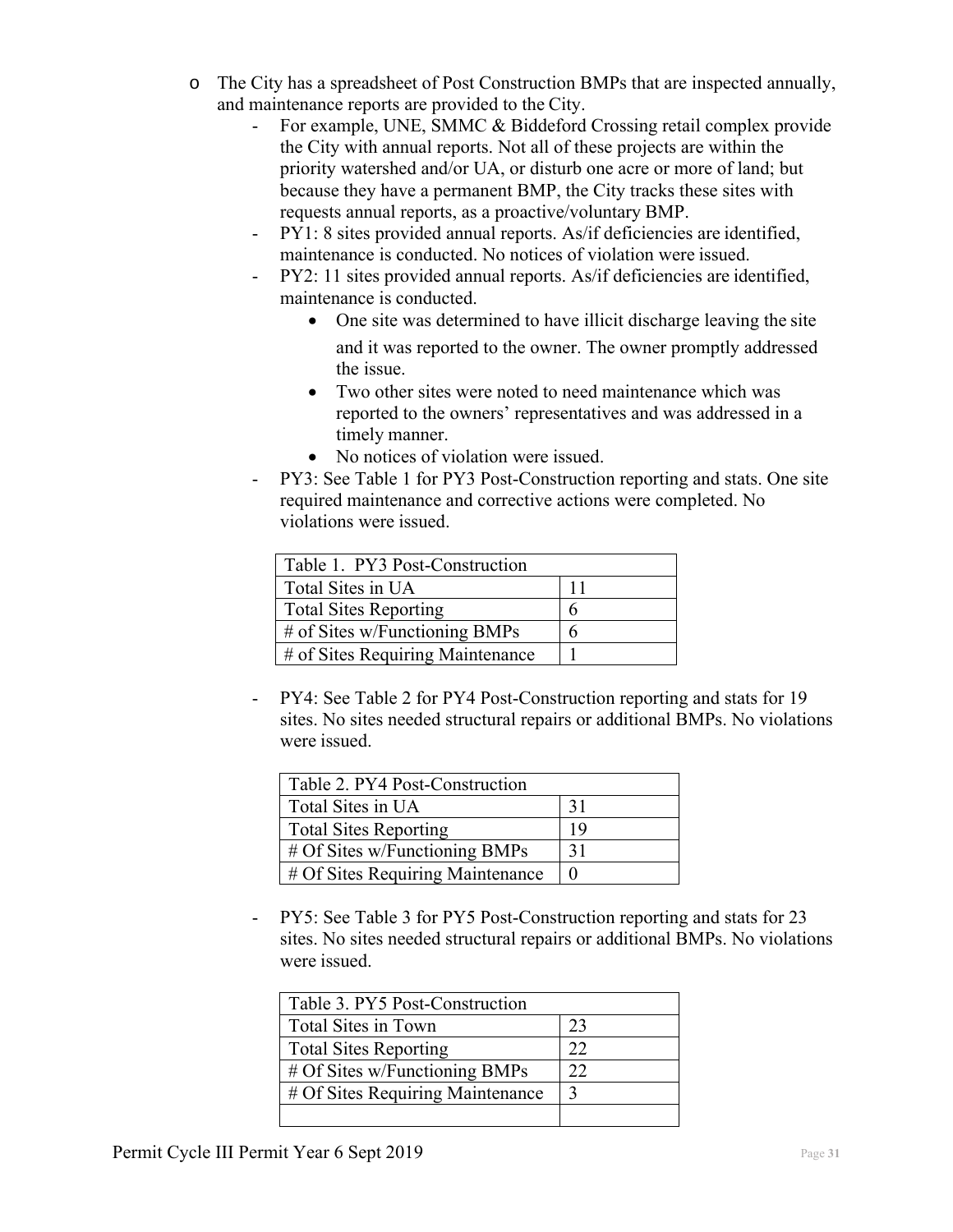PY6: See Table 4 for PY6 Post-Construction reporting. Note that previous years reported on all sites in the City of Biddeford (regardless of size and location), but this year's table shows both the MS4 reportable sites and all sites in the City that owed Post Construction reports. This year, because of a staffing shortage, not all reports were received (followup reminder emails and phone calls were not made). The City Engineer is following up with sites in the UA first, then the other sites. No sites needed structural repairs or additional BMPs. No violations were issued.

| Table 4.                         | <b>Total Sites</b> | Sites In UA, $>$ or $=$ |
|----------------------------------|--------------------|-------------------------|
| PY6 Post-Construction Reporting  |                    | 1 acre disturbance      |
| <b>Total Sites</b>               | 34                 |                         |
| <b>Total Sites Reporting</b>     | $3 + 1$ DEP        |                         |
|                                  | inspection         |                         |
| # Of Sites w/Functioning BMPs    |                    |                         |
| # Of Sites Requiring Maintenance |                    |                         |
|                                  |                    |                         |

o The City, through the Planning and Engineering Departments' review of development projects, encourages the use of LID BMPs. As proactive/voluntary BMP, the City has held developers to a standard more stringent than DEP requires for small scale development by requesting treatment of stormwater on sites that fall below the DEP thresholds, especially within the priority watershed of Thatcher Brook.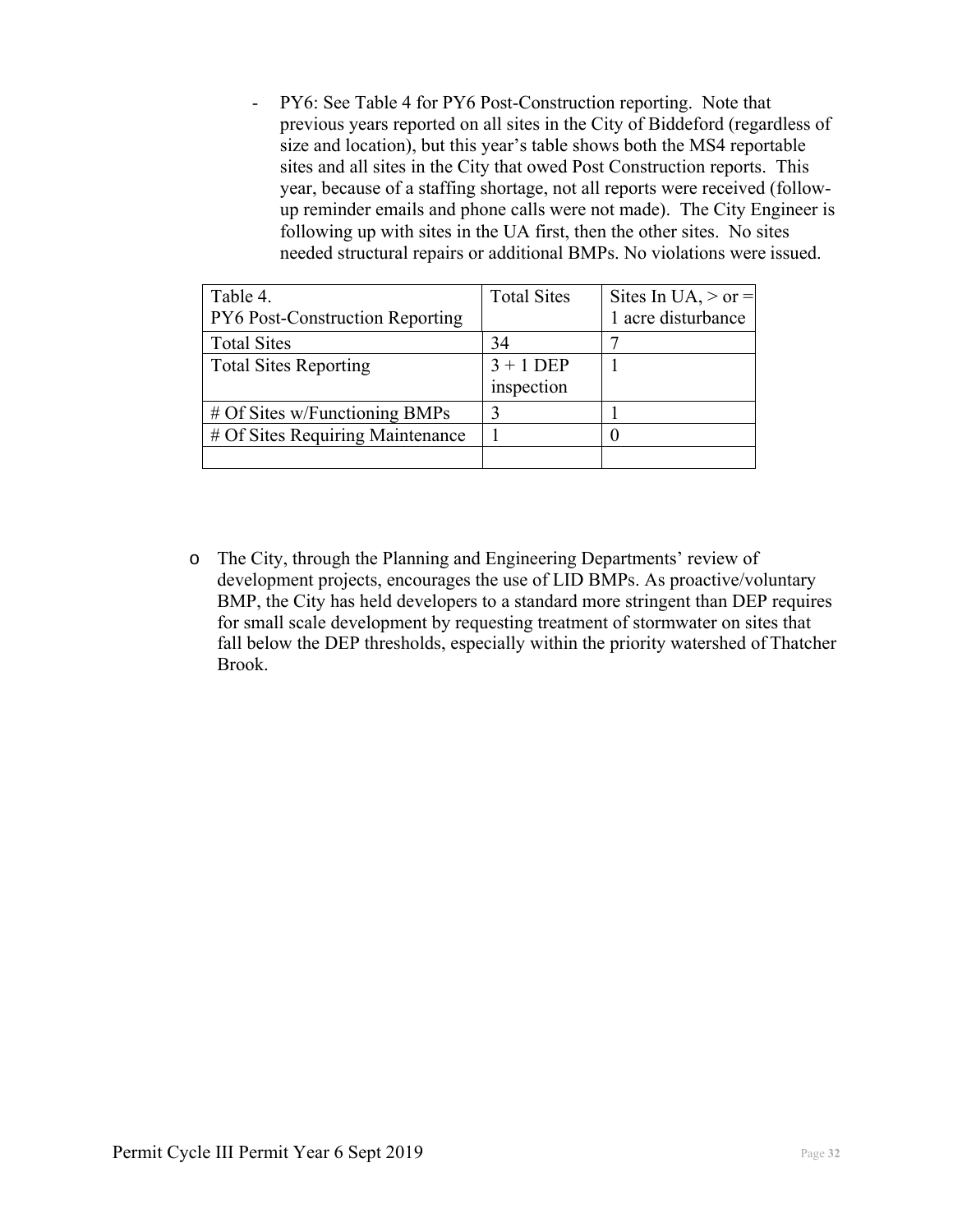## **MCM 6 Pollution Prevention/Good Housekeeping for Municipal Operations**

## **MCM 6 Goals**

This program has the goal of preventing or reducing pollutant runoff from municipal operations.

- 1. Maintain an inventory of all municipal operations conducted in, on, or associated with facilities, buildings, golf courses, cemeteries, parks and open space owned or operated by regulated MS4s that have the potential to cause or contribute to stormwater or surface water pollution.
- 2. Continue to implement written operation and maintenance procedures for its highest priority watershed that includes maintenance schedules and inspection procedures to ensure long term operation of structural and non-structural controls that reduce stormwater pollution to the maximum extent practicable.
- 3. Continue to implement operation and maintenance procedures for the remaining watersheds within the Urbanized Area.
- 4. Prevent the accumulation of sediment by developing a program to sweep all publicly accepted paved streets and publicly owned paved parking lots as well as cleaning catch basins and other stormwater structures.
- 5. Implement the SWPPP which outlines sources of potential stormwater pollutants and the methods by which these pollutants will be reduced or prevented from entering Waters of the State.

For specific permit requirements and suggestions, refer to DEP's General Permit for the Discharge of Stormwater from Small Municipal or State or Federally Owned Municipal Separate Storm Sewer Systems Part IV(H)(6).

#### **BMP 6.1 Operations at municipally owned grounds and facilities.**

Measurable Goal 6.1.1

The City continues to maintain an inventory of municipal properties, facilities and activities, and continues to implement operation and maintenance (O&M) plans, which are kept at municipal facilities. The procedures in the O&M Plans address the following (as applicable):

- Proper use, storage and disposal of petroleum and non-petroleum products, hazardous materials, waste materials, pesticides and fertilizers including minimizing the use of these products, and an alternative product analysis;
- Spill response and prevention;
- Vehicle and equipment storage, maintenance and fueling;
- Amount and type(s) of deicing materials used each deicing season
- Landscaping and lawn care including, where applicable, an evaluation of reduced mowing frequencies, establishing and maintaining buffers, cutting vegetation within 100 feet of a stormwater conveyance or surface water;
- Erosion and sedimentation control;
- Feeding gulls, waterfowl or other wildlife.

Reporting - Annual reports to DEP each year of the permit will include a status report on the implementation.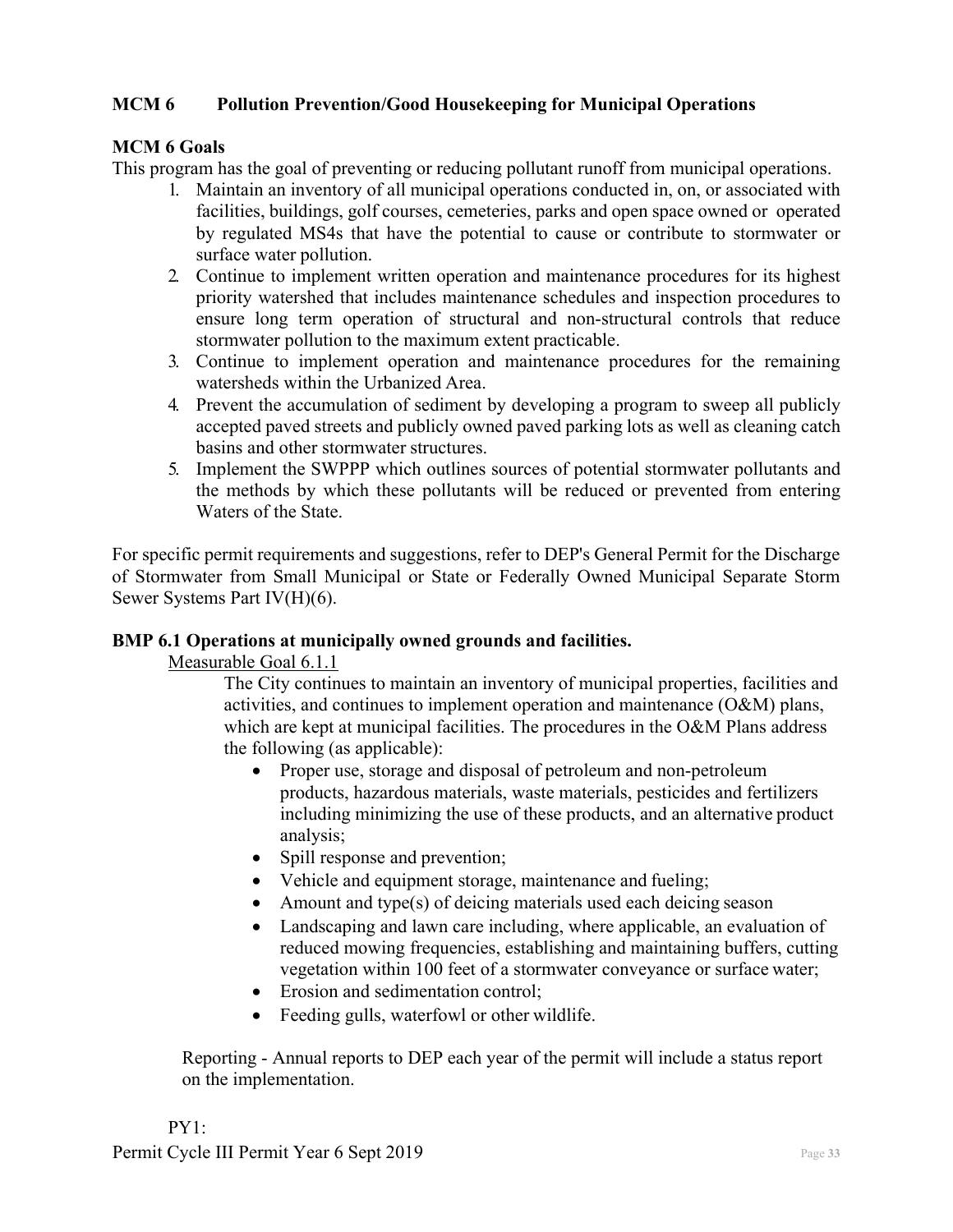- o All O&M plans are kept at the Public Works Department. Chemical applications are performed by licensed contractors. The City has an Integrated Contingency Plan which incorporates its environmental permitting requirements.
- o With the procedures we have in place, we feel we have met the goals of MCM 6 by implementing:
	- Regular street sweeping
	- Annual catch basin cleaning
	- Proper handling of spoils and accumulated sediments
	- Snow disposal in a contained area which does not drain off the premise.
	- Sheltered salt/sand storage

## PY2 & PY3:

In addition to continuing the efforts mentioned in PY1:

- o City has established appropriate procedures for dealing with spoil material from our separated systems.
	- All spoils from the separated catchbasins are brought to the public works department and placed in a settling tank.
	- The liquids are pumped out and brought to the WWTP.
	- The solids are dried and then tested to determine if they are below the thresholds of the beneficial use program. If test results are below the thresholds, they are used as fill material, as appropriate. If test results are above standards, the solids are hauled and then received by Commercial Paving and Recycling Corporation in Scarborough, a DEP licensed solid waste facility.
- o O&M plans were updated for all departments in the City. Location of O&M Plans are kept in the specific buildings in which they apply.
- o The City building inventory list was updated in January 2015 and provided to DEP as part of the DEP's May inspection process.
- o The Public Works facility has 1,320 gallons of oil or oil-like material in 55-gallon containers or larger in aggregate and does have a SPCC Plan. The City does implement an IPM Plan on its municipal properties.

## PY4 & PY5:

In addition to the continuing efforts mentioned in PY 1 through P3, a thorough review of MCM 6 documentation was conducted.

PY6: The inventory of facilities was reviewed during PY6 and did not need any updating. Because the O&M Plans were updated in PY5, they did not need any update in PY6.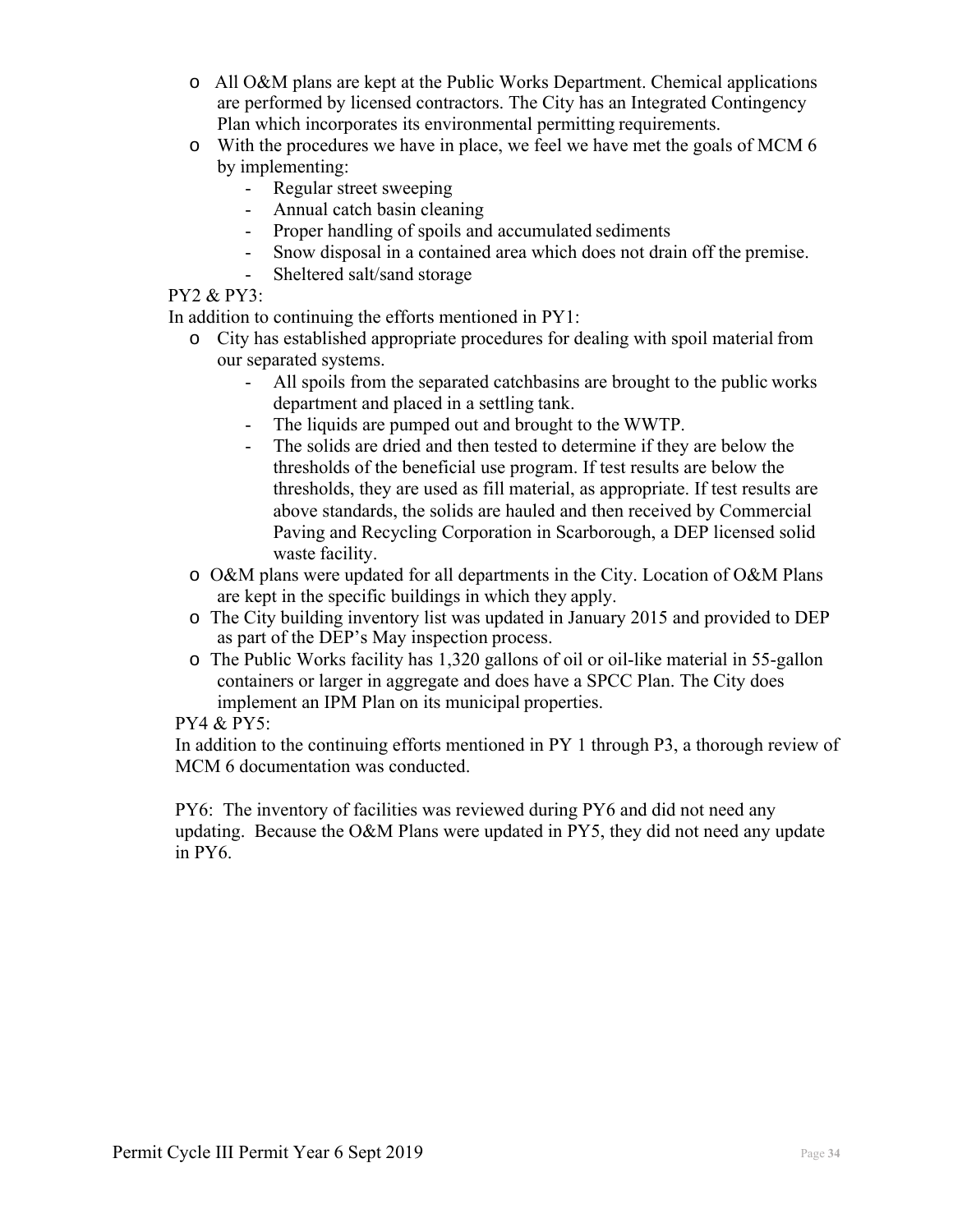## **BMP 6.2 Municipal employee training.**

## Measurable Goal 6.2.1

The City continues municipal employee training programs focused on reducing stormwater pollution potential from municipal operations. Topics covered by the training program may include, but not be limited to:

- a. Maintenance activities, maintenance schedules, and long-term inspection procedures for structural and non-structural stormwater controls to reduce pollutants discharged from the separate storm sewers.
- b. Controls for reducing or eliminating the discharge of pollutants into the separate storm sewers from streets, roads, highways, municipal parking lots, maintenance and storage yards, fleet or maintenance shops with outdoor storage areas, salt/sand storage locations, snow disposal areas, and waste transfer stations. Additionally, reduce/eliminate non-stormwater discharges associated with vehicle washing.
- c. Procedures for disposing of waste removed from the separate storm sewers and areas listed above in accordance with all regulatory requirements (such as dredge spoil, accumulated sediments, floatables, and other debris).
- d. Review SPCC requirements for facilities that have 1320 gallons of oil or oil like material in 55 gallons or larger.

Reporting - Annual reports to DEP will include a status report on the development of the training program, number of employees trained, length of training and the training effectiveness.

PY1 & PY2:

- $\circ$  Employees are trained as they come onto the job. Locations of O&M plans are provided to the employee or are posted in common areas for the employees to follow.
- o A SWPPP & SPCC training session was held on April 4, 2015 by Cumberland County Soils and Water Conservation District and approximately 76 employees attended from Public Works, Fire, Police, Parks, Schools, Codes, Wastewater, Planning, Engineering and Facilities Maintenance.
- o Our City construction inspectors Bob Sanchioni and John Perry are DEP Certified for Erosion & Sediment Control.
- o Tom Milligan attends training seminars over the permit year which are as follows:
	- Erosion and Sediment Control Practices for Engineers and Consultants March 19, 2014
	- Construction Site Sediment Control: Best Practices & Low Impact Solutions - April 2, 2014
	- Inspection of Stormwater and Erosion Control BMPs April 9, 2014
	- MDEP Cert for Erosion & Sediment Control to Dec 2015
- o Jennie Franceschi, Planning Engineer, attended:
	- O&M and Green: Best Practices for Green Infrastructure Operations & Maintenance- January 7, 2014
	- Erosion and Sediment Control Practices for Engineers and Consultants March 19, 2014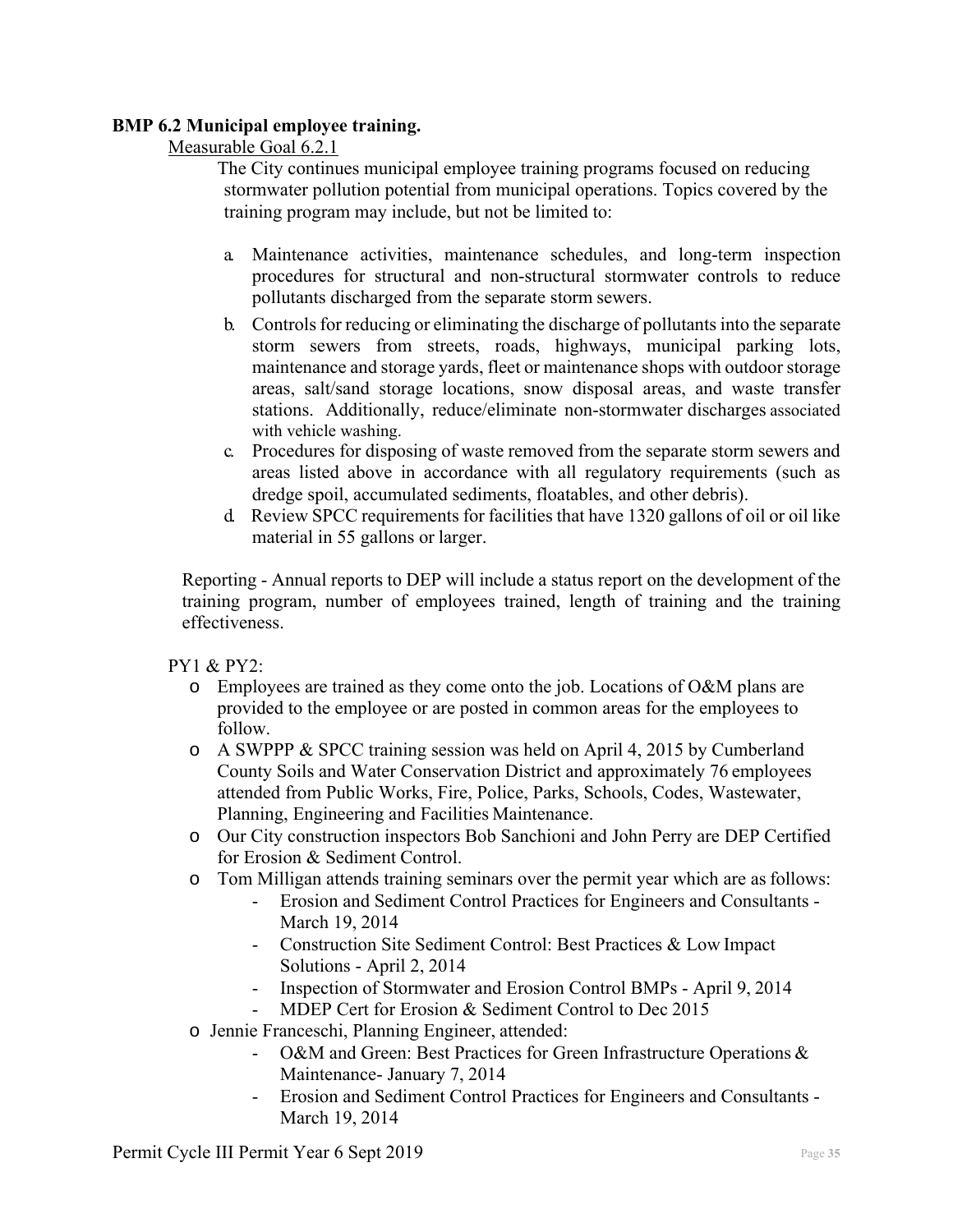- Construction Site Sediment Control: Best Practices & Low Impact Solutions - April 2, 2014
- Inspection of Stormwater and Erosion Control BMPs April 9, 2014
- MDEP Cert for Erosion & Sediment Control to Dec 2015
- CPESC Certified thru Dec 31, 2013 #3891

## PY3:

In response to PY2 DEP comment Question 6C:

- o City construction inspectors were trained and certified by the DEP previously and recertify as required.
- o Select City staff continue to be trained in PY3 including John Mallory, Staff Engineer, who replaced Jenni Franceschi
- o SWPPP training for Public Works employees continues an annual basis. CCSWCD will be conducting training in the Fall of 2016.
- o Standard operating procedures for salt and sand management and applications are reviewed during meetings and trainings held at public works facility.
- o Deicing and vehicle cleaning related to winter operations are reviewed prior to the winter season and are strictly enforced during all storms and clean- up operations.
- o Tom Milligan attended:
	- Soils and Natural Resource Workshop- September 9, 2015
	- Designing Erosion Control Solutions for Extreme Storm Events- August 18, 2015
	- Green Alternatives to Hard Armor Webinar- March 5, 2016
	- Stormwater Management for Engineers and Consultants- March 15, 2016

PY4:

- o CCSWCD conducted O&M and SWPPP training on March 28, & 29 for 72 city staff including schools, public works, and public safety
- o Staff Engineer Johnathan Malloy attended Maine DEP Erosion Control training 3/30/17 in Saco
- o City Engineer Tom Milligan attended ISWG IDDE training on January 19, 2017
- o City Engineer Tom Milligan and Staff Engineer John Malloy attended ISWG training session "Stopping Pollution in Your Community on March 21, 2017.

PY5:

- o CCSWCD conducted O&M/SWPPP training on March 28 & 29 for 86 city staff including schools, public works, and public safety departments
	- o Four 1-hour sessions were attended by a total 86 people
	- o 52 evaluations were received indicating that comprehension improved from 294 correct answers BEFORE the training to 299 correct answers AFTER the training
	- o 33 out of 52 respondents found the training to be "helpful" and "clear"
- o CCSWCD conducted IDDE training for CEOs on June 14, 2018; 4 people in the Code Enforcement Department attended the 2-hour training.
- o Staff Engineer Johnathan Malloy attended mock audits of municipal facilities held throughout the City as follows:
	- 2/15/18 at Public Works Garage with Public Works staff, Jeff Demers, Ray Parent and Carl Marcotte
	- 6/11/18 at St. Louis Field with Parks and Rec staff, Jerry Lapierre and Carl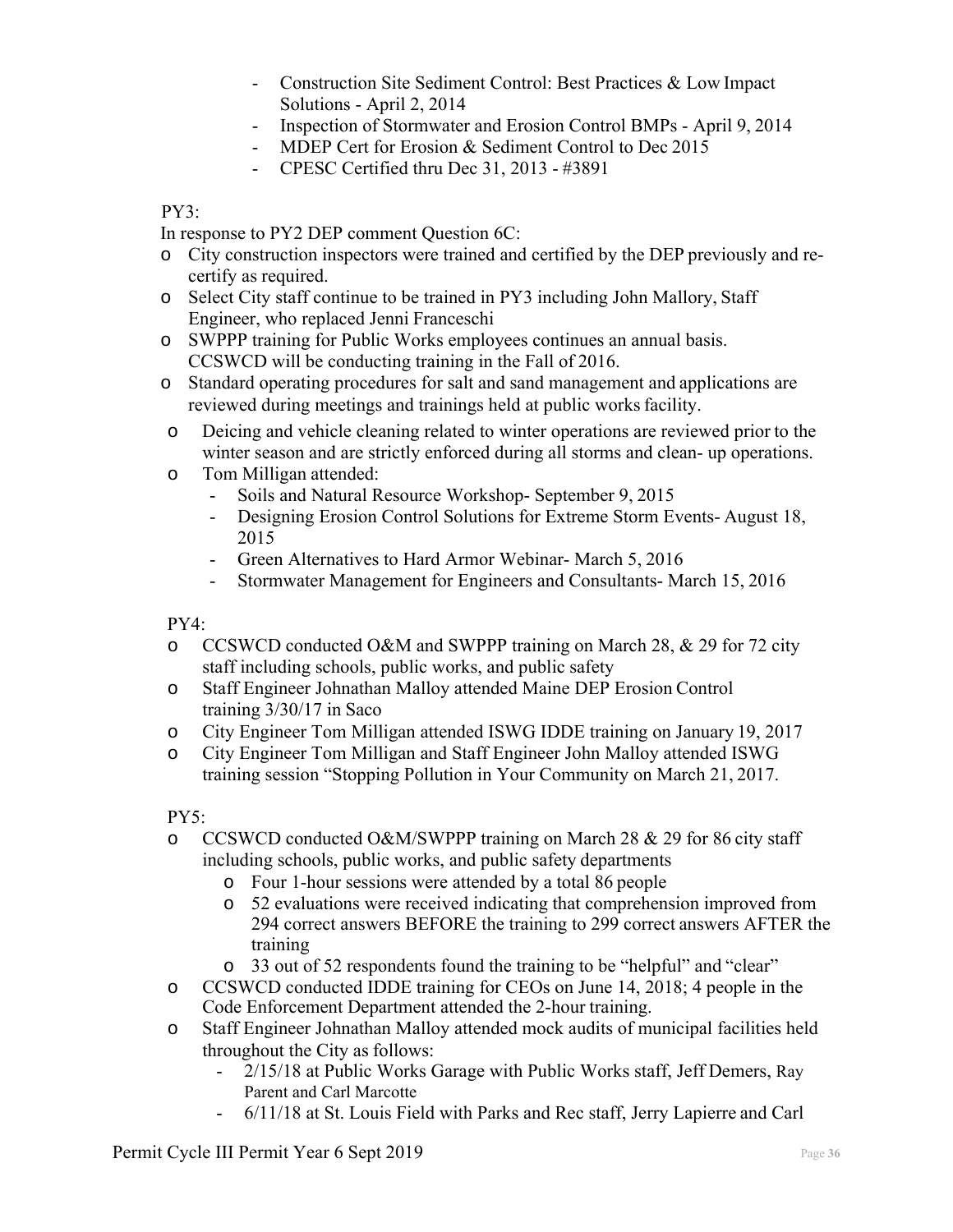Walsh

- 6/11/18 at JR Martin Community Center with Parks and Rec staff, Jerry Lapierre and Carl Walsh
- 6/12/18 at Biddeford High School with Facilities Manager, Phil Radding
- 6/12/18 at Central Fire Station with Assistant Chief, Paul Labrecque
- o City Engineer Tom Milligan attended the 2017 Beaches Conference, held on 7/14/17.

PY6:

Two Stormwater and Oil Spill training sessions (1.5 hours each) were provided to City employees on June 25, 2019. The training was conducted by Integrated Environmental Engineering, Inc, and consisted of an introductory review of the MS4 program and spill response and prevention program. A summary handout was provided to attendees. After the introduction, a Jeopardy game was played, which consisted of questions related to stormwater pollution prevention with the following topics: O&M plans, spill prevention, erosion control, stormwater treatment infrastructure, illicit discharge identification (opportunistic). The game generated good discussion and question and anecdotal feedback indicated it was an effective way to provide information. The following is a general summary of attendance:

42 Public Work Employees 5 School Department employees (maintenance and facilities) 1 Airport Manager 4 Wastewater Department employees 1 City Hall employee 2 Parks/Rec employees 5 Code Enforcement Officers 3 Police Department employees 2 Fire Department employees

Other training completed in PY6 includes:

 The Engineering Technician attended the CCSWCD training on 6/12/2018. The Training lasted 3 hours and was very informative and effective.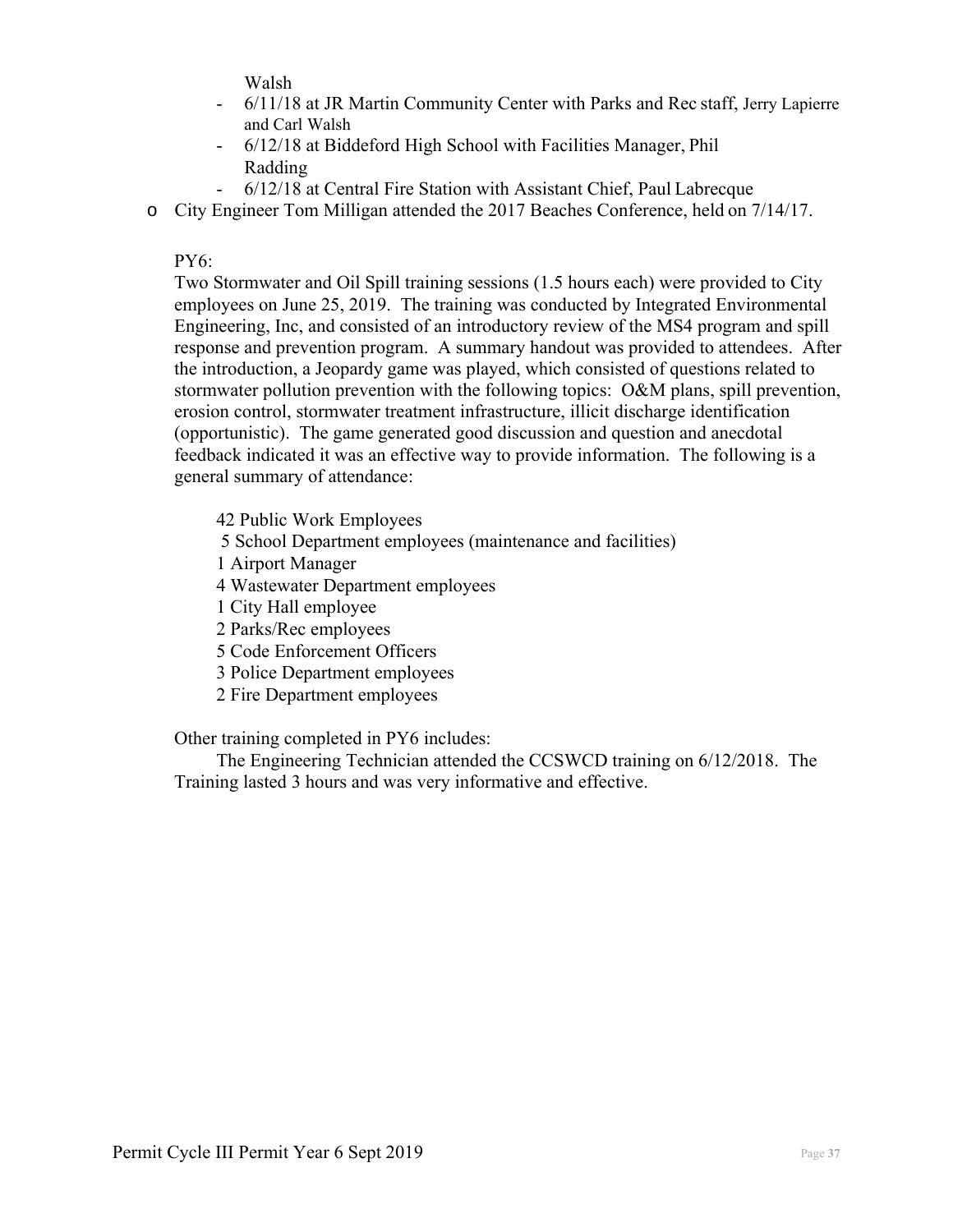## **BMP 6.3 Street sweeping.**

Measurable Goal 6.3.1

Each permit year, the City continues a program to sweep all publicly-accepted paved streets and publicly-owned paved parking lots maintained by the City at least once a year as soon as possible after snowmelt.

Reporting - Annual reports to DEP will include a status report on street sweeping.

Each year, street sweeping material is re-used as fill and/or stockpiled at Biddeford Public Works.

 $PY1:$ 

- o Estimated tonnage of sand applied: 800 tons
- o Estimated tonnage of sand collected: 550 tons

 $PY2:$ 

- o Estimated tonnage of sand applied: 1100 tons
- o Estimated tonnage of sand collected: 660 tons

PY3:

- o Estimated tonnage of sand applied: 1200 tons
- o Estimated tonnage of sand collected: 720 tons

PY4:

- oSweeping started on April 1, 2017
- o Estimated tonnage of sand applied: 1100
- o Estimated tonnage of sand collected: 450

 $PY5:$ 

- oSweeping started on March 29, 2018
- o Estimated tonnage of sand applied: 1270
- oEstimated tonnage of sand collected: 760

PY6:

- oSweeping started in March 28, 2019
	- Estimated tonnage of sand applied: 1270 (same as PY5)
- oEstimated tonnage of sand collected: 760 (same as PY5)
- o Grit from street sweepings is managed in the same way as catch basin cleaning grit (see BMP 6.4)

#### **BMP 6.4 Cleaning of stormwater structures including catch basins.**

Measurable Goal 6.4.1

Each permit year, the City continues a program to evaluate and, if necessary, clean catch basins and other stormwater structures that accumulate sediment at least once every other year and dispose of the removed sediments in accordance with current state law. The City cleans catch basins more frequently if inspections indicate excessive accumulation (e.g., >50 percent filled) of sediment.

Reporting - Annual reports to DEP will include a status report on cleaning of stormwater structures.

 $PY1$ 

- $\circ$  1087 catch basins were cleaned, which represents 100% of all catch basins in the urbanized area.
- o Tonnage of debris removed: Approximately 50 Tons

Permit Cycle III Permit Year 6 Sept 2019 Page 38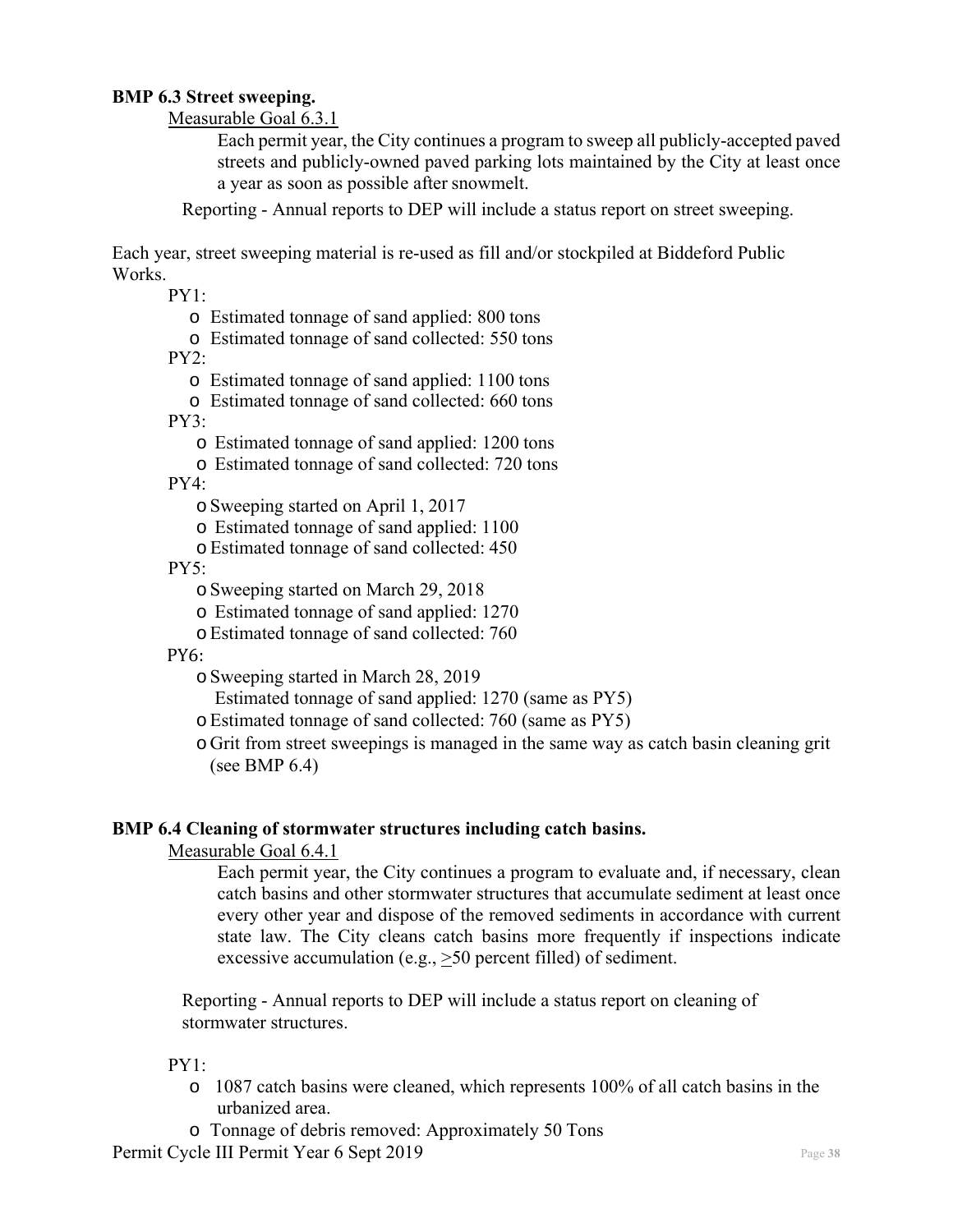o The City also cleans out a portion of the combined sewer system each year. This year 40 tons of debris was removed from the combined sewer system.

#### PY2:

- o 1087 catch basins were cleaned, which represents 100% of all catch basins in the urbanized area.
- o Tonnage of debris removed: Approximately 53 Tons
- o The City also cleans out a portion of the combined sewer system each year. This year 45 tons of debris was removed from the combined sewer system.

PY3:

- o 950 catch basins were cleaned, representing 87% of all catch basins in the urbanized area.
- o Tonnage of grit sand removed: approximately 35 tons.
- o The City also cleans out a portion of the combined sewer system each year. This year 40 tons of debris was removed from the combined sewer system.

PY4:

- o The City identified 450 priority catch basins based on historic sediment depths and proximity to resources
- o Other catch basins were placed on a 2-3-year cleaning rotation
- o 450 catch basins were cleaned representing 41% of the catch basins in the urbanized area.
- o 20 tons of grit sand was removed.
- o A portion of the combined sewer system was cleaned and 49.5 tons of debris was removed.

PY5: (Corrected based on Response to DEP comments)

- o The City cleaned 450 of the 450 priority catch basins
	- o Priority catch basins are based on historic sediment depths and proximity to resources (Note that Cathedral Drive and Route 1 typically only need cleaning once every two years)
	- o Remaining catch basins are cleaned annually as time allows.
	- o The City does not track the amount of material in each catch basin, but does note whenever a basin has more than 50% of material in it, so it's frequency of inspection is more than every 2 years.
- o 450 catch basins were cleaned representing 41% of the catch basins in the urbanized area.
- o 20 tons of grit sand were removed.
- o Collected Grit is brought to the Public Works Facility for decanting and drying. Fluids are decanted into a collection tank and treated at the wastewater treatment plant. Solids are placed in a containment pile for drying and routine sampling is conducted even though this is no longer required by beneficial reuse practices. If samples are below thresholds (500 mg/l TPH), the grit is used in accordance with beneficial reuse practices. If samples are above the threshold, the grit is taken to a licensed facility.

PY6:

o Same as Permit Year 5 except that 25 tons of grit sand were removed.

#### **BMP 6.5 Maintenance and upgrading of stormwater conveyances and outfalls.**  Measurable Goal 6.5.1

As necessary, the City maintains a prioritized schedule for repairing or upgrading

Permit Cycle III Permit Year 6 Sept 2019 **Page 39** Page 39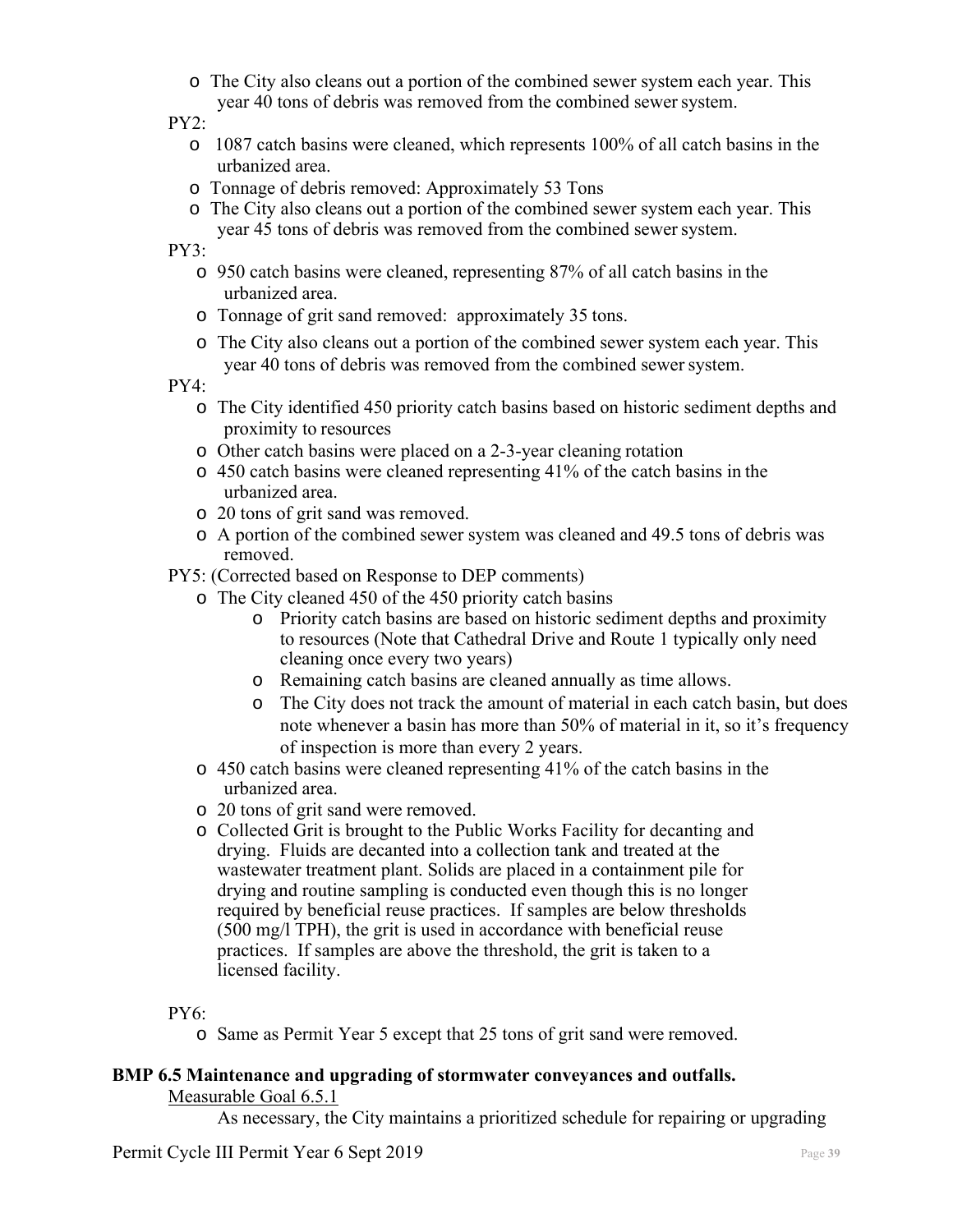the conveyances, structures and outfalls within the MS4.

Reporting - Annual reports to DEP include a status report on the maintenance and upgrading of stormwater conveyances and outfalls.

## PY1 through PY6: **Accomplished**

- o The City continues to employ a prioritized approach in implementing this BMP. During sewer separation projects, new piping is installed for the storm drain lines as well as replacements of catch basins as needed.
	- In PY1 & PY2, sewer separation work was conducted in the Rt. 1 downtown area.
	- In PY3, projects included sewer separation of Elm Street; Rt. 1 was completed and 2 catch basins were removed on Adams St. In PY4, CSO  $#11$  was closed.
- o Additionally, as the system is inspected and cleaned during the year, deficiencies are noted in the field logs by the Sewer Dept. and then scheduled for maintenance, as needed.
- o As we are cleaning the stormwater system, structures are evaluated and deficiencies are noted and priorities are assigned for upgrading. As CSO projects and other City drainage project are implemented, the maintenance items are incorporated into the project to address the deficiencies.
- o The City has implemented an outfall maintenance program.
	- PY4: SWO 21 & 22 conveyance were cleaned and outfall(s) stabilized.
		- $-$  PY5:
			- SWO 16 was investigated and proximate sewer lines will be rehabilitated in PY6/PY7.
			- Ditch maintenance was added to the outfall maintenance program in PY5.
			- 12 of the 27 newly identified ditch outfalls were rehabilitated in PY5.
			- Additional maintenance and repairs were conducted in early PY5 and will continue in PY6/PY7.
		- PY6
			- Sanitary sewer was lined near SWO-16 to address a potential illicit discharge.
			- Ditch maintenance was continued.
			- Additional minor maintenance and repairs were completed as part of normal public works duties.